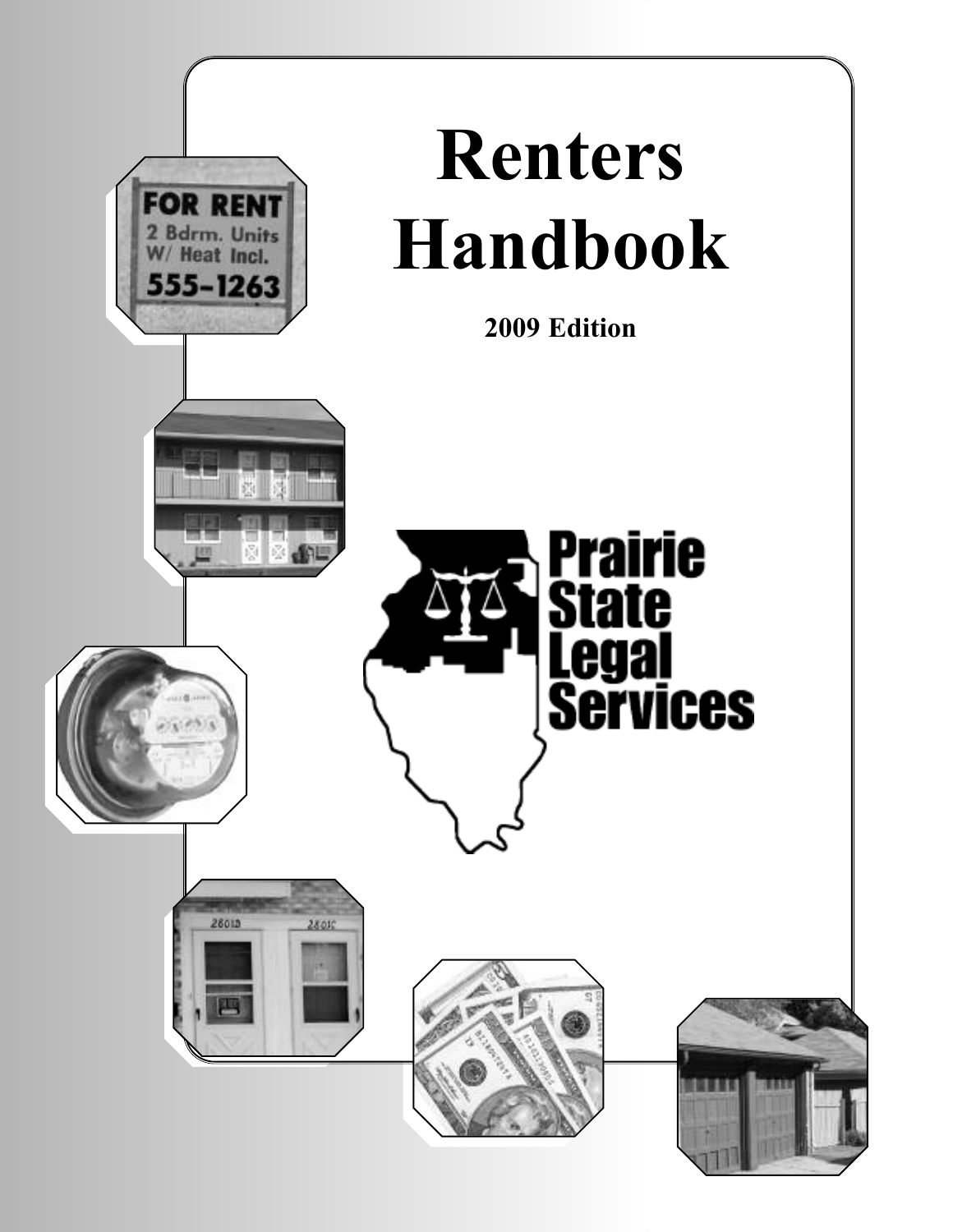# **Table of Contents**

| Introduction 3                                                               |
|------------------------------------------------------------------------------|
| Becoming a Renter 3                                                          |
| Rent a Place You Can Afford 3                                                |
| Finding the Right Apartment for You 4                                        |
| Discrimination and Housing 4                                                 |
| <b>Basics of the Landlord-Tenant Relationship 1976</b>                       |
|                                                                              |
| Making a Deposit on a Rental Unit 6                                          |
|                                                                              |
|                                                                              |
| Read Your Lease and Make Changes 6                                           |
|                                                                              |
|                                                                              |
|                                                                              |
|                                                                              |
|                                                                              |
| Getting Repairs Done 9                                                       |
| If the Repairs Are Not Done 10                                               |
| Rent Settlements 10                                                          |
|                                                                              |
| Rent Withholding 12                                                          |
| Warranty of Habitability Rights 12                                           |
| Housing Code Violations 12                                                   |
| Housing Code Checklist 14                                                    |
| Damage and Security Deposit 15                                               |
|                                                                              |
| Problems $\ldots \ldots \ldots \ldots \ldots \ldots \ldots \ldots \ldots 15$ |
| Refund of Your Deposit 16                                                    |
|                                                                              |
| Security and Safety 16                                                       |
|                                                                              |
| When a Landlord May Enter 18                                                 |
| Rental Rights for a Mobile Home or Lot 18                                    |
| Utilities - an Overview 19                                                   |
| Applying for Services 19                                                     |

| Utility Deposits 19                                                                  |  |
|--------------------------------------------------------------------------------------|--|
| Electricity and Gas 20                                                               |  |
| Water $\ldots \ldots \ldots \ldots \ldots \ldots \ldots \ldots \ldots \ldots \ldots$ |  |
|                                                                                      |  |
| Utility Problems, Solutions and Other Issues .21                                     |  |
| If Your Landlord Provides Utilities 21                                               |  |
| Deferred Payment Agreements 21                                                       |  |
| Estimated Bills 22                                                                   |  |
| Late Payment Charges 22                                                              |  |
| Shutting off Your Services 22                                                        |  |
| Dispute and Complaint Procedures 24                                                  |  |
| Energy Saving Tips 24                                                                |  |
|                                                                                      |  |
| The Low Income Home Energy Assistance                                                |  |
|                                                                                      |  |
| Ending the Landlord-Tenant Relationship 27                                           |  |
| How to Get Out of Your Lease 27                                                      |  |
|                                                                                      |  |
| Sublet, Assign and Transfer 27                                                       |  |
| Other Possibilities 28                                                               |  |
|                                                                                      |  |
| Notice and Proceedings 28                                                            |  |
| Lock-outs and Changing Locks 29                                                      |  |
| Liability for Rent 29                                                                |  |
| Seizure of Property 29                                                               |  |
| Retaliatory Eviction 29                                                              |  |
|                                                                                      |  |
| <b>Where to Get Help</b> 31                                                          |  |
|                                                                                      |  |
| Filing a Discrimination Complaint 31                                                 |  |
| Need a Lawyer and Can't Afford One? 31                                               |  |
| How to Reach Prairie State Legal Services31                                          |  |
| Move-In/Move-Out Checklist 32                                                        |  |
| Local Prairie State Offices 34                                                       |  |

Acknowledgements

We wish to thank the Champaign-Urbana Tenant's Union for granting permission to reproduce portions of the Champaign Urbana Tenant Handbook.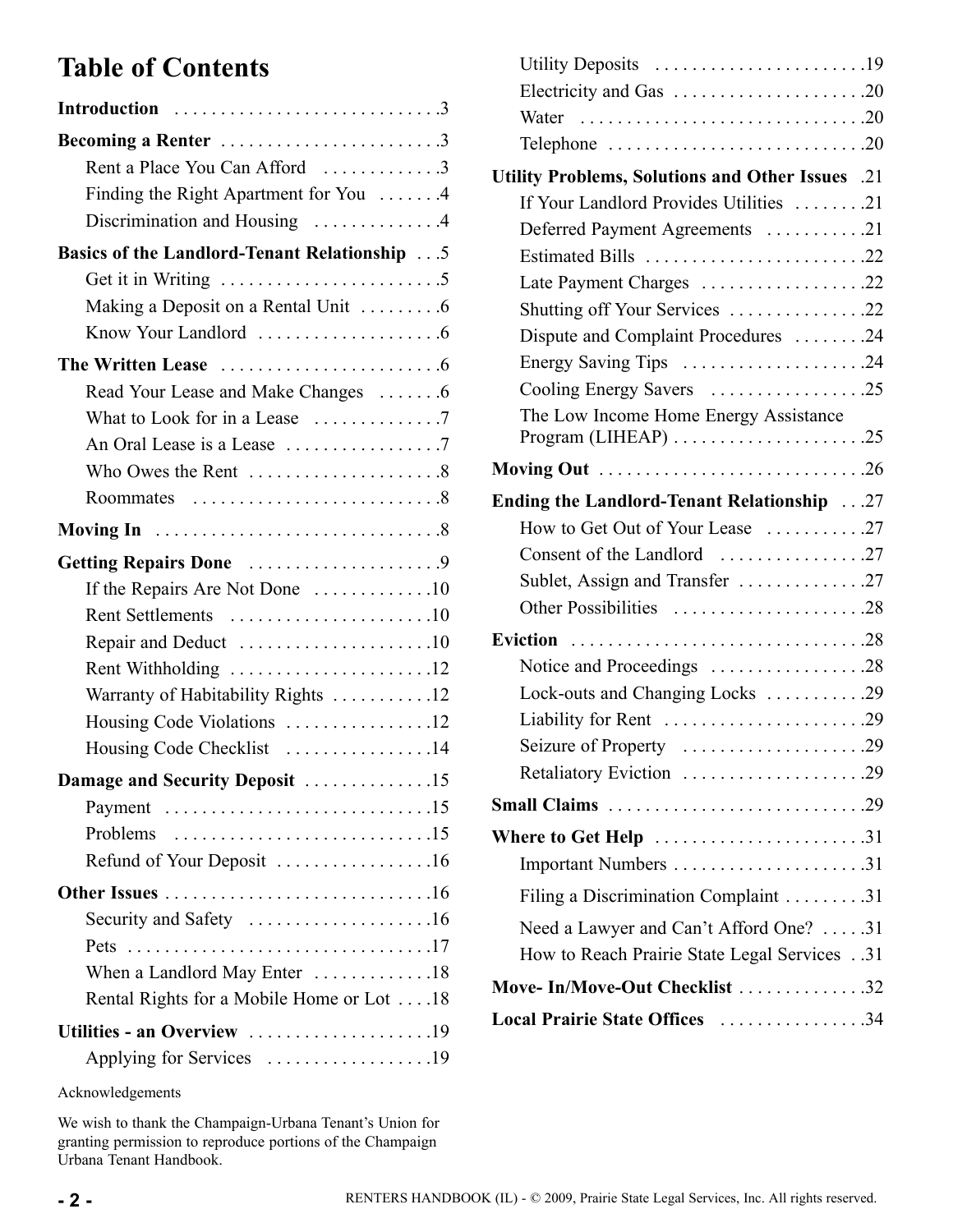# <span id="page-2-0"></span>**Introduction**

This handbook does not explain all there is to know about renting, but it does provide helpful information on your rights and responsibilities as a tenant in Illinois. The Table of Contents gives the titles of all the areas covered in this handbook. This will allow you to read the sections that interest you the most. Like any area of law, landlord-tenant law can be complex and overlapping. Therefore, many of the sections repeat information in other sections and occasionally refer to other sections. This rep-



etition was intended to make it as easy as possible for you to find answers to your questions.

This handbook is not intended to be a substitute for legal advice specific to your situation nor is it meant to replace an attorney. Each individual situation is unique. The information in this handbook applies to general housing situations and should help avoid many problems before they happen. There are times when it would be wise to consult an attorney and there are other times when it is essential to do so. That decision is one that only you can make.

If you need to consult an attorney, but cannot afford one and you live in a county served by Prairie State Legal Services, please call the nearest Prairie State office. The offices and telephone numbers are listed at the back of this handbook.

If you live in a county not served by Prairie State and cannot afford an attorney, please contact one of the other federally-funded legal services programs that are also listed in the back of this handbook for assistance.

For individuals who are above legal services income guidelines, you may contact either the Illinois State Bar Association Lawyer Referral Program (217-525- 5297), a county Lawyer Referral Program, or a private attorney.

Some communities in Illinois have their own landlord-tenant ordinances. If your community has its own ordinances, they may provide you with additional or different rights and responsibilities. Please read the ordinances carefully. You can get a copy at your city or village hall and possibly online.

# **Becoming a Renter**

## **Rent a Place You Can Afford**

Whether you are on a fixed income or have a steady job, you must consider the amount you will be required to pay for rent. To know whether or not you will be able to afford a certain home or apartment, you must look at your budget.

First, figure out the lease rent and then your total rental obligations. The lease rent is the amount of money that your lease or your landlord states you will pay.

Your total rental obligation is the total amount of money that it will take to live in your house or apartment. Total rent includes:

- 1. the cost of utilities like heat, electricity, water, or garbage hauling if your landlord is not paying them;
- 2. phone bill;
- 3. any additional costs for pets or parking; and,
- 4. furniture if the unit is not furnished.

Next, decide whether you can afford this amount. Usually, about one-fourth of your income is spent on rent. But if you are on a limited income such as Social Security, TANF, etc., it will be very difficult for you to spend only one-fourth of your income on rent. Usually one-third, one-half or more of your fixed income will go to rent.

Either way, you must learn to budget. To see how much you can afford, take into account the following when budgeting:

| Groceries, per month          |  |
|-------------------------------|--|
| Clothes, per month            |  |
| Medicine, per month           |  |
| Transportation, per month     |  |
| Leisure Activities, per month |  |
| Other, per month              |  |
| <b>TOTAL</b>                  |  |

Now check to see what you have left from your income. If you do not have enough to pay rent, you might want to cut back in other areas.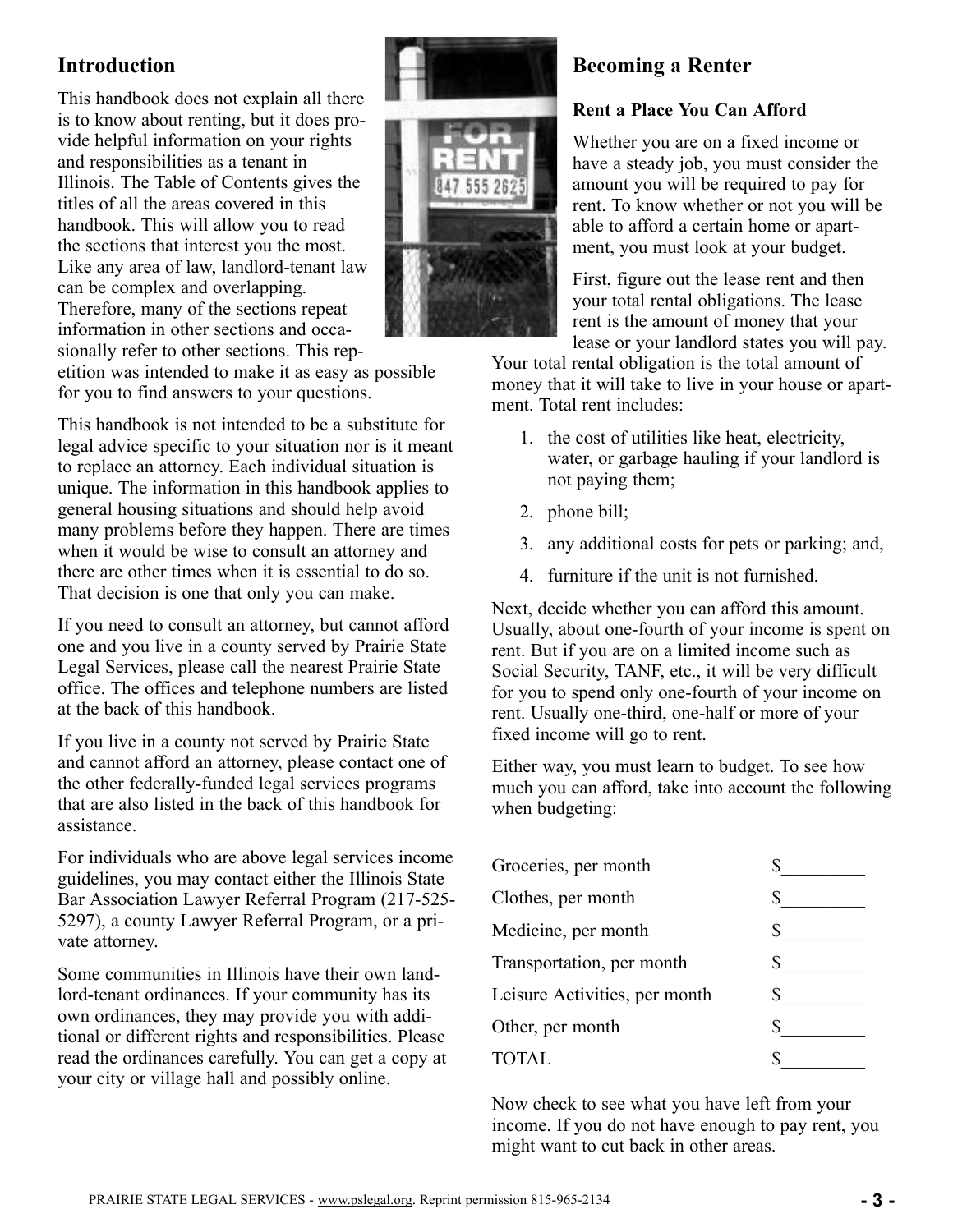<span id="page-3-0"></span>Most important is that you must pay your rent so you have a roof over your head, but be reasonable. If you do not have enough for food for the month after paying your rent, you cannot afford the place. Renting an apartment or a house is a big responsibility and involves a lot of money, so make sure you can afford it.

## **Finding the Right Apartment for You**

Before you decide to rent, the following tips can be helpful:

- 1. Read the sections in this handbook on leases and security deposits very carefully.
- 2. Check how close the rental unit is to supermarkets, laundry facilities, transportation and your place of employment or school.
- 3. Check with the neighbors in the area for their opinions on the location, the landlord, the safety of the building and the neighborhood.
- 4. Bring the housing code violation checklist with you and check the unit thoroughly. See the "Housing Code Checklist" section of this handbook on page 14.
- 5. Find out if you are responsible for paying utilities and garbage collection bills. If you are, check with former tenants about the amount of the bills.
- 6. If you will be sharing the unit with other people, be sure to visit the unit together when possible.
- 7. Make a list of all furnishings and anything else that has been promised. Have the landlord sign this list. Check the condition of all furniture.
- 8. Check the security of the building. See the



"Security and Safety" section of this handbook on page 15.

- 9. If parking is to be provided, make sure you know where it is and that it meets your needs. Make sure your lease states that you get a guaranteed parking space, especially if you have to pay an extra charge for it.
- 10. Find out who is expected to take care of the grounds, halls and sidewalks.
- 11. Check for fire exits.
- 12. Beware of basement apartments. These are more likely to have bugs, floods and burglars.
- 13. Turn on water taps, flush the toilet and check the working condition of all appliances.
- 14. Check under the baseboards and around radiators for holes that may indicate the presence of mice, bugs or air leaks. Check cupboards and dark corners of the kitchen and bathroom for any evidence of insects. Ask about extermination. Is it done on a regular basis? Is this guaranteed in the lease?
- 15. Check to see if the electrical wiring is safe. Are there enough outlets?
- 16. Find out if there are enough windows to provide adequate light and air. Do the windows and locks operate properly? Does the landlord provide screens and storm windows?

## **Discrimination and Housing**

Discrimination based on race, religion, color, sex, national origin or ancestry, familial or marital status and disability in the sale and rental of housing is PROHIBITED by Federal law. No landlord can refuse to rent to a person based on these characteristics. They are not relevant to your status as a tenant.

It is also illegal under Illinois State law for a landlord to refuse to rent to you because of physical or mental disability, military status, unfavorable discharge from military service, sexual orientation or familial status. "Familial Status" means that one or more of your children under 18 live with you or you are pregnant or in the process of securing legal custody of a minor child.

If you are denied an apartment or house because of any of these reasons, contact officials on the federal, state and local levels. On the Federal level, you can call the Department of Housing and Urban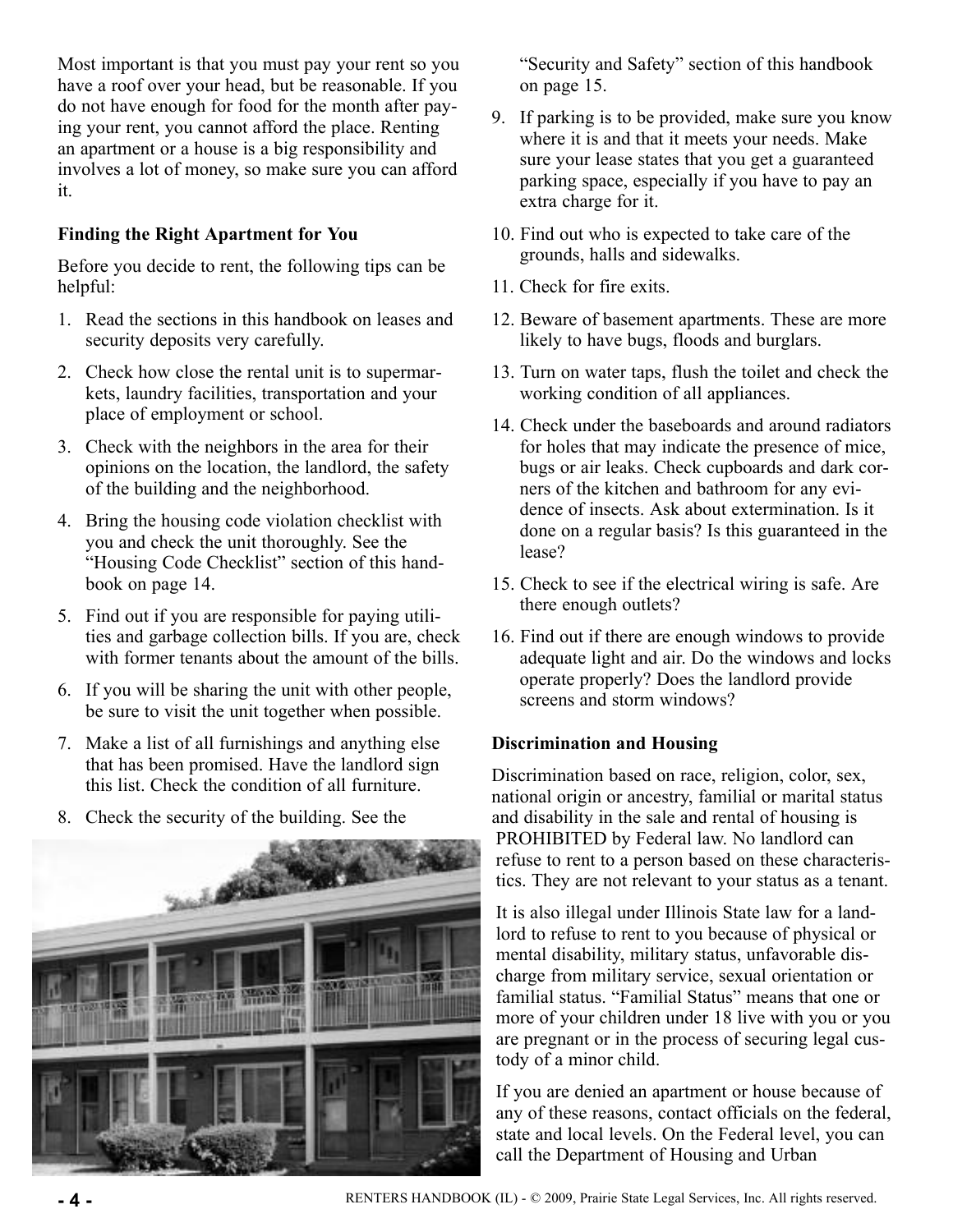<span id="page-4-0"></span>Development toll-free at 800-765-9372. Complaints that are filed are investigated and may go to a hearing. If the Secretary of Housing and Urban Development decides to proceed with the case, it will be forwarded to the Illinois Department of Human Rights. On the State level, complaints may be filed directly with the Department of Human Rights at 800-662-3942 or 312-814-4409. On the local level, there may be a Human Rights Department or a Fair Housing Commission in your city. Check your local phonebook or call city hall to find out about local options. If none of these agencies can solve your problem, you may be able to file suit in the court.

## **Basics of the Landlord Tenant Relationship**

A good relationship between you and your landlord is important. To help in this regard, BE SURE THAT YOU…

- 1. Get all agreements and promises in writing.
- 2. Do not pay any money unless you know exactly what it is for.
- 3. Are able to afford the rent and want to live there. If you are not sure you want the place, do not put down a deposit unless you are guaranteed IN WRITING that it is refundable.
- 4. Get a receipt for all money paid.
- 5. Know and trust the people you will be living with.
- 6. Know the landlord's business and home phone numbers and address.
- 7. Know the manager of your building and her/his business and home phone numbers and address.

## **Get it in Writing**

When you make an agreement with your landlord, roommate, or any individual, a general rule is to always get it in writing. This may seem like advice that is only going to make your life more difficult, but oral agreements are often confused or forgotten entirely and have little weight in court because neither person can prove exactly what was said.

Your may want to add things to your lease before you sign it. If your landlord makes oral promises about repairs, utilities, etc., you will want to get those promises in writing. Simply because a lease is on a printed form does not mean you cannot add any provisions or agreements that you and your landlord agree upon. Write any additional agreements on both your copy and the landlord's copy. Both of you should initial the addition. If there is not room on the lease form, write the additional agreement on two pieces of paper, date them, and both of you should initial each copy.

You do not need to use legal terms or big words. All that is necessary is that an average person could understand the agreement without explanation. If your landlord refuses to initial or sign provisions added to your lease, you have good reason to doubt that he or she will honor the agreement later. Landlords are business people and understand that initialing or signing an agreement will make it binding. If they intend to honor the agreement, they should not hesitate to sign it.

Once you move in, if you develop problems requiring the need for changes or repairs, make a request to your landlord in writing. A polite note, dated and signed, requesting the repairs needed is all that is required. Keep track of the dates of letters sent and the repairs requested so you can refer to them later if needed. It is a good idea to make a copy for yourself of every letter you send. If there is any delay in getting work done, do not accept oral promises, but ask that the landlord provide you with a letter stating what work will be done and when. The letter should be signed by the landlord and dated. If your landlord does not want to send a letter, write a note from your landlord to yourself stating, for example: "I will repair (e.g., the broken door) in the apartment located at (address) as requested by (tenant) on (date)." Ask the landlord to sign and date this note. If he or she will not sign it, then you have reason to doubt that he or she will honor the promise. See the section of this handbook, "If Repairs Are Not Done" on page 10.

This same procedure is often necessary between two unrelated tenants living together (roommates, lovers, etc.). If rent, food, utilities or any other payments are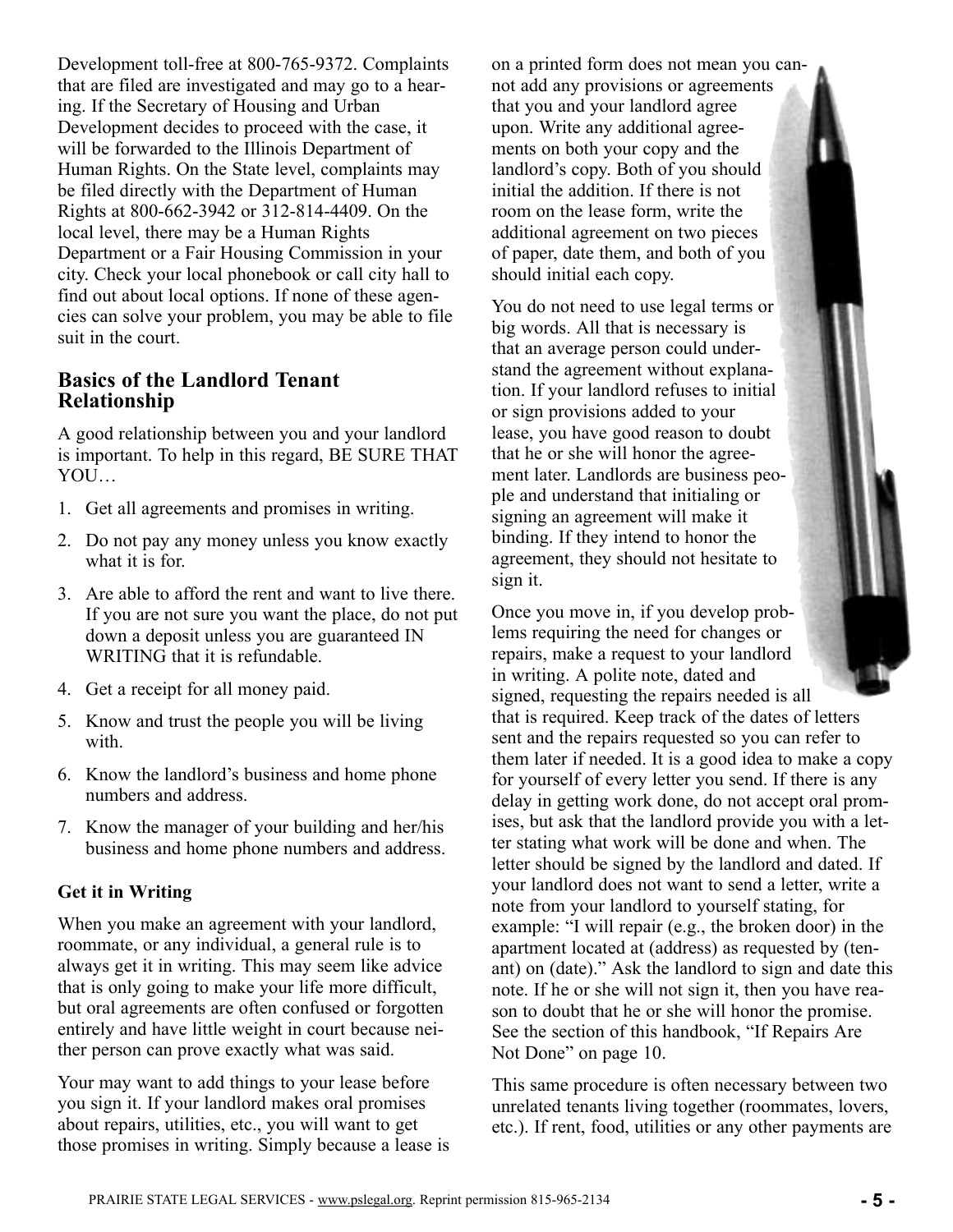<span id="page-5-0"></span>not to be equal, tenants should write out their agreements on these matters and date and sign them.

IT IS ESPECIALLY IMPORTANT THAT YOU GET AND KEEP YOUR OWN COPIES OF THE LEASE AND ALL CORRESPONDENCE BETWEEN YOU AND YOUR LANDLORD. ALSO, IF YOU PAY CASH FOR RENT, A DEPOSIT OR ANYTHING ELSE, GET A RECEIPT AND KEEP IT. WITHOUT ONE, YOU CANNOT PROVE THAT YOU ACTUALLY MADE THE PAYMENT. WRITE YOUR OWN RECEIPT (INCLUDING NAME, ADDRESS, REA-SON FOR PAYMENT AND AMOUNT) IF THE LANDLORD DOES NOT PROVIDE ONE, AND ASK HIM TO SIGN IT.

## **Making a Deposit on a Rental Unit**

Some people pay a deposit before signing a lease or moving in, so that the landlord will hold the apartment for them. If you decide to rent somewhere else, you may have problems getting your money back. As long as the landlord is still willing to rent to you, he or she may not be obligated to return your deposit to you. If you are not sure that you want a particular housing unit, do not make any payment unless you are willing to give up that money if you change your mind. If you give a landlord any money, get a receipt. If you have an agreement that the money will be returned if you decide not to rent, be sure it is in writing. An agreement to return a deposit to you can be written on the receipt and initialed and dated by both you and the landlord. For example: "(Landlord) agrees to return to (tenant) the amount of (\$) given as deposit on (address) if (tenant) decides not to rent." Signed and dated.

If you wish to find additional information about your landlord, here are some suggestions:

- a. Phone books and directory assistance have phone numbers and/or addresses.
- b. If your landlord has ever sued anyone, his or her name and address will be recorded in the plaintiff's index at the Small Claims Clerk's Office.
- c. County Recorder's Office holds information about deeds and mortgages.
- d. Tax assessor's office holds the records that give the value of properties. It also records the amount of taxes and who pays the tax.

Making sure you can reach your landlord can make your life much easier. If problems do arise, knowing where to reach your landlord may be essential.

## **The Written Lease**

A rental agreement is often in the form of a written lease between the lessor (the landlord) and the lessee (the tenant). As a general rule, it is best to get a written lease agreement when you rent because you are guaranteed you can rent the place for a set period of time. You do not have to worry about rent increases during the lease, and the tenant's and landlord's responsibilities are stated more specifically than in an oral agreement.

## **Read Your Lease and Make Changes**

Make sure you read your lease carefully so you understand what you are agreeing to. If the landlord is rushing you or if there are things that you do not understand, do not sign the lease. Take the lease to someone who can help you and go through it slowly.

Make sure you understand everything in the lease. Then, if you are satisfied, sign the lease and return it to the landlord for her/his signature. Remember if you are signing a 12-month lease, you are agreeing to pay the monthly rent for 12 months. Make sure you know what you are getting for this large amount of money. If you find some things in the lease that you do not like or that are different from what your landlord said, try to have them changed. You can remove items from the lease by

## **Know Your Landlord**

When you are renting an apartment, both you and your landlord have certain responsibilities. Therefore, it is important to know the name, address and phone number of your landlord. If the person you are dealing with is a manager, make sure you know her/his name, address and phone number and find out who owns the property. Make sure you know where to pay your rent and where to contact your landlord for repairs or problems.

![](_page_5_Picture_17.jpeg)

**FOR REN** 

2 Bdrm. Units W/ Heat Incl.

555-1263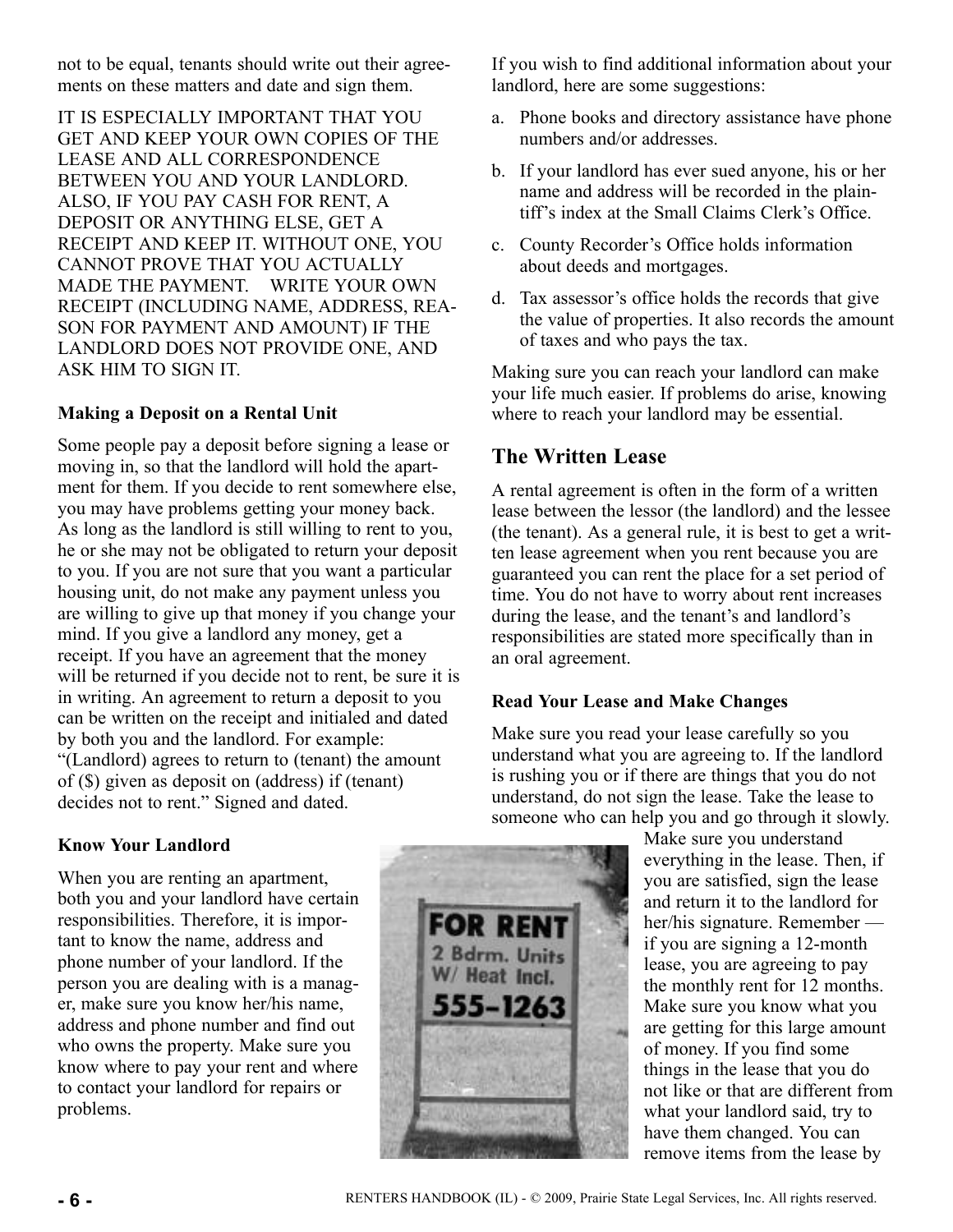<span id="page-6-0"></span>drawing a dark line through them and having both you and your landlord initial the changes. The lease will replace any oral agreements if they were different from what the lease says.

#### **What to Look for in a Lease**

As mentioned earlier, be sure to read your lease before you sign it. If there is something you do not understand, take the lease to someone who can explain it to you before you sign it. The following essential information should be included in your lease.

- 1. The lease should indicate the amount of rent, who is responsible for payment of the rent, and when and where the rent is due.
- 2. The address of the rental property and any storage, parking or other property related items.
- 3. Information on who is responsible to provide and pay for utilities.
- 4. The lease should state a specific term for the agreement, for example one year.
- 5. The lease should not contain any blanks.
- 6. Make sure the lease agrees with any oral promises the landlord has made to you. If any oral promises are not in the written lease, they will not be binding.
- 7. Make sure you understand what each clause of the lease means before you sign it.

## **An Oral Lease is a Lease**

If you pay rent, but have not signed a written lease, then you and your landlord have an ORAL LEASE agreement. This is a binding contract. Generally, these agreements are from month-to-month, although they may be from week-to-week or for any period of time as long as it is less than a year. The rental period begins on the day your rent is due and renews itself automatically. This oral lease will run until it is properly terminated.

There is one advantage with an oral lease agreement — you are not bound for more than one rental period. However, the disadvantages of not having a written agreement should cause you to be uneasy about having an oral lease. Your rent may be increased to any amount at any time with very little warning. Also, you can be evicted at any time with very little warning. Problems may also arise between you and

your landlord over "rules and regulations" that you know nothing about.

#### *Ending an oral lease*

IF YOU WANT TO MOVE, YOU MUST GIVE YOUR LANDLORD A FULL RENTAL PERIOD'S NOTICE IN WRITING. If you pay rent weekly, you must give your landlord seven days' written notice of your intent to move. If you pay rent monthly, then you must give at least 30 days' written notice. The date that you give notice must be the first or last day of the rental period. This means if you pay rent on the first of every month, your lease can only be terminated on the first or 31st of any given month.

AN EXAMPLE: You have an oral lease and you pay rent on the first day of every month. You want to move out on August 31st. You must give your landlord written notice no later than July 31st or August 1st. You could not give notice on August 15th to move on August 31st. If you did not give notice until August 15th, you would still be liable for rent through September 30th.

If you fail to give adequate written notice, you may end up owing an additional month's rent or losing your deposit. To avoid additional rental charges, send a signed, dated letter to your landlord or deliver it in person in the presence of a witness. Always keep a copy of the letter, and if you think there may be problems, consider sending the notice by registered or certified mail.

If your landlord wants you to move, he or she must give you written notice. IT DOES NOT HAVE TO BE NOTARIZED OR DELIVERED BY THE SHERIFF, BUT SHOULD BE SIGNED AND DATED. Your landlord must give you at least 30 days' notice if you rent month-to-month and at least one week's notice if you rent week-to-week. If you do not move out by the date specified by the notice, your landlord may file a lawsuit in court to have you evicted. For more information on this process, see the "Eviction" section of this handbook on page 28.

#### *Rent increases on an oral lease*

Rent increases on an oral lease are much the same as a notice to move. Your landlord should not raise the rent without first giving you a full rental period's notice of the increase in writing. If you want to move instead of paying the increase in rent, you still must give your landlord proper notice. If you have a written lease, your rent cannot be increased until the end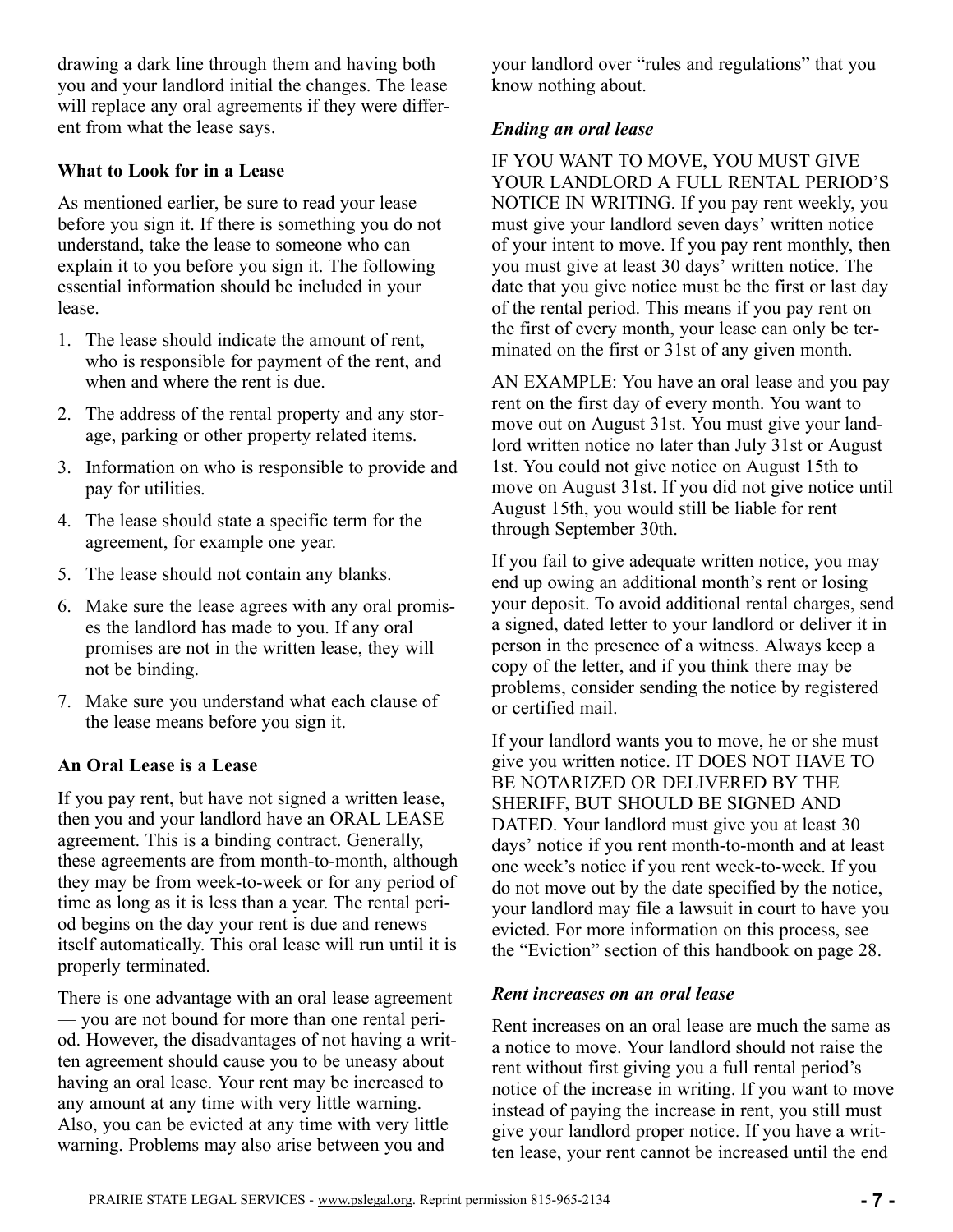<span id="page-7-0"></span>of the lease. This is another reason that you may want to avoid oral leases.

## **Who Owes the Rent**

Your lease is a contract between you and your landlord. The person who signs the lease as a tenant is required to pay the rent. Problems may arise where two or more people have rented an apartment together and have agreed among themselves to pay their fair share of the monthly rent. Later, one of the tenants moves out and stops paying rent. The tenant(s) who remains in the apartment is legally required to pay the full amount of the rent to the landlord even though that was not the deal that was made between the roommates. Under Illinois law, each tenant who signed the lease is responsible for the full amount of the rent due. This means that, in the event of a dispute, the landlord could sue you, your roommate or both of you, no matter who owes the rent. The tenant who remains would be the person called to court, possibly evicted and left owing all the rent by court order.

There are two ways to avoid this problem. One way is to ask your landlord to include a clause in your lease which requires each tenant to pay only her/his part of the total rent (pro-rated) and releases each tenant from the liability for the other tenants' payment. For example, the following clause would serve this purpose (written by a Bloomington, Indiana attorney): "Landlord and tenants hereby agree that each of the undersigned tenants is not jointly and severally liable for the failure of any of the other

undersigned tenants to perform any of their obligations under this lease. Further, in the event of legal action by the landlord to recover rent due under this lease, the liability of any individual tenant will be limited to (the percentage you agree to pay) of the total amount of rent due under the lease. The preceding sentence

![](_page_7_Picture_5.jpeg)

shall not be construed to impose liability upon any individual tenant where such liability has been relieved under the first sentence of this clause."

The other way is to be very careful in choosing a roommate. If there is a chance he or she may move out and leave you paying all the rent, you should think twice.

#### **Roommates**

Be careful about the person with whom you decide to live. Generally, if two or more people move in together or sign a lease together, all of them are liable for the terms in the rental agreement. This means that if your roommate does not pay her/his half of the rent one month, the landlord can sue either you, your roommate or both of you for the total rent. It is the landlord's choice. If your roommate disappears without paying the rent and you are the only one the landlord can find, then you are the one he or she will sue for the total rent.

The same is true with other parts of the rental agreement. If you and your roommate agreed with the landlord there would be no pets and your roommate gets a dog, the landlord may evict both of you for breaking the lease, even though it is not your dog.

Once again, it is good to get it in writing, even between roommates. Write down who is to pay what and have all the roommates sign and date it. This may not guarantee good roommates, but it will guarantee some evidence of an agreement if you have to sue a roommate for her/his share of the rent or bills.

# **Moving In**

Once you know where you are going to be living, there are a few things you should do immediately to make your apartment your home.

- 1. Get your landlord's name, address and telephone number. Also, get the name, telephone number and address of the manager of the property if it is a different person than the landlord. Make sure you get the name and telephone number of a person to contact in case of emergencies if it is a different person than the landlord or manager.
- 2. If you have not already done so, ask your landlord which utility bills you are responsible to pay. This could include electricity/gas, water, garbage collection and/or telephone. Usually if you must pay for them, then you are responsible for having them turned on. Make arrangements before you move in to have these turned on and have the meters read. By planning ahead, service can be scheduled the day you move in.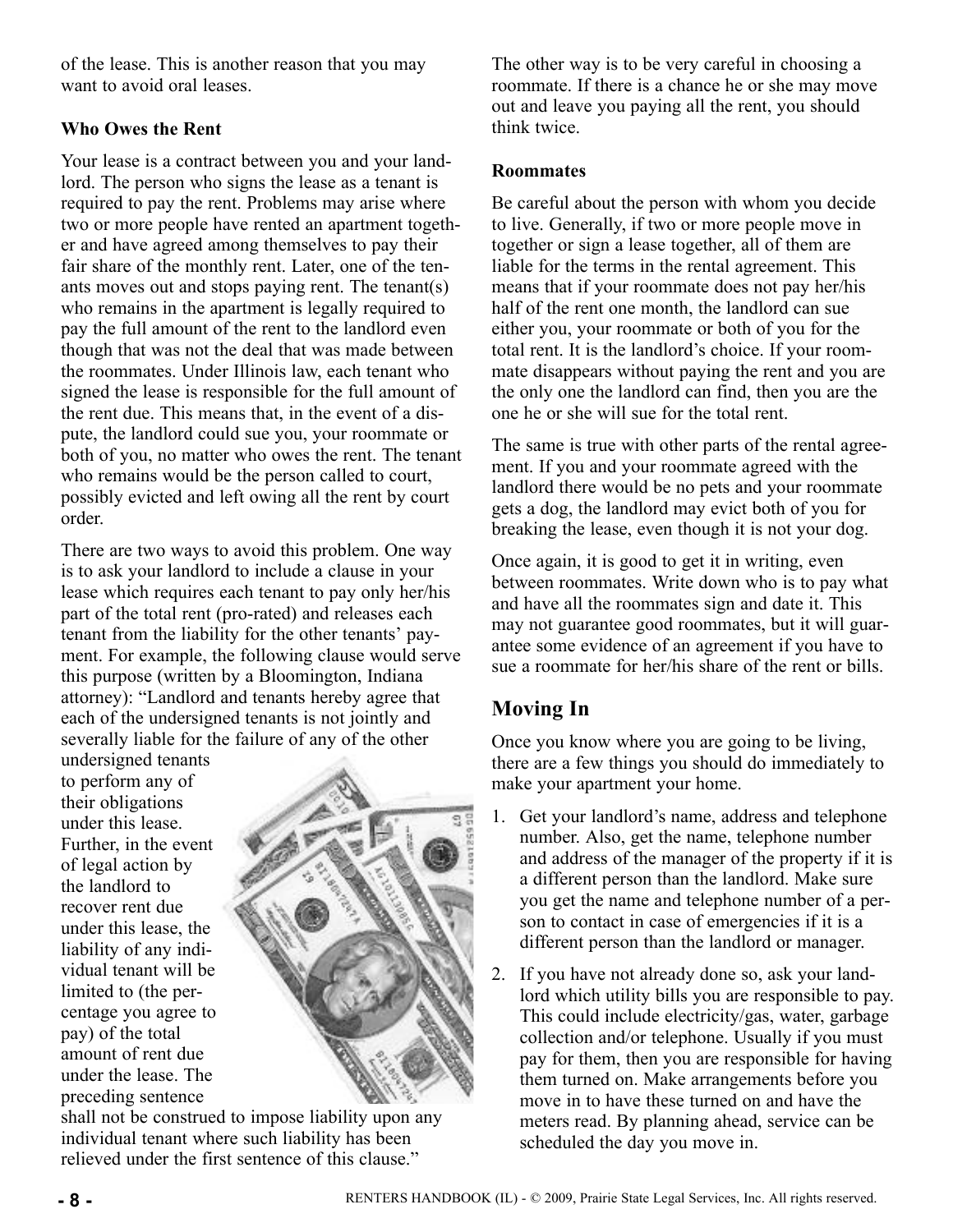- <span id="page-8-0"></span>3. Put the names of everyone living in the apartment on the mailbox as soon as possible. The post office may not deliver mail to you until this is done, even if the mail is properly addressed. Women should, as a safety measure, list only their first initial and last name. Men should do the same out of consideration for women.
- 4. Before you unpack anything, it is a good idea to check for roaches, ants or signs of rodents. If your landlord is responsible for spraying for bugs and rodents, make sure your apartment has been sprayed recently. If not, ask the landlord to do it. If he or she agrees to do it, get the agreement in writing. If your landlord refuses to spray, find out if he or she is responsible to do it. See the "Housing Code Checklist" section of this handbook on page 14.
- 5. Make a list of the conditions in your apartment. There is a form for listing the conditions entitled **Moving In/Moving Out Checklist** that can be found at the end of this handbook. Consider taking pictures and date them. This might be necessary if you are concerned about the landlord keeping your security deposit or accusing you of causing damage to the apartment. Also, the building may be sold to a new landlord who would not know about pre-existing damage and may blame you. Find out if your landlord has insurance to cover loss or damage to your personal belongings due to theft, fire, vandalism, smoke, natural disaster, etc. If not, (which is generally the case) you may want to check into the possibility of renter's insurance. Usually, these policies cover loss or damage to all of your personal belongings for a reasonable sum. Renter's insurance does not include insurance for the apartment itself. Various policies cover different things, so ask an insurance agent about the different types of coverage. Check around because rates do vary.
- 6. Check the security of the apartment. This is explained in the "Security and Safety" section of this handbook on page 16.
- 7. You may want to have your apartment inspected by the Housing Code Enforcement Department before you move in. See the "Housing Code Checklist" section of this handbook on page 14.

## **Getting Repairs Done**

Whenever you have a problem with your apartment or house, you should report it to your landlord. This is why it is so important that you have her/his phone number and address. Your landlord cannot be expected to know all the problems that arise once you move in, so it is your responsibility to inform her/him of any problems. Hopefully, once the landlord or manager is made aware of the problem, it can be taken care of quickly. If you make any oral requests for repair, be sure to keep a record of the date and time you made the request.

Generally, it is a good idea to report all problems in writing and keep a copy of the letter. That way, your landlord is less likely to forget your request and hopefully will take you more seriously. Also, in some instances, you may have to prove later when you reported a problem. (For example, a broken furnace which causes a lack of heat and makes pipes freeze and burst could be considered your fault if you did not

![](_page_8_Picture_9.jpeg)

report the broken furnace to the landlord within a reasonable time.)

If you want immediate action, it is best to call your landlord or talk to him or her in person and tell him or her exactly what is wrong. Then, follow-up the call with a polite letter that is signed and dated. Keep a copy of the letter for your records.

Your landlord should make repairs in a reasonable amount of time. In deciding what is a reasonable amount of time, try to be fair. A broken furnace in the middle of winter or a toilet that does not flush should receive immediate attention. A broken garbage disposal or loose floor tiles are not as important, especially if other tenants are having more serious problems.

If the landlord is just taking too long to make needed repairs, be persistent so that your landlord would rather make the repairs than listen to you. In some cases, neither politeness nor persistence will get the repairs done. You will then have to contact an attorney or the proper agency. See the "Housing Code Checklist" section of this handbook on page 14.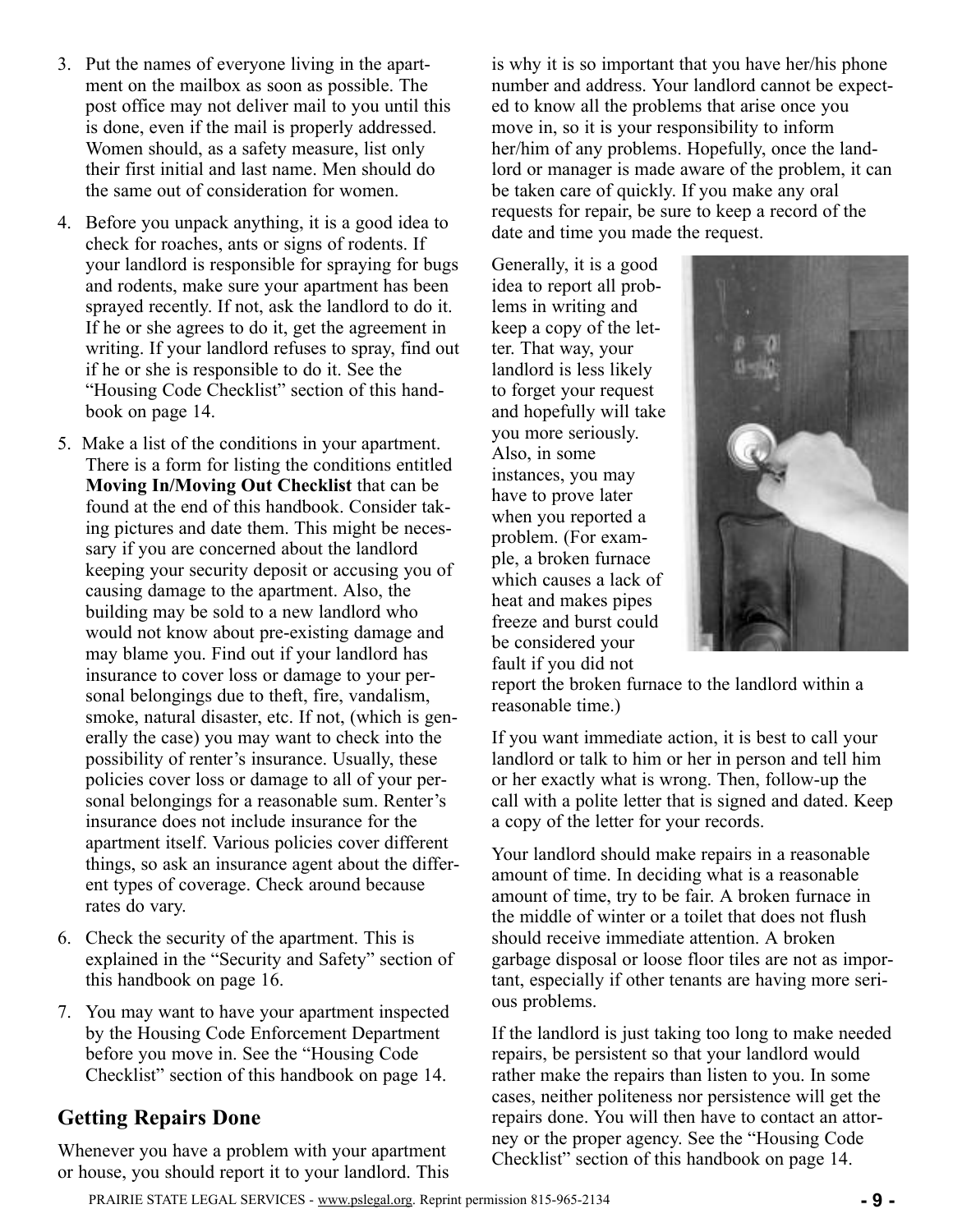<span id="page-9-0"></span>Make sure that you have been firm with your landlord and asked for the repairs more than once before contacting an attorney or agency. Be sure to take photographs of the damage for your records.

## **If the Repairs Are Not Done**

If you have made requests for repairs and have been persistent and your landlord still refuses or fails to make repairs, there are several things that can be done. They are discussed in more detail below, and include:

- 1. Entering into a rent settlement with the landlord.
- 2. Repairing and deducting the cost of repair from your rent.
- 3. Reporting housing code violations to local housing officials.
- 4. Withholding rent (not recommended).

## **Rent Settlements**

A return of some rent or a rent reduction may be a possibility whenever there are problems that make the premises or any part of it inconvenient or otherwise not useful. Remember you are paying rent for a livable unit with certain services. If you are not getting a livable unit, you are not getting what the landlord promised and some sort of adjustment or payment is only fair.

For example, if the roof leaks consistently, and in several places, and the landlord cannot or will not fix it, you are not getting the livable unit you are paying rent for. In cases such as this, you are entitled to a reduction in your rent or some payment for the inconvenience. Suggest some type of arrangement to your landlord. If your landlord refuses, it may be possible to sue him to get a reduction or refund. See an attorney.

If your landlord does agree to a reduction or refund, make sure you get it in writing. Have the landlord sign and date a written statement clearly explaining that you may deduct a certain stated amount of dollars from your next rent payments. If you do not get such a written statement, you may find yourself facing an eviction for non-payment of rent because your landlord has changed her/his mind about the refund.

## **Repair and Deduct**

## *The Residential Tenants' Right to Repair Act*

One option you may have is to hire a licensed tradesman or supplier to make the repair and to then

deduct the cost of repair out of your rent. This is allowed under the Residential Tenants' Right to Repair Act. However, this law only applies under certain circumstances, and provides a right only for certain repairs. Also, you must take special steps (described below) to comply with the Act. Read on to find out if and how you can take advantage of this law.

#### *What types of repairs are covered under the Right to Repair Act?*

The Act only applies to repairs that are required by the lease, or by law, administrative rule or local ordinance or regulation. You cannot deduct the cost of repair from your rent if you caused the damages by a deliberate or negligent act or by a failure to act in some way. Also, you cannot deduct the cost of repair from rent where your family members or other persons you admitted to your apartment caused the damages.

#### *Are all types of rental housing covered under the Right to Repair Act?*

No. The Act does NOT apply to:

- 1. Public housing;
- 2. Condominiums;
- 3. Residential cooperative housing;
- 4. Commercial tenants;
- 5. Residences with six units or less, if the owner lives on the property;
- 6. Mobile homes located in a mobile home park. If your housing falls into one of the categories listed above, then you cannot deduct the cost of repairs from your rent under the Right to Repair Act. If your situation is not covered by the Act, then you

may still be able to repair and deduct in some situations. See the section below titled, *What if the Right to Repair Act doesn t apply to me?*

#### *Is there a limit to the amount that can be spent on any particular repair under the Act?*

Yes. The amount you can deduct depends on your monthly rent:

- 1. If your rent is \$1000 or more you can take up to \$500 out of your rent for a covered repair.
- 2. If your rent is \$999 or less you can take up to half of your rent out for a covered repair.
- 3. Also, the amount you deduct cannot be more than the reasonable price that is usually charged for the repair.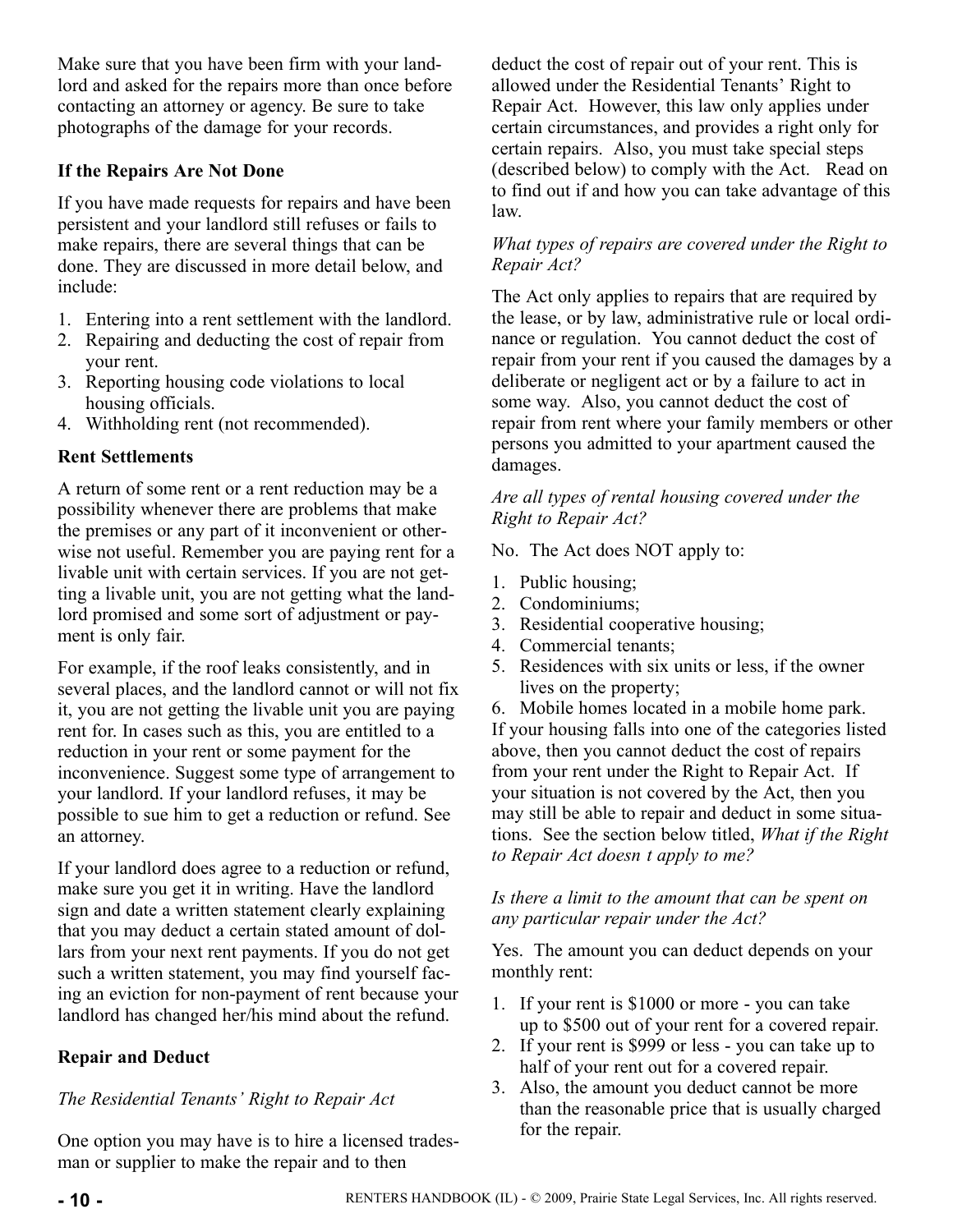#### *Do I have to notify my landlord before I hire someone to make the repair?*

Yes. You (the tenant) must tell the landlord in writing that you are planning to have the repair made at the landlord's expense. You must send the letter through registered or certified mail to the landlord's address shown on the lease, but if there is no address listed, you must send it to the most recent address you have for the landlord.

#### *After I notify my landlord, can I then have a tradesman or supplier make the repair?*

After notifying the landlord in writing you must wait 14 days to allow the landlord to make the repair. If the landlord fails to make the repair within 14 days, then you may have your tradesman or supplier make the repair. If there are emergency conditions that require the repair to be made sooner, then the repair can be made immediately. Emergencies include any conditions that will cause irreparable harm to the apartment if not immediately repaired or any condition that poses an immediate threat to you or to your household members' health or safety.

## *Do I have to follow any special rules for making the repair?*

- The repair must be made in a workmanlike manner;
- It must be made according to the appropriate law, administrative rule, or local ordinance or regula tion;
- It must be completed by a tradesman or supplier who holds a valid license or certificate as required by State or municipal law;
- The tradesman or supplier must be insured to cover any bodily harm or property damage they cause;
- The tradesman or supplier cannot be related to

![](_page_10_Picture_10.jpeg)

you.

## *Do I have to give my landlord anything else?*

You must give your landlord a paid bill from the tradesman or supplier and the tradesman or supplier's name, address, and telephone number before you may deduct the amount from your rent.

## *Can my landlord evict me for not paying rent if I repair and deduct?*

No, your landlord should not be able to evict you. **But:** you need to make sure you follow all of the rules explained here. If you fail to do any part of the repairs and deductions properly, then your landlord may have the right to evict you. If you receive an eviction notice, contact a lawyer immediately.

## *What if the Right to Repair Act doesn't apply to me?*

If the Act doesn't apply to you, then you may still have the right to make repairs and deduct the cost from your rent if there is a local ordinance permitting you to do so. You should check your local ordinance to find out your rights as a tenant. If you are not protected by the Right to Repair Act or by a local ordinance, then to assure that you will not be evicted for non-payment of rent, you should pay your rent even if your landlord hasn't made repairs.

However, under certain circumstances, even where there is no applicable law or ordinance, judges will not evict a tenant who repairs and deducts the cost from rent. It depends on the seriousness of the problem or if a lease requires the landlord to repair and the landlord does not make repairs. Problems are usually considered serious when they involve essentials, such as heat, electricity, plumbing, water or security. You should have the premises inspected in order to help determine if the violations are serious. If they are serious and violate the local housing code, the inspector will request that the landlord make the repairs. If the problem does not violate the housing code or other laws, you probably should not repair and deduct, unless your lease permits it.

## **Rent Withholding (Not Recommended)**

Many times people feel that if their landlord refuses to make repairs or if the place they live in is "bad enough," they do not have to pay rent. Often tenants are misinformed by other people that this is true. No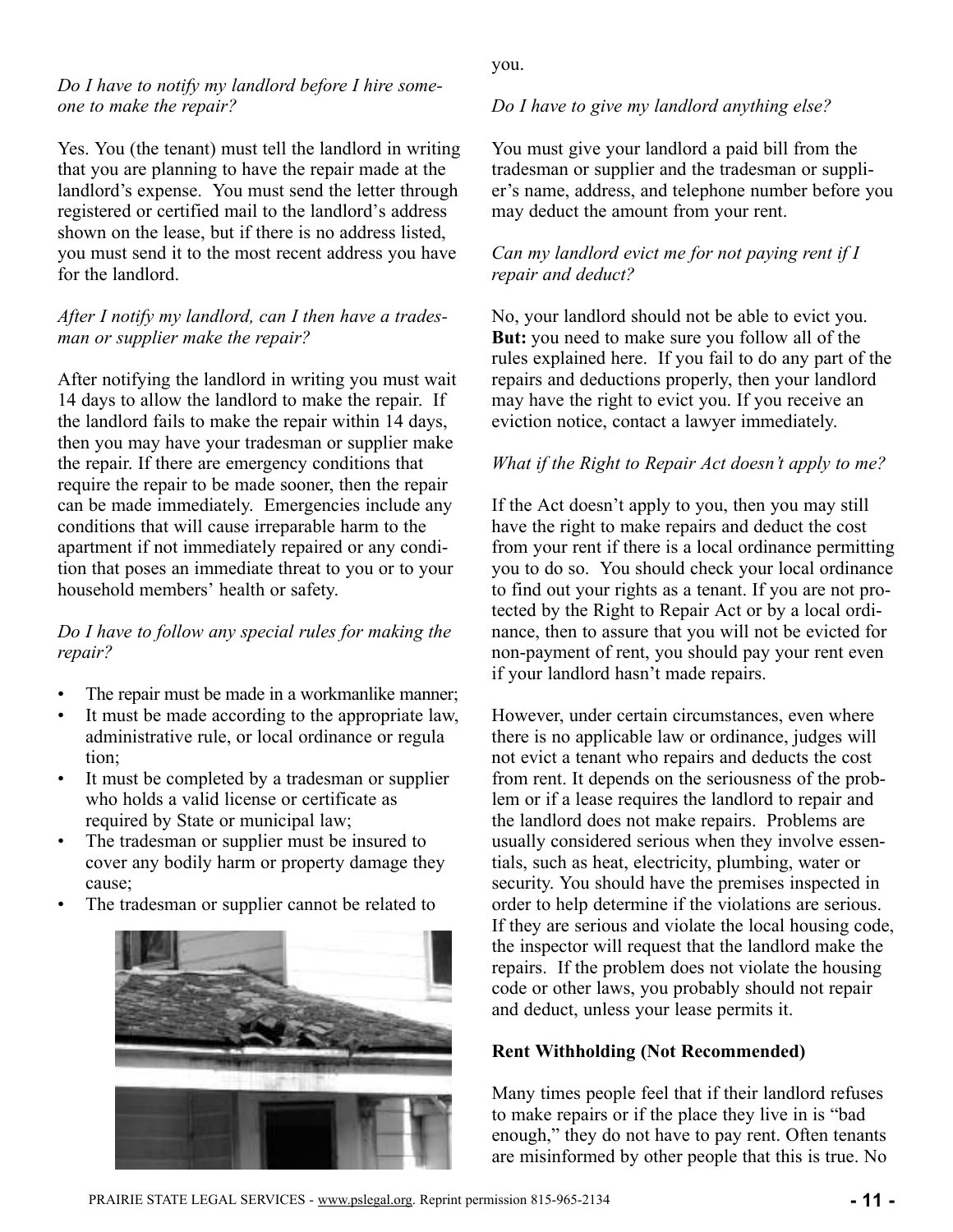<span id="page-11-0"></span>matter who tells you that you do not have to pay rent, they may be wrong. Under Illinois law, you have no right to withhold or refuse to pay rent no matter how "bad" the place is. There may be a local ordinance that allows you to withhold rent. Check with an attorney in your area to see if such an ordinance applies to you. If there is no applicable ordinance and serious repairs are needed in your home but the landlord has refused your requests to make repairs, then you must decide whether withholding your rent is worth taking a chance that the landlord will attempt to evict you.

#### Can I be evicted for withholding rent?

If you decide to withhold rent, the landlord may try to evict you, but a judge would have to make that decision. A judge might not evict you for withholding rent if the housing code violations are bad, but you have no legal guarantee that the judge will rule in your favor. If the landlord wants to evict you for withholding rent, the landlord is required to send you a notice demanding that you pay rent within five days or you will be evicted. If you pay rent within the five days, your landlord cannot evict you.

## *What should I do if I decide to withhold rent?*

1. Write the landlord a letter requesting that the

landlord make repairs and inform him or her that you will with-

hold rent if he or she does not make repairs**.**

2. Send this letter

certified mail with return receipt requested or hand deliver it to the landlord.

- 3. Keep a copy for your records.
- 4. Hold on to rent money and do not spend it.

#### **Warranty of Habitability Rights**

In all agreements to rent real property, whether oral or written, the Illinois courts will imply a promise from the landlord to the tenant that the premises will be kept in a livable condition. Generally, this means that the unit you are renting should be free from housing code violations. If you are living in an area that does not have a housing or building code, the

unit you are renting should at least have heat, hot and cold water, no leaks in the roof, a solid structure, be free from bugs, rats and mice, and be safe.

If there are conditions or housing code violations that unfavorably affect living in the premises, you may be able to break your lease and/or sue your landlord for damages and/or sue your landlord to make repairs. If you feel your landlord has violated his promise to provide you with a livable dwelling and you are unable to correct the problems, see an attorney.

#### **Housing Code Violations**

#### *What are housing codes?*

Housing codes set minimum housing standards that all residential property in a village, city or county must meet. These standards are adopted by villages, cities and counties to ensure safe and sanitary housing for its residents. Generally, major things such as heat, water and sewer facilities, electricity, structural defects, bugs, mice, rats, etc. are covered by housing codes. You can use the "Housing Code Checklist" at the end of this section to determine if you have potential code violations.

If you live in a village or rural area, there may not be a housing code unless the county has adopted one. To find out whether your city, village or county has adopted a housing code, you will need to contact city, village or county staff members. Housing codes vary from area to area. It may be possible for you to determine whether there are any existing housing code violations in a dwelling you are considering for rent by contacting your city or village hall or the city's Housing Code Enforcement Department.

#### *Acting on Potential Housing Code Violations*

If you are fairly sure that there are violations, follow these steps to address the problems. If the problems are of a serious nature and threaten your health, safety or welfare, follow the directions in the next section of the handbook, "Acting on Serious Housing Code Problems" below..

1. Keep paying your rent. As was explained in an earlier section, under Illinois law you have no right to withhold or refuse to pay rent no matter how "bad" the place is. However, there may be a local ordinance that allows you to withhold rent. Check with an attorney in your area to see if such an ordinance applies to you.

![](_page_11_Picture_22.jpeg)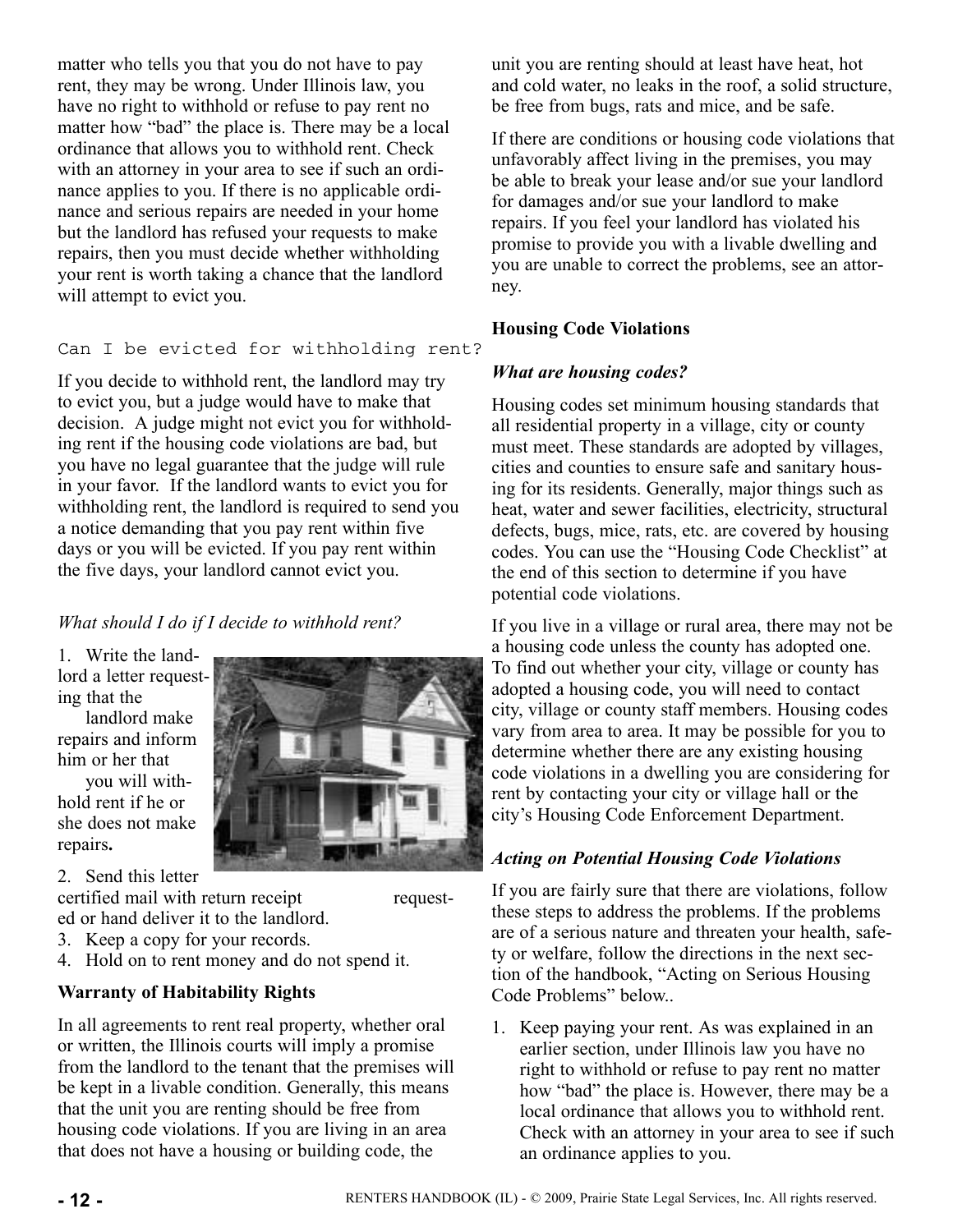- <span id="page-12-0"></span>2. Check your lease to see if you are responsible to fix some of the problems you identified. Usually, the tenant is responsible for a minimum of good housekeeping. In most cases, your landlord is responsible to correct housing code violations. If you have any doubts, seek help.
- 3. Explain the problem to the landlord. He/she may not even know of the problem unless you point it out. If the problem is likely to cause further damage to the property, it is important that you notify the landlord immediately, for example, a serious leak in the roof or plumbing can create damage to walls or ceilings. As always, put in writing what you told the landlord. Give the landlord a copy and keep a copy for yourself.
- 4. If the problem is not fixed within a reasonable time, remind the landlord again. If he/she still does not respond, contact the Housing Code Enforcement Department, explain the problem and request an inspection. Be sure to call them before you have missed a rent payment or damaged the premises.

The landlord cannot evict you for requesting a housing inspection as long as violations exist and you have been paying your rent and there are no other problems affecting your right to live in the apartment.

## *Acting on Serious Housing Code Problems*

If the violation is a major one and presents serious danger to your health, safety and welfare, you should contact the housing officials of your municipality or county immediately. A phone call is enough to start the process. Avoid general statements such as "the place is a mess." Be exact. If the roof leaks, say it. If the toilet does not flush, say it. Be specific about which rooms need to be fixed.

Usually within a day or two after receiving your complaint, the Housing Code Enforcement Department will make an inspection. If a genuine emergency exists, call and explain the situation. Often, the code enforcement people will make an inspection the same day they receive your complaint. Once your rental unit has been inspected, it is not likely the problem will be solved the next day. Be sure to ask for a copy of the inspection report for your records.

## *What Happens After I Report a Housing Code Violation?*

Housing Code Enforcement Departments answer tenants' complaints and inspect all residential property within the city to make sure it is safe and healthy. Call them when you have problems with your apartment or house and the landlord has refused your requests for repairs. The following are the typical steps that will be taken after you contact the Housing Code Enforcement Department.

- 1. An inspector from the Housing Code Enforcement Department will usually respond to your complaint within a few days.
- 2. If the enforcement people find a violation of the housing code, they will notify the landlord by letter listing all the violations they have found. The letter will set a time limit for the landlord to make repairs. The length of the time limit will vary according to the problem.
- 3. The Department will usually follow-up and check to make sure everything is fixed. If the repairs do not occur, you may want to contact the inspector to ask about the status of your complaint.
- 4. If the landlord fails to make repairs after this follow-up, the city may sue her/him, fine her/him or prohibit the re-renting of the premises, depending on the seriousness of the needed repairs.

Note: If the violations of the housing code are serious, the building inspector may condemn the apartment for occupancy and you may have to move. State law prohibits a landlord from evicting a tenant because the tenant called the Housing Code Enforcement Department with a legitimate complaint. The landlord may still evict the tenant for not paying rent or for breaking the lease, but he/she may not evict the tenant solely for calling in the authorities with such a complaint.

## **Housing Code Checklist**

The following checklist is a general overview of many of the most common issues found in housing codes and should be reviewed when viewing an apartment you are about to rent or the one in which you presently live. Read through the list and check each statement that is true. Ideally you will be able to check off each item. If there are items that you cannot check off, they may represent a housing code violation. If you have any questions, contact the Housing Code Enforcement Department.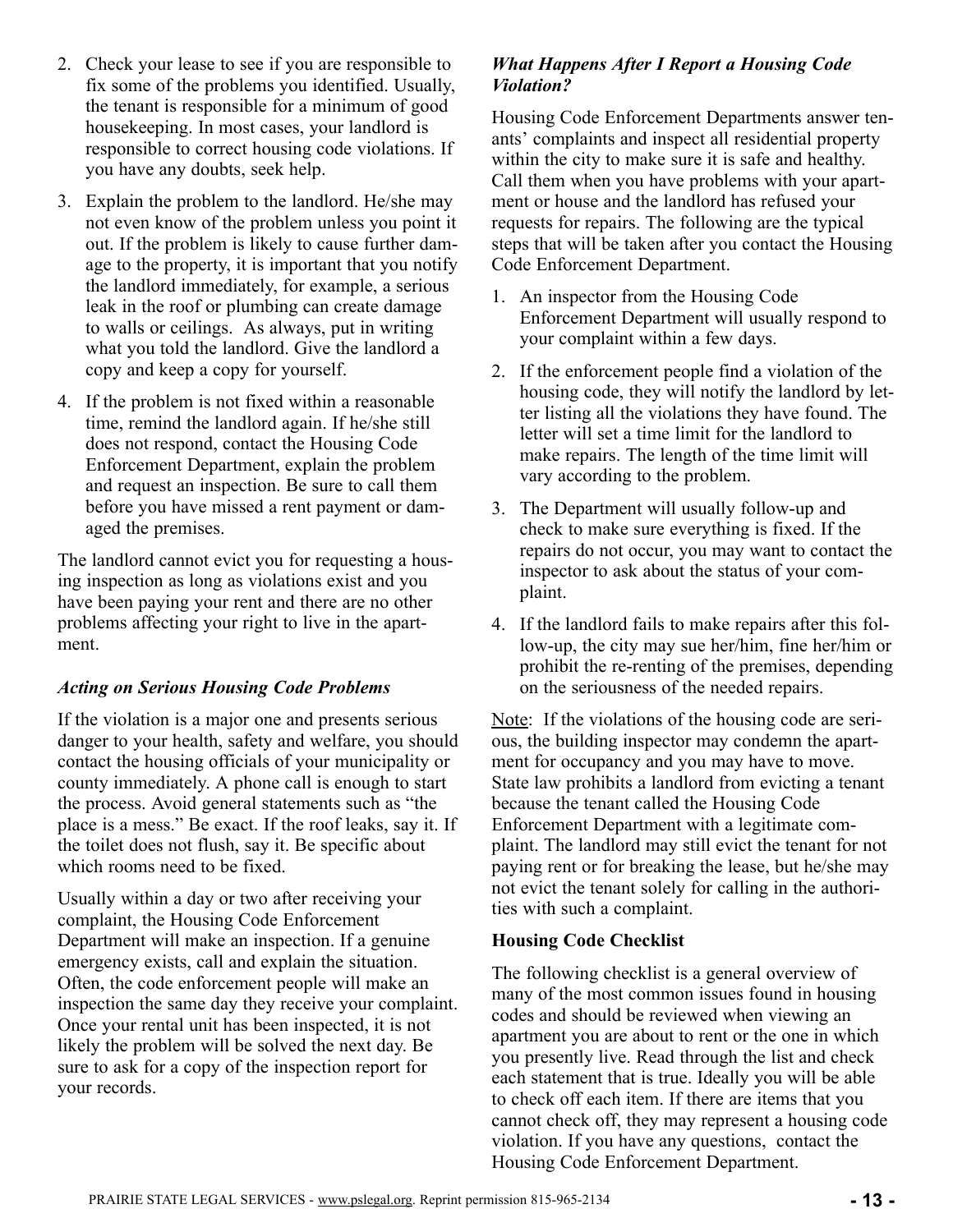## <span id="page-13-0"></span>*Exterior and Common Areas*

- The apartment hallway and/or stairway have natural or electric light at all times.
- The roof does not leak
- The outside areas are free of standing water and kept clean.
- There are hand railings where there are three steps or more.
- The porches are safe.
- There are no holes, breaks or loose or rotting boards in the exterior walls or foundation.
- There are sufficient garbage cans with lids for the outside.

## *Windows and Doors*

- \_\_\_Every room has at least one window or skylight that can be opened, except for the bathroom, laundry, furnace, pantry, kitchenette or utility room.
- The locks on all exterior doors work properly and they will insure your safety.
- You have two or more safe ways to get out of your apartment.
- Wind or rain does not enter the dwelling through the doors or windows.
- There are no broken windows.
- All the windows operate properly.
	- There are screens on all the windows.

## *Bathroom and Kitchen*

- The kitchen has cabinets and shelves.
- The drains, toilets, sinks and other plumbing fixtures work well.
- If the bathroom has no window or skylight, there is a vent or fan to the outside that works properly.
- The bathroom and kitchen floors resist water and are easy to keep clean and sanitary.
- The stove is safe and in good repair.
- All of the sinks, bathtubs and/or showers are supplied with hot (120 degrees F. at any time needed) and cold running water.

## *Bedrooms*

You can get to the bathroom or other bedrooms without going through some else's bedroom.

## *Electric and Water*

- The gas burning water heater is vented to the outside. (It is not in your bathroom or bedroom.)
- All electrical outlets, switches or fixtures operate properly.
- There are no pipes that leak.

## *General*

- The dwelling is always maintained at a minimum temperature to ensure health and safety.
- The heating system works when the outside temperature is below 60 degrees F.
- There are no insects or rodents in the dwelling.
- There are no poisonous paint or materials used on the walls and ceilings.
- The premises are free from debris and garbage that might breed pests.

The basement does not flood.

None of the walls or ceiling leak.

## *Tenant Related Problems*

The property is sanitary and free from garbage and rubbish. (Some people feel that cleanliness is just a matter of lifestyle. That is true within limits. You may have the right to live in a mess, but if it causes rodents and pests that hurt other people in the building, then you are infringing on others' rights.)

## **Damage and Security Deposit**

## **Payment**

When you rent, you will probably be required to pay a security or damage deposit with the first month's rent. THE DEPOSIT IS NOT RENT. If you have a written lease, it will generally state what your deposit will cover. Some leases state that the deposit is only for damages done to the unit if it is not left in a clean condition. Other leases may state that the deposit will be used for payments of rent or late payments of your utility bills.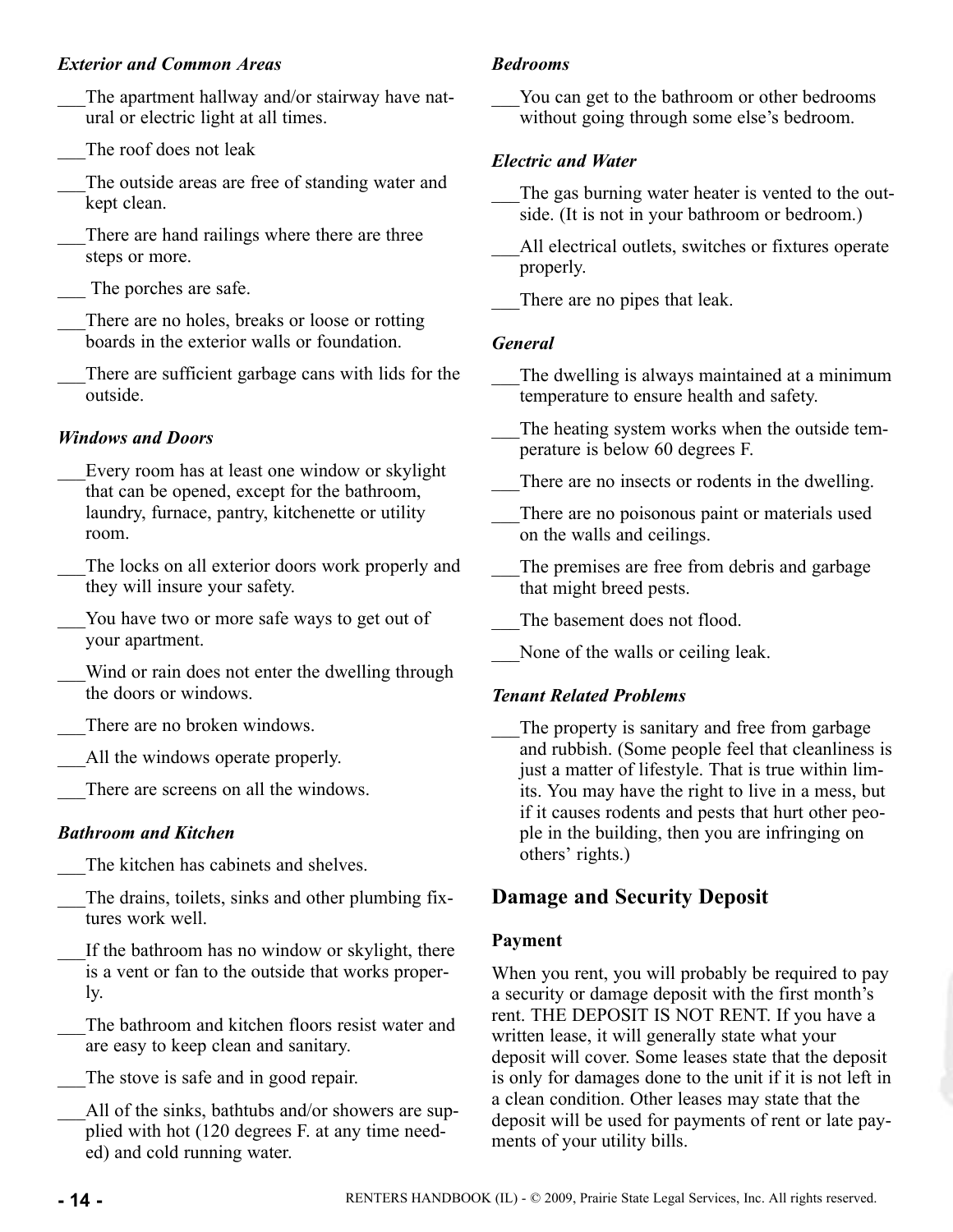<span id="page-14-0"></span>If you do not have a written lease and there is no specific agreement regarding the damage deposit, it is likely that the deposit will be used for cleaning and repairs that exceed normal wear and tear. Any portion of the deposit not used for this should be returned to you.

## **Problems**

Most problems arise in the area of damages to the apartment or house and in the area of cleanliness of the unit. Generally, when the tenant is moving out of the apartment, he or she should leave it in the same condition as it was when he or she moved in, with NORMAL WEAR AND TEAR EXCEPTED. Check your lease to see just what things you should do when you move out. For example, your lease may say you have to shampoo the rug, dry clean the drapes, clean the stove and refrigerator or wash all floors.

If a problem does arise, there is often very little an attorney can do for you if you do not have proof of the condition of your apartment or house when you moved out. To ensure the return of your deposit, follow these tips:

- 1. Within 72 hours of when you first move in, make a written list of the damages in your house or apartment and note the general condition and cleanliness of the unit. Have both you and your landlord sign and date the list. If your landlord will not sign or cannot inspect the premises with you, have a reliable friend (third party) join you in the inspection and sign in place of the landlord. (The third party can be any adult other than someone you are living with and should not be a member of your immediate family.)
- 2. Use the prepared "Move-In/Move-Out Checklist" included in this handbook on page 32. Check the condition of everything in your apartment or house — walls, floors, ceilings, appliances, furniture, plumbing, electrical fixtures, the basic structure, etc. Also, look for scratches, bumps, nail holes, number of items per room, number of shelves in the refrigerator, broiler pan, etc. Once this is done, give one copy to your landlord and keep the other copy yourself. If your landlord does not sign the checklist, you may want to get your signature notarized to indicate the date the list was filled out. Make certain that you keep a copy for yourself.
- 3. If there are any damages to any part of your apartment or house, take a picture of it and put the date on the back along with your signature. Also, have your landlord sign the picture. If you cannot take a picture, make sure that you follow the steps in numbers one and two above very carefully.
- 4. When you move, leave your apartment or house on time, in a clean condition and in good repair. Try to check out with your landlord so you can make a final inspection together. If your landlord makes any final written notes about the condition of your apartment or house, have her/him make a copy of the notes, with her/his signature and date, for you. If this is not a standard procedure with your landlord, make your own inspection report using the checklist and any photographs you may need. Again, have you and your landlord sign and date the copies or, if your landlord refuses, have a third party accompany you and have her/him sign and date the report. Do not sign any sign-off sheet unless you agree to all remarks, receive a dated copy of the paperwork at that time (so the landlord cannot make changes), and are willing to pay for possibly expensive cleaning and repairs. You are under no obligation to sign anything, but you could still be charged even if you don't sign.
- 5. Be sure to leave a forwarding address so that your deposit may be refunded.

## **Refund of Your Deposit**

The first step in getting your deposit back is to ask for it, or better yet, send your landlord a letter. Keep a copy of the letter for yourself. If the check is written for the wrong amount, do not cash the check. Doing this may be taken by the landlord as accepting that amount. If you must cash the check, sign the back with "in partial payment" and beware that this may not insure you getting any more money back.

Under Illinois law, if you live in a building that has five or more units, the landlord must either return your deposit or within 30 days from the date you move out, provide you with an itemized statement of the damage you allegedly caused to the premises. This statement must include the estimated or actual cost for repairing or replacing each item on that statement, attaching paid receipts. If your landlord does not do this within 30 days of your moving out, he or she must return the entire deposit within 45 days of the move out date. If your landlord does not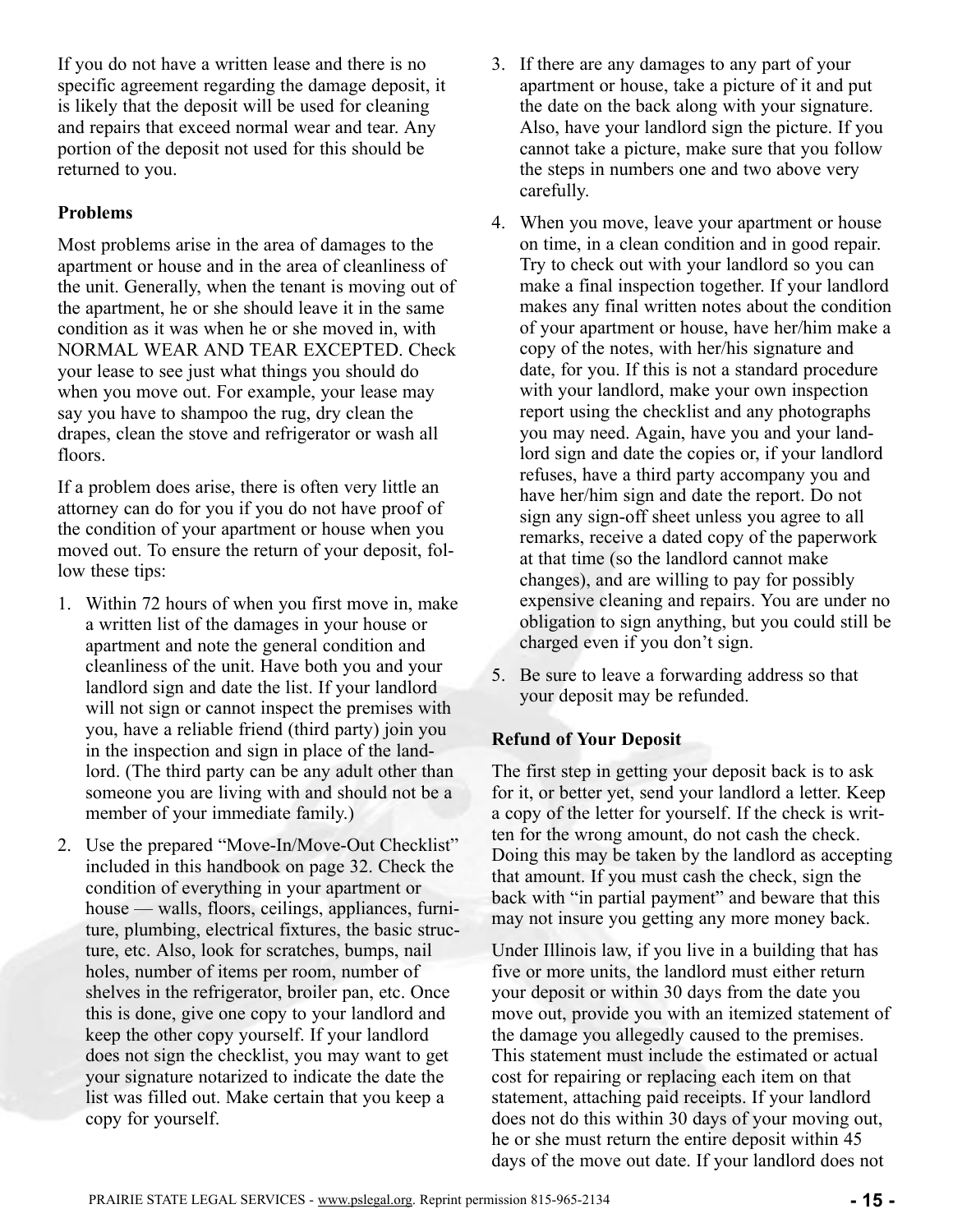<span id="page-15-0"></span>send your deposit within 45 days of your move-out or has refused to supply the itemized statement, or has supplied such statement in bad faith, you can sue for double the security deposit, as well as for court costs and attorney's fees.

If you are unable to get your deposit back or if you received an amount less than you feel you are entitled to, and you have been unsuccessful getting the rest — SUE. You can file a suit in Small Claims Court without an attorney. See the "Small Claims" section of this handbook on page 29 or, if you are eligible, seek help from Prairie State Legal Services, Inc.

You should be aware that your landlord may counter sue for more damages or for other money owed. If you wait 45 days after you vacate the building, you may be able to argue in court that it is beyond the time allowed by law to charge you anything against your deposit.

## *Interest on Security Deposit*

Under Illinois Law, your landlord must pay you interest on your security deposit if you rented in a building or complex that has 25 or more units and the landlord has held your deposit for six months or more. The landlord must pay this interest to you annually in cash or in the form of credit towards rent within 30 days after the end of each 12-month rental period.The interest is determined by the rate paid by the largest commercial bank in the state, as measured by total assets, on minimum deposit passbook savings accounts as of December 31st of the year before your lease began. The deposit passbook savings rates as of December 31 (by year) are as follows:

| December 31 | <b>Interest Rate</b> |
|-------------|----------------------|
| 2008        | $0.35\%$             |
| 2007        | 0.35%                |
| 2006        | $0.55\%$             |
| 2005        | 0.40%                |
| 2004        | 0.40%                |
| 2003        | 0.30%                |
| 2002        | 0.40%                |
| 2001        | 0.45%                |
| 2000        | 1.73%                |
| 1999        | 1.73%                |
| 1998        | 1.88%                |
| 1997        | 2.50%                |
| 1996        | 2.50%                |

To find this interest rate as of December 31 of any subsequent year, you may contact the Illinois Department of Financial Professional Regulations, Bureau of Banks and Trust Companies at 217-785-2900 or their website at www.obre.state.il.us/cbt/cbt.htm (click link for bank

and trust news announcements at right side, then scroll to January) to determine the interest on security deposits from passbook savings accounts at the largest commercial bank in Illinois. At the time this booklet was written, that was LaSalle Bank National Association in Chicago.

Make sure that your landlord knows of the interest on security deposit law, if it applies to you, before you leave your apartment. You have the right to sue a landlord who willfully fails or refuses to pay the required interest for an amount equal to the security deposit, together with court costs and reasonable attorney's fees.

Note: The interest on security deposit law does not apply to public housing or to a renter who is in default under the terms of the lease. Also, landlord requirements for paying interest may be different and the above rates may be higher if you live in a city that has an ordinance imposing higher rates, such as Chicago or Evanston.

## **Other Issues**

## **Security and Safety**

Many people never stop to think about the safety of their apartment until it is too late. You have a basic right to safety within your home. You can expect your landlord to take some necessary steps to protect the security of your apartment. The types of security devices (locks) which landlords provide differ, but in some areas, certain security devices are required by minimum housing standards. Call the Housing Code Enforcement Department in your city to find out what, if anything, is required in your city.

The best type of lock is a DEAD BOLT LOCK, but it may not be a required lock for your apartment. To determine whether or not a lock is a dead bolt, open the door and then lock it. Try to push the bolt (the

![](_page_15_Picture_14.jpeg)

part which projects into the frame of the door) with your hand. If it does not move, the lock is a dead bolt. If it does move, it is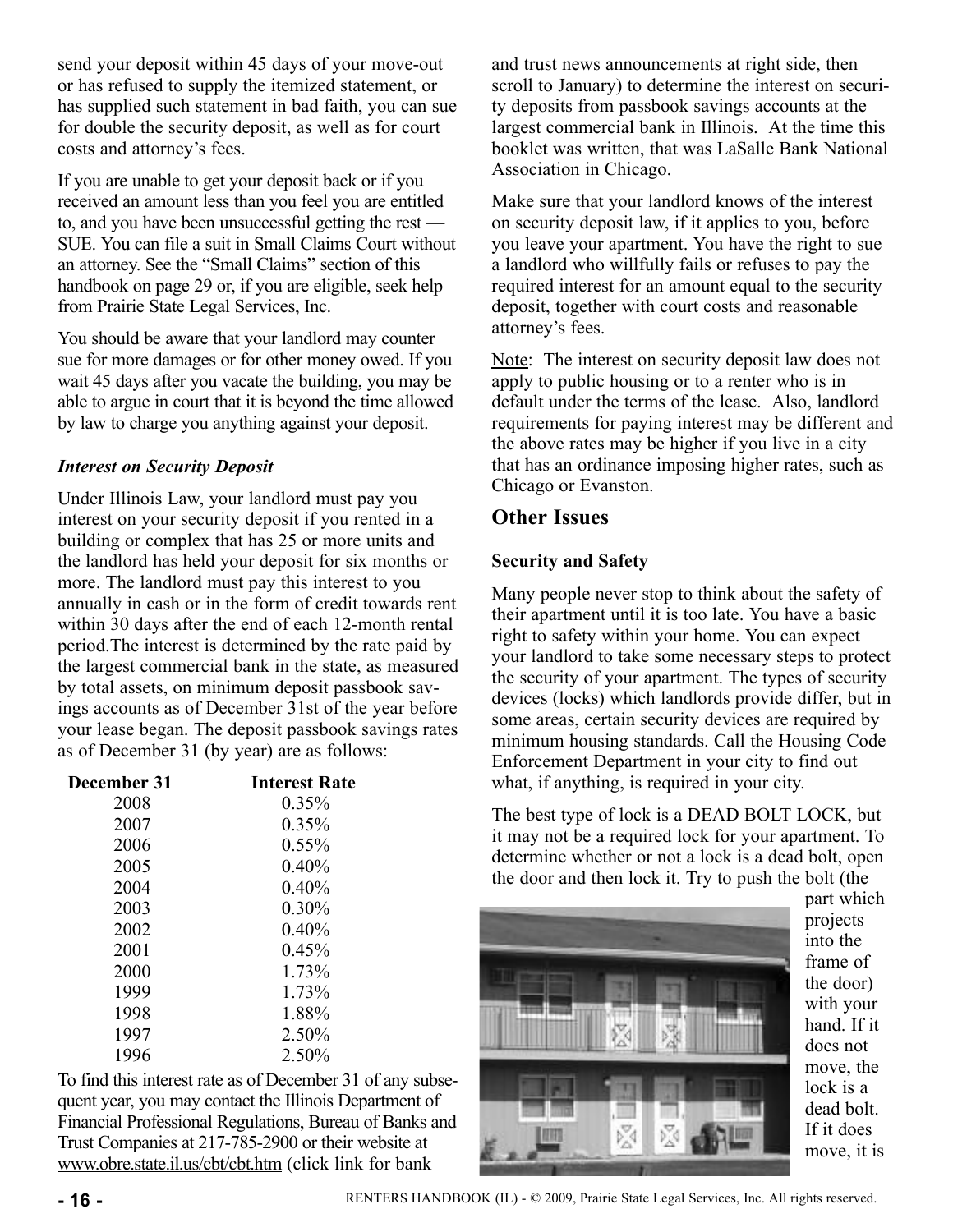<span id="page-16-0"></span>probably some kind of spring latch. Spring latches are the types of locks that can often be opened with a credit card. Dead bolt locks cannot be opened this way. If you feel you need a dead bolt lock to be secure, contact your landlord and request it. Try to get your landlord to agree in writing that he or she will provide you with one. If your landlord refuses, explain why you don't feel your lock is safe. If he or she still refuses, you may consider renting elsewhere or paying for the lock yourself. If you do pay for the lock yourself, ask for the landlord's permission (in writing) to put the lock on before you buy it. She or he does not have to agree to let you install it, and you probably have no right to add a lock without her/his permission. At any rate, the landlord will probably want a key in case of emergencies.

The money you spend on the lock is improving the landlord's property because once the lock is in place it becomes a fixture to the apartment and belongs to her/him. You cannot remove it when you leave. Although this may not be the best solution, it may still be a good idea for you to feel safe and secure.

Generally, when looking at an apartment to rent, you should carefully inspect it to see if there is adequate security. Check the locks on the doors and the lighting in the hallways and stairways as well as the parking areas. Check the windows to see if they have locks that work which prevent them from being lifted from the frame.

Once you are in an apartment, there are some things you can do to protect yourself. You should engrave all your valuables with your name. The police department in your city may do this without charge. If not, scratch it in yourself with a sharp object. This may help insure a return of your valuables if they are stolen. If you go out of town for any length of time, have your mail and/or newspaper held or have a neighbor pick them up. A telephone call is required to hold your newspaper. Go to the post office and fill out a card to hold your mail. You can then pick up your mail at the end of the trip. Ask your neighbor to park her/his car in your driveway or in front of your house so it looks as if someone is home. You may also want to put your lights on a timer to give the place the appearance of activity.

If you are a woman, you should take added precautions to reduce the chances of being a victim of violence. Put only your first initial on your mailbox and in the phone book. Men may also want to put their initials on their mailboxes out of respect for the women. Do not set yourself up for a violent

encounter. You don't have to speak to, open the door for, or have any contact with anyone that you do not trust — even if you are married to that person. If you are a victim of physical abuse or violence, whether rape or domestic abuse, you should call the police immediately. There are various social agencies that can help.

The Illinois Safe Homes Act also allows you to end your lease early if you or any member of your household is a victim of domestic violence or sexual violence provided you give written notice to your landlord 3 days before or after you leave your apartment or house. Domestic violence victims must show there is a credible imminent threat of future harm at the premises. Victims of sexual violence only have to provide evidence such as medical, court, police evidence or a statement from a victim services or a rape crisis agency. You can also request a lock change under similar circumstances.

#### **Pets**

More than likely, you will find landlords are not happy with pets in their rented units. Some leases will allow pets, but not very many, and most require "written" consent from the landlord before you bring the pet into your house or apartment. If you wish to keep a pet in your apartment or house, you should make sure your lease states that you can do this. If it does not, try to get a clause that will allow pets. Do not rely on a rule, whether written or oral, allowing pets, because that rule could change. Try to get your landlord to state in the lease itself that you are allowed a pet. You may think a pet clause is a minor part of your lease; however, the landlord has the right to end your lease and evict you if you break it, so make it clear that your pet is allowed. Also, be careful of taking care of someone else's pets, even for a short time.

Some landlords may require an extra damage deposit or may charge a higher rent if you have a pet. If you cannot pay this, look for another place or find another home for your pet.

If you are one who likes a no pet clause because you are sensitive to noise or have allergies, make sure the landlord guarantees in writing to you that the premises will be quiet or that no tenant will be allowed to have pets. If the landlord then does not take action to stop loud noises from neighboring apartments or if your neighbors have pets, then you may be able to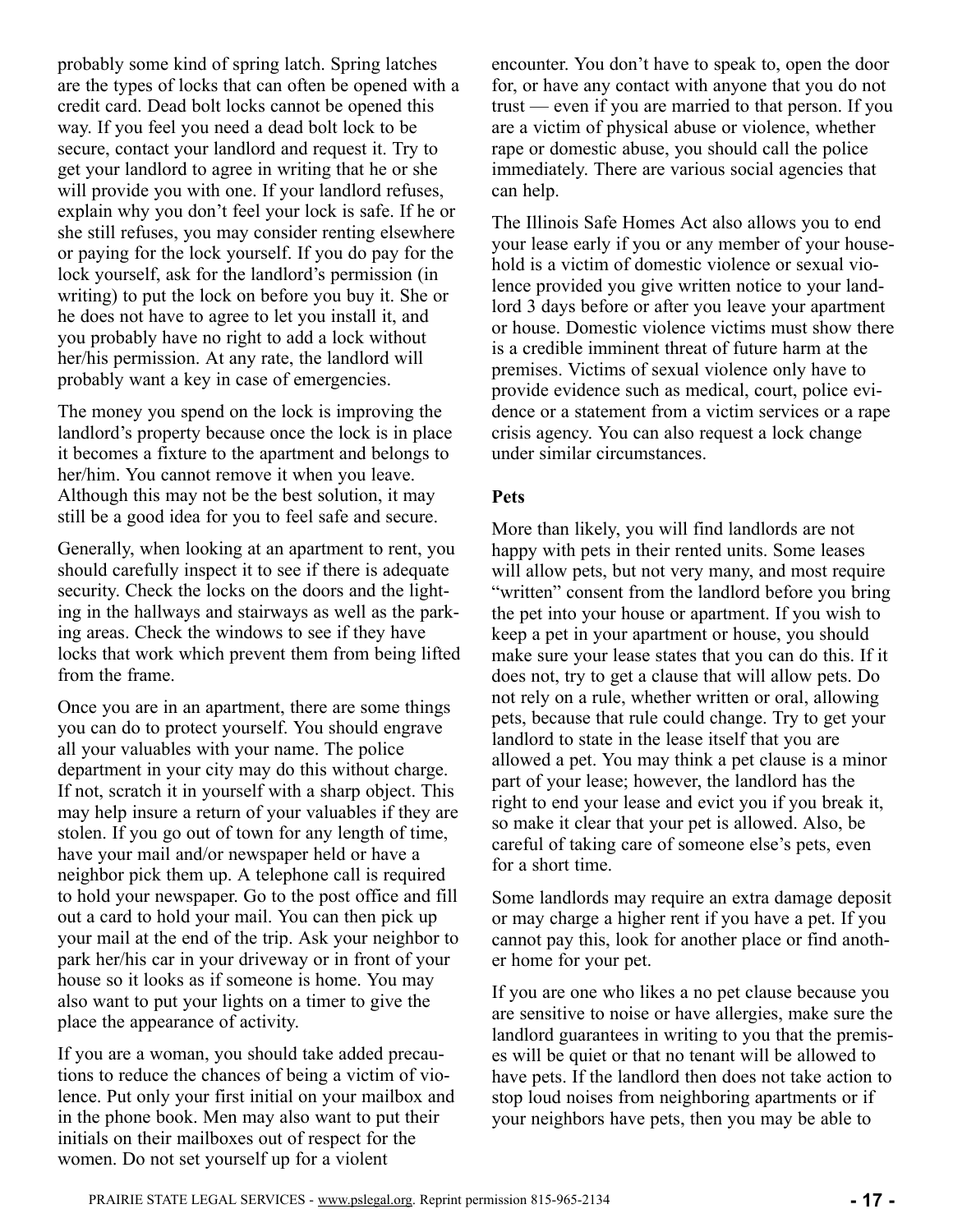<span id="page-17-0"></span>get out of your lease. See the "How To Get Out of Your Lease" section of this handbook on page 26.

## **When a Landlord May Enter**

Most leases will have clauses that allow the landlord to enter your apartment to examine the conditions of it or to make repairs or to show the apartment to possible new tenants. Try to find a lease that provides for reasonable notice, at least 24 hours ahead of time if there is no emergency. Try also to have the landlord's entry limited to a reasonable time of the day. If your lease is silent on this or you have an oral lease, then deciding when the landlord may enter is not easy. The general rule probably is that the landlord may enter with reasonable notice during reasonable times of the day except in case of an emergency when he can enter at any time without notice. There is no law defining the terms "reasonable notice" or "reasonable time" so you have little protection under the general rule.

You do have some rights to privacy in your apartment or house. Even if your lease does not have a clause requiring reasonable notice or entry at a reasonable hour, you still have an implied right to privacy. If your landlord frequently comes in to your apartment without notice and at unreasonable hours, you should seek legal help. As a tenant, you are entitled to possession of the premises and your landlord cannot interfere unreasonably with your use and enjoyment of the premises. Therefore, if your landlord is unnecessarily invading your right to possession and privacy, you may take legal action against her/him.

As an alternative to seeking legal advice, or under the advice of an attorney, you may want to send a letter like the following one to encourage your landlord to respect your privacy.

## *Dear Landlord:*

*As a tenant of the premises located at (address), I have certain privacy rights. I request that in the future you follow these reasonable rules before entering my home:*

- *1. Call at least 24 hours before you plan on coming over to let me know when you or a repairman will be here. Then, please be on time.*
- *2. If you cannot call 24 hours ahead of time, call as soon as you can before you come over. If at all possible, I will make arrangements to let you in,*

![](_page_17_Picture_9.jpeg)

*but do not be upset if it is inconvenient for me to have you in on such short notice.*

- *3. Do not enter my home unless I am home, or I have given you permission on that occasion to enter without my presence, or there is some real emergency that you must inspect.*
- *4. No matter what the circumstances, always knock before you enter and wait for someone to open the door. If you follow these rules, I will welcome you as a guest whenever possible. If you do not follow these rules, I will refuse to allow you to enter.*

#### *Sincerely,*

#### *(Your name)*

Although your landlord may not have to follow these rules, stating them clearly may clear up problems in the future. Of course, as with all correspondence with your landlord, keep a copy.

## **Your Rights if You Rent a Mobile Home or Lot**

People who rent mobile homes and/or lots in Illinois mobile home parks with five or more mobile homes have special rights under the Mobile Home Landlord and Tenant Rights Act. If you are such a person, you have the right to:

- a written lease for at least one year (unless you agree to a shorter term), not just a verbal agreement;
- automatic renewal of your lease unless you give your landlord 30 days' notice, or your landlord gives you 30 days' notice stating that you have violated your lease or park rules;
- have all park fees itemized specifically in your lease;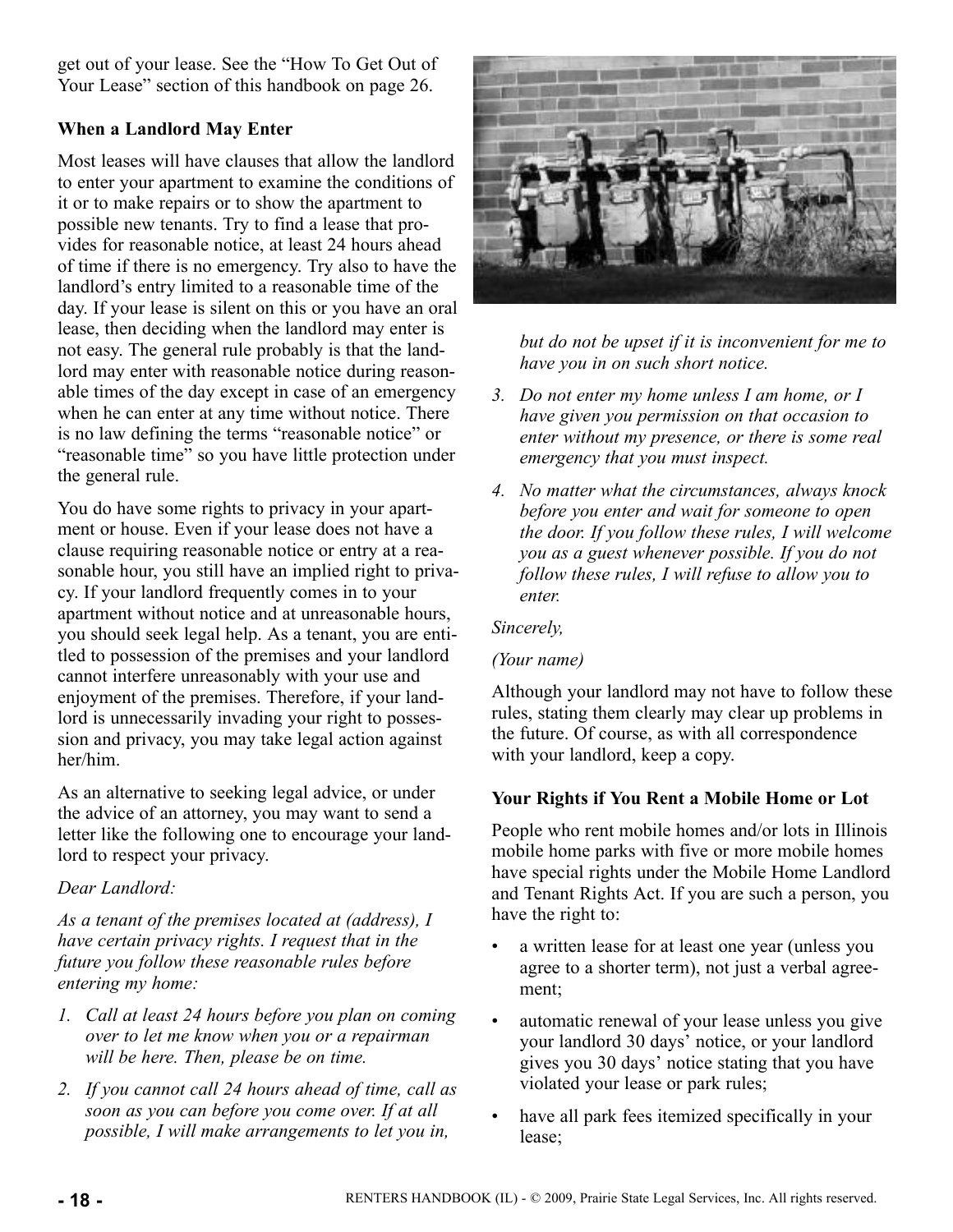- <span id="page-18-0"></span>• a five-day grace period each month to pay rent without incurring a late charge, and 60 days' notice of an increase in rent, which can only occur at the end of your lease;
- pay no more than one month's rent as a security deposit;
- an itemized list of damages within 15 days after termination or expiration of the lease;
- yearly interest on your security deposit if your mobile home park contains 25 or more mobile homes:
- terminate the lease on written notice if the park owner fails to substantially comply with the lease or laws, if certain conditions are met;
- organize and participate in meetings of residents and a homeowner's association; and,
- file a lawsuit to enforce all of your rights under the law. The court may award damages or grant and injunction or other relief.

## *Park Rules*

You must obey all reasonable rules made by the owner or manager of the park regarding the park and your mobile home or lot. The park owner or manager must give you a copy of all rules and regulations before you sign your lease, and must give you 30 days' notice before implementing a new rule.

If you do not follow the rules, the park can evict you from your mobile home or lot. Before the park can file an eviction suit against you, it must give you a written notice of the violation and 24 hours to correct the problem. The park owner or manager must take you to court to evict you, and you have the right to fight your eviction before the judge and/or a jury.

## **Utilities - an Overview**

## **Applying for Services**

When you apply for utility services, the utility company will first decide if you owe that company any money. They can look only at your payment record for the same services as those for which you are applying. This means that if you are applying for electric service, the electric company can only look to see if you have a past due bill to that company for electricity. If you did not pay your water bill or some other bill, the electric company cannot refuse to give you service for that reason.

If the utility company determines that you failed to pay a past due bill for the same service at your present or some former address, they can refuse to give you services unless you pay your past due bills and/or provide a deposit and/or enter into a deferred payment agreement. See the "Deferred Payment Agreements" section of the handbook on page 21.

## **Utility Deposits**

The utility company can ask for a deposit if you are applying for services and have failed to pay your past due bills. If you are already a customer, during the first 24 months of service, the utility company can require that you pay a deposit if you pay late. If you receive a bill every month, you must pay late four times during a 12-month period before the utility company can require a deposit. If you are billed every two months, you must be late three times in a 12-month period or late two times in a row. If you are billed every three or six months, you must be late only two times in a 12-month period before the utility company can require a deposit. You must pay a deposit, if requested, any time you tamper with the wiring, pipes, meter or any other service equipment. If the company wants to ask for a deposit, they must do it within 45 days after the event that caused them to ask for a deposit.

If you have a question about the amount of your deposit, ask the utility company about it. For gas or electric, it should be 1/6 or less of your estimated

![](_page_18_Picture_18.jpeg)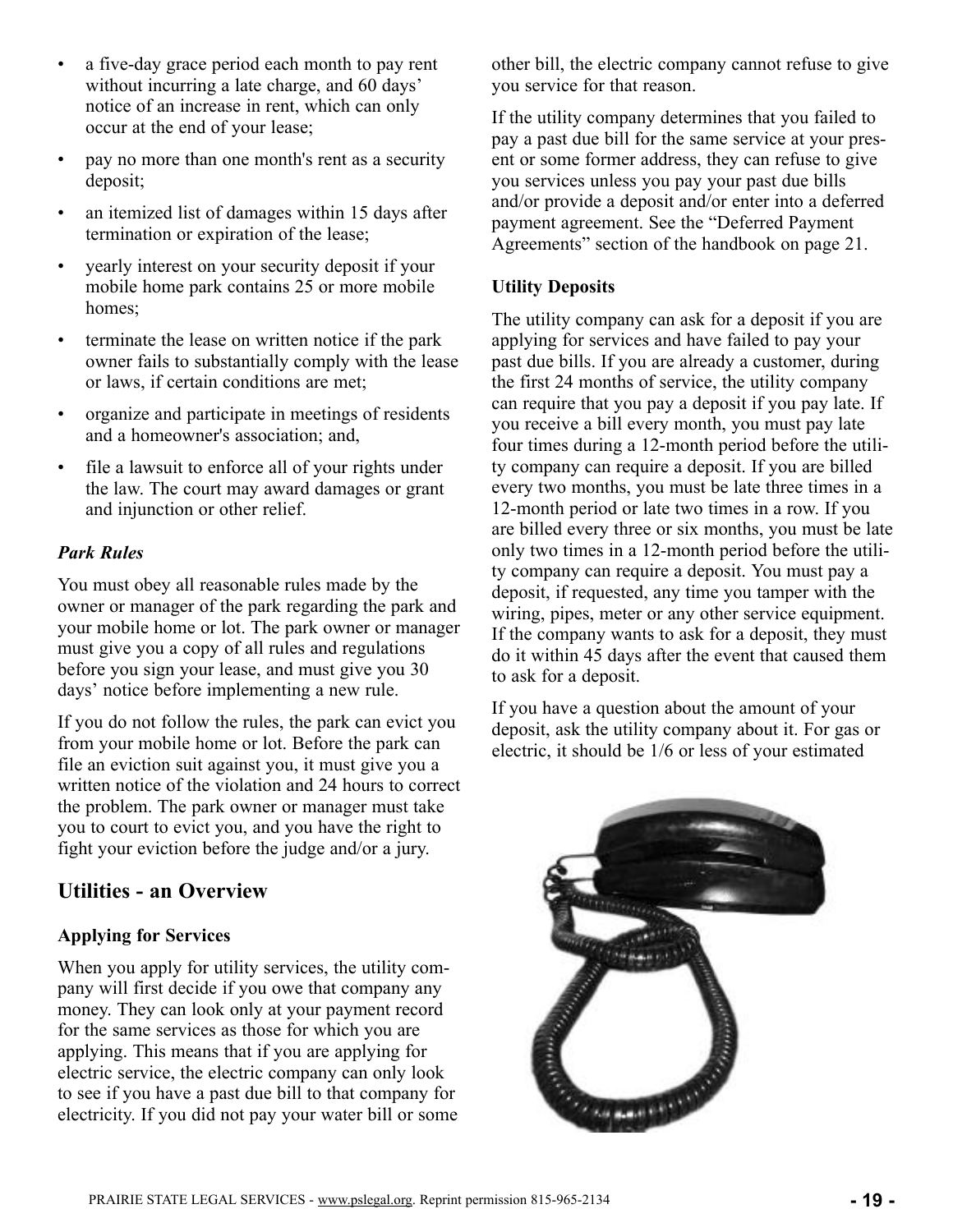<span id="page-19-0"></span>yearly charge and you have to be given at least two billing periods to pay for it. You may also have to pay up to 1/3 of the deposit within 12 days. For water or sewer, it should be 1/3 or less of your estimated yearly charge to be paid within 30 days. They can ask you to pay 1/3 of your deposit within 12 days of their request for a deposit.

Generally, you should get your deposit back with interest after one year or when you stop services so long as you do not owe the company any money and so long as you have not repeatedly paid late or tampered with their service equipment. If you do not receive your deposit back, find out why. If you are still not satisfied, make a complaint. See the "Dispute and Complaint Procedures" section of the handbook on page 24.

## **Electricity and Gas**

Contact the utility company before you move in so that you can have your service connected the day you arrive. You must allow at least one business day for turning on your electricity and gas. You can prob-

ably do this by phone rather than by going to their office.

If you smell gas at any time, call the gas company. They will send someone out as soon as possible to identify the problem. If you cannot reach the gas company, call the fire department for emergency shut off.

If you have any questions about who pays for electricity and/or gas, refer to your lease. If the lease requires that the landlord provide and pay for any utilities, then the landlord must do so. If the lease requires that you as the tenant pay for specific utilities, then you must do so. If the lease is silent as to who provides or pays for utilities, then it is the landlord's responsibility.

Make sure that the responsibility for providing and paying for

utilities is in your lease or in writing elsewhere. This will save a lot of trouble once the bills start arriving. If you pay for these utilities, then it is an added expense you must consider with your rent. When

moving to an apartment, you should ask how much these bills usually cost. Think about this when deciding whether or not to rent the apartment.

#### **Water**

There are both private and municipal water companies. In larger apartment complexes, generally the landlord will supply water at no extra charge to the tenant. If you have any questions, look at your lease or ask your landlord. If water is not mentioned, be sure to contact your landlord before calling the water company. If the landlord is going to supply you with water, be sure to get it in writing immediately in order to avoid future problems.

If your water bill is high, check for leaky faucets and toilets. Check the valve inside the tank of your toilet to make sure it is not leaking. If repairs are necessary, contact your landlord. If he or she is paying the water bill, you should receive speedy service and a "thank you" for reporting the problem before it costs the landlord more money.

#### **Telephone**

Contact the telephone company listed in the yellow pages of your local phone book. Stop by the office or call in advance and they will try to install the phone by the time you move into your new home. They require at least two business days' notice for installation, but would prefer one week.

There will be a minimum installation charge if the telephone jacks are already in place and you supply the phone. If the equipment is not already in place, the fee will vary depending on the number of phone lines and services requested. If this is your first telephone service, the company will usually require an advance payment of one average monthly bill. If you have had phone service in the past and have paid your bills on time, there is no reason why you would have to pay a deposit. Complain to the supervisor if you feel you are being treated unfairly. If you are required to pay a deposit, you will receive interest on your deposit after one year. The amount of the deposit will

depend on your service and credit rating.

When someone moves out and the phone bill is in her/his name, it may be necessary for the person leaving and whoever is going to take over the phone

![](_page_19_Picture_19.jpeg)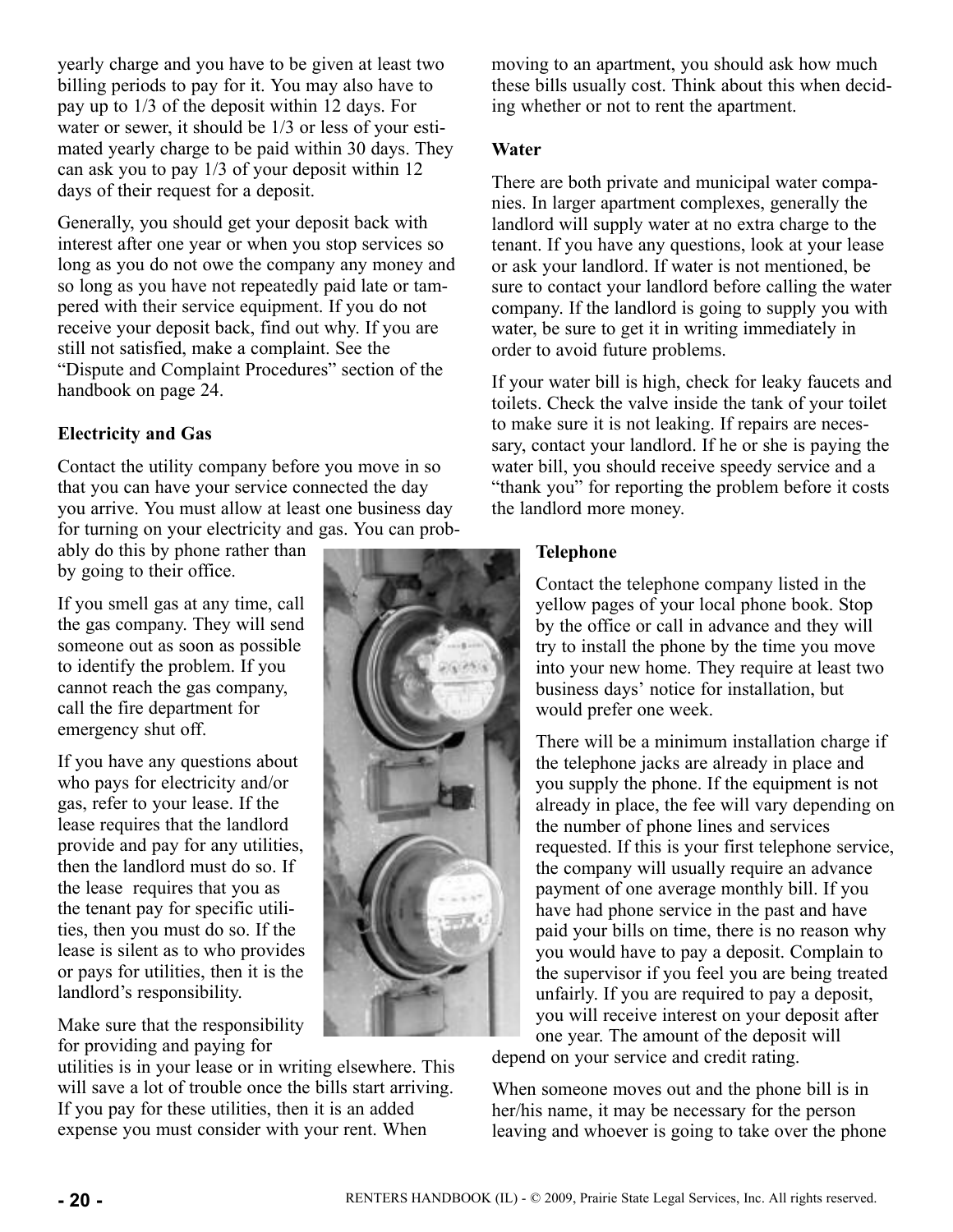<span id="page-20-0"></span>bill to visit the phone company to make the necessary changes in writing. Make sure the person using the phone is the one being billed for it.

Call forwarding, call waiting, and similar services may cost "only pennies a day," but can be very expensive over time. Resist the sales pitches of the phone company and get only the phone service you actually need.

## **Utility Problems, Solutions and Other Issues**

## **If Your Landlord Provides Utilities**

If your lease or other agreement with the landlord requires the landlord to pay the water, gas or electric utilities and he or she does not pay the bills, there are things you can do to prevent a shut-off. In this situation, the tenant or a group of tenants served by a common meter may pay for the utility service if nonpayment threatens continuation of service. Any amounts that a tenant pays for utilities that the landlord was required to pay may be deducted from the rent due by the tenant or tenants. The landlord cannot evict you for this nor can he raise the rents. In buildings with three or more apartments, the utility company cannot terminate service for the landlord's non-payment until they deliver a special notice to all the tenants. If the utility company receives payment in full of all past due amounts from the tenants, the utility company must restore service to the tenants.

The utility company must also restore and continue service to any tenant who requests that the utility put the bill in her/his name and establishes satisfactory credit references or pays a security deposit. If the tenant is billed an amount for service to parts of the premises not occupied by the tenant, the landlord is liable to the tenant for those bills.

Also, when tenants in multi-unit buildings receive notice from the utility company that service is going to be shut off because the landlord didn't pay, the tenants can petition the court for a "receiver" to accept the rents and pay the utilities. An attorney is required for this procedure.

It is against the law for a landlord to rent any unit in which you the tenant must pay for utilities for common areas of the building or for other tenants, unless the landlord gives you certain information. The information must be in writing before the lease is signed or other rental agreement is made. If this happens to you, check with an attorney to see if you got

the proper information. Also, it is against the law for a landlord in a multi-unit building with a master meter to demand that the tenants pay a share of the utilities, unless the landlord tells the tenants in writing how she or she splits utility payments among the tenants.

It is unlawful for a landlord to cause utility service to tenants to be interrupted or terminated by failing to pay bills for which she or he is responsible. The landlord also cannot cause service to be interrupted by tampering with the utility's equipment or lines. If either happens, the tenant may not required to pay rent for each month that utility service is interrupted this way. If service was interrupted this way for only part of any month, then the tenant is responsible for only part of that month's rent. A court could also order the landlord to pay other damages to tenants in this situation, including statutory damages up to \$300 per tenant if the landlord was reckless or willfully disregarded the tenant's rights.

## **Deferred Payment Agreements**

Generally, if you owe money to a utility company and you are already a customer, that utility company may give you a chance to pay the debt off in installments. That is known as a deferred payment agreement. A utility does not have to give a customer a deferred payment agreement when the customer has failed to make a payment under such a plan during the past 12 months.

If you are applying for new service from the utility company, but owe a past due bill, it is up to the utility company to decide whether to give you a deferred payment agreement. If you are a former customer who has been cut off and you are applying for a winter re-connection, the utility company must offer you a deferred payment agreement, but only if you are otherwise eligible under special rules. See the "Winter Re-connection Rules" section of the handbook on page 23.

Any deferred payment agreement must be in writing and will require that you pay a certain amount of money for a certain number of months. This will be in addition to the regular bill, as it comes due. You will be required to pay up to 1/4 of the amount past due at the time of entering into the agreement. See the sections on "Shutting Off Your Services" and "Winter Re-connection Rules" on pages 22 and 23 for situations where your down-payment on a deferred payment agreement can be smaller. The size and duration of your payments must be determined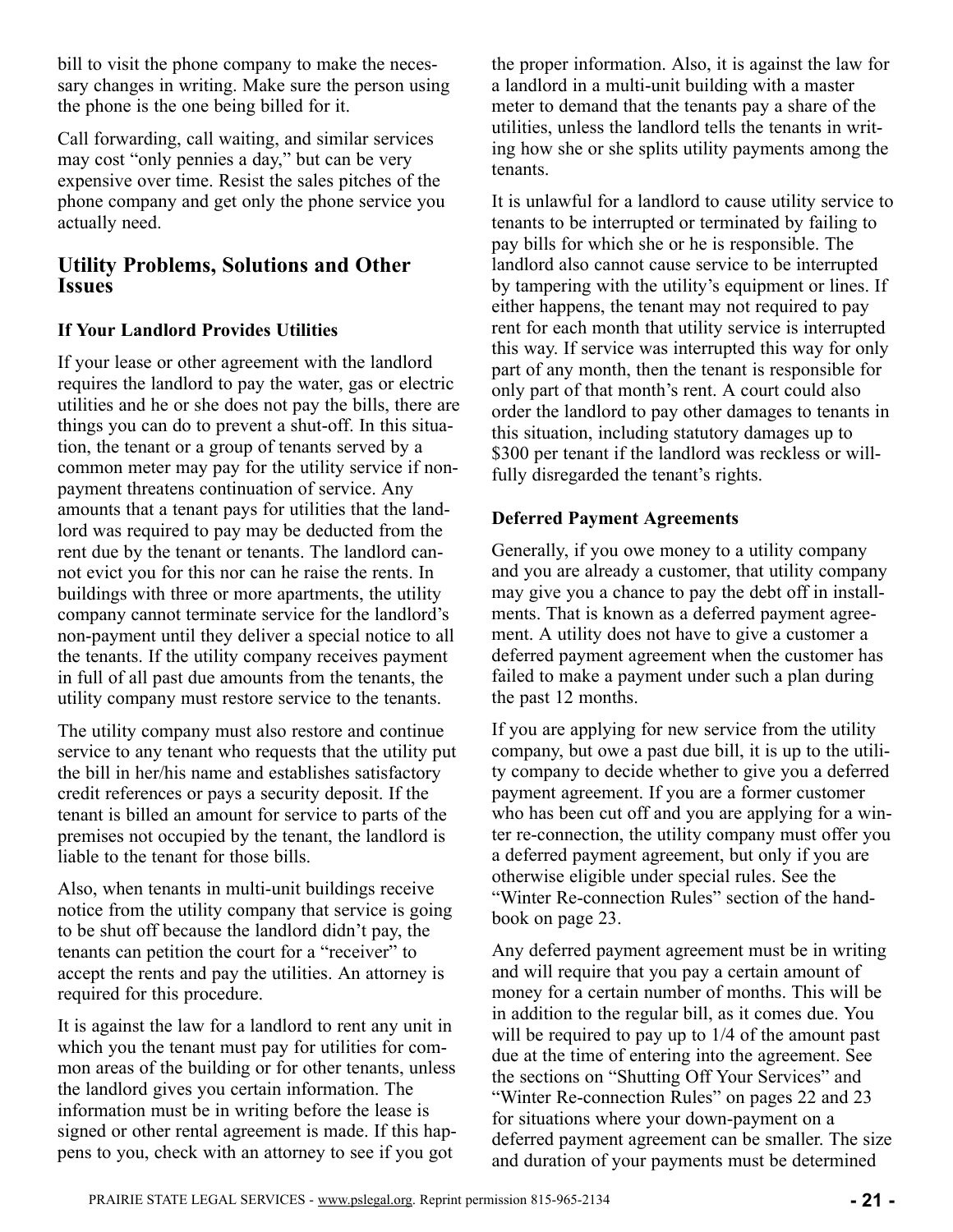<span id="page-21-0"></span>after taking into account a number of factors including the size of the debt, your ability to pay, your payment history, the reason for the debt, and any other relevant factors. The maximum duration of the agreement is 12 months, and the minimum is two months for all untilities except electricity and gas where the minimum is four months.

If your financial circumstances change during the period of the agreement, you are allowed to renegotiate the terms and conditions of the agreement, taking into account your new circumstances. You cannot renegotiate if more than 14 days have passed since you missed a payment under the agreement.

If you break a deferred payment agreement by missing a scheduled payment, but your gas or electric services have not been discontinued, you can get your agreement reinstated by paying all past due amounts. You have this right only once during the course of a deferred payment agreement. If any deferred payment agreement is broken and not reinstated, the utility company has the right to terminate your service.

## **Estimated Bills**

Your bill is determined by reading the meter that measures how much energy you have used. All utility companies are required to make an actual meter reading at least every second billing period, unless they have been prevented from doing so. If the utility company is unable to read your meter, the company may leave a card and request that you mark it and mail it in or have you call your reading in. If this is not done, the company will estimate how much you

![](_page_21_Picture_5.jpeg)

have used by looking at the past service history of your residence.

When the utility company does get in to read your meter, the estimate is corrected and you could be in for a surprise of a very large bill or a very small bill. Often, however, the estimates turn out to be close to correct. At any rate, you end up paying only for what you use. If you do receive a card, it is to your benefit to read the meter and send the card to the company or call it in to protect yourself from surprises. If you have questions about how to read the meter, the utility company will explain it to you or send you a pamphlet.

## **Late Payment Charges**

Your due date is printed on the bill. If you don't pay by then, you may be billed a late payment charge. You get a grace period of two business days after the due date if you have mailed your payment in. A utility may consider a mailed payment to be late if it is postmarked after the due date printed on the bill.

The due date printed on the bill may not be less than 21 days after the date of postmark on the bill. The amount of the late charge cannot exceed 1.5% per month of the amount past due. Certain customers who receive a monthly benefit or support check which comes after the due date can ask the utility for a deferred payment date.

## **Shutting off Your Services**

A utility company can shut off your utility services for a variety of reasons. If you fail to pay a proper deposit or pay a past due bill, fail to make a payment required by the terms of a deferred payment agreement, deny access to a meter or violate utility rules, then the utility company can shut your service off. However, before they can shut off service, they must give you a proper written notice separate from any bill. This notice must be in a certain form and must be on red paper.

The notice must be delivered to you at least five days before shutting off the service or eight days if the notice is mailed. A shut off notice is effective for two consecutive 20-day periods, provided you get a call from the utility during each period. If the utility does not shut off the service within the two periods, then the utility must issue a new notice before it can do so. This notice also must be in a certain form and must be on red paper.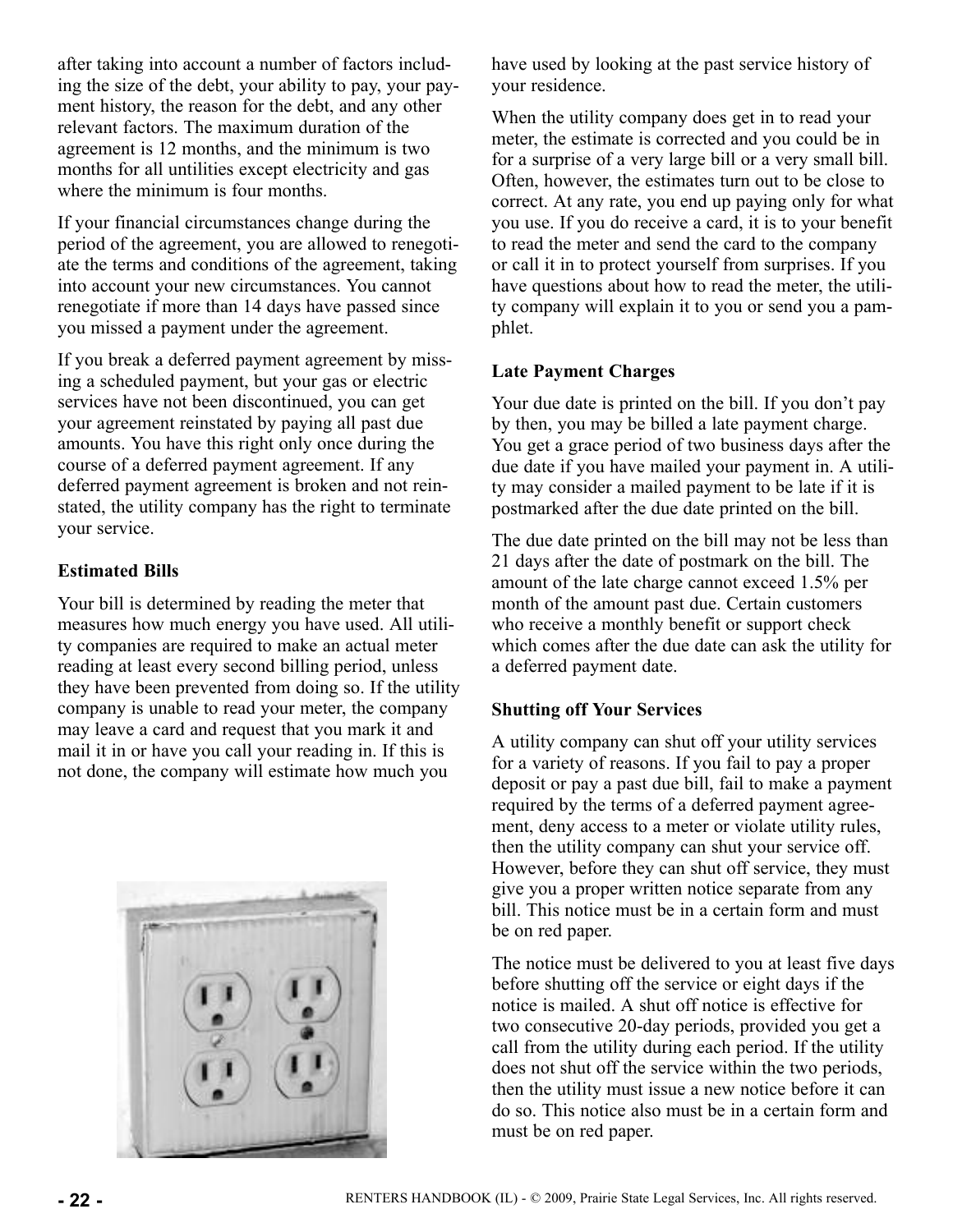## <span id="page-22-0"></span>*When a shut-off is not allowed*

- 1. Utility service cannot be shut off lawfully after 2:00 p.m. on any weekday, or at any time on a holiday or weekend unless the utility can reconnect the same day.
- 2. Utility service cannot be shut off lawfully, or if it is shut off, must be restored if a deferred payment agreement is entered into and followed.
- 3. Utility service cannot be shut off and, if shut off, must be restored if the reason for the shut-off is being disputed with the utility company or the Illinois Commerce Commission. See the "Dispute and Complaint Procedures" section of the handbook on page 24.
- 4. If gas or electric service is necessary to heat your residence, shut-off is prohibited on any day when the National Weather Service forecasts, for the area of your residence, that the temperature will be 32 degrees F. or less at anytime during the following 24 hours. Likewise, shut-off is prohibited on any day before a weekend or holiday if the forecast indicates that the temperature will be 32 degrees F. or less during the weekend or holiday.
- 5. Shut-off is also prohibited for up to 60 days whenever the shut-off will aggravate an existing serious illness of any person living in the residence. To prevent the shut-off, you must have given the utility a valid illness certificate from your doctor or board of health. If there has already been a shut-off, the utility must restore service if it gets the certificate within 14 days of the shut-off. Rules specify what must be stated in the certificate. An illness certificate prohibits shut-off only for 30 days, although the certification can be renewed for another 30 days. You will still have to enter into a Deferred Payment Agreement to retire the unpaid balance. Also, you must pay all current bills as they come due.

An illness certificate must be in writing and contain the name of the ill person, a statement that he or she is a resident of the premise in question, the name, business address and telephone number of the doctor, the nature of the illness and the period of time during which termination will aggravate the illness. The doctor must sign and date the illness certificate.

## *Winter shut-off rules*

During the winter months, (December 1 through March 31) the electric and gas companies are prohibited from shutting off service necessary to heat the residence unless the utility has first offered the customer a deferred payment agreement and a levelized payment plan. The maximum

down payment that the utility

can demand for a deferred payment agreement in this situation is 10% of the amount due. In a levelized plan, the customer pays for current service in

approximately the same dollar amount every month. In addition, the utility must provide the customer threatened with shut-off with names and numbers of agencies that help people pay their utility bills.

If you receive a winter shut off notice, you have six business days from the date of the notice before the utility company can act. You must move quickly. Talk to the company about it. If you get no results, contact an attorney immediately. Don't wait until your utilities are shut-off. You have more rights before your utilities are shut off. If your utilities have been shut off, you may have to pay the entire charge to be re-connected, unless you qualify for the winter re-connection rules.

## *Winter Re-connection Rules*

If your utility service has been disconnected for nonpayment of a bill or deposit at any time since December 1 of the prior winter, you can get service turned back on between November 1 and April 1 of the current heating season, if you satisfy special winter re-connection rules. If you are a former customer who has an application pending for the Low Income Home Energy Assistance Program (LIHEAP), you can get service turned on as early as October 1, if you qualify. To qualify, you must not have used the special winter re-connection rules the previous year. Also, you must have paid at least 1/3 of all utility services charged since December 1 of the prior winter. You cannot qualify for special winter re-connection if the utility can prove you benefited from any tampering with its equipment.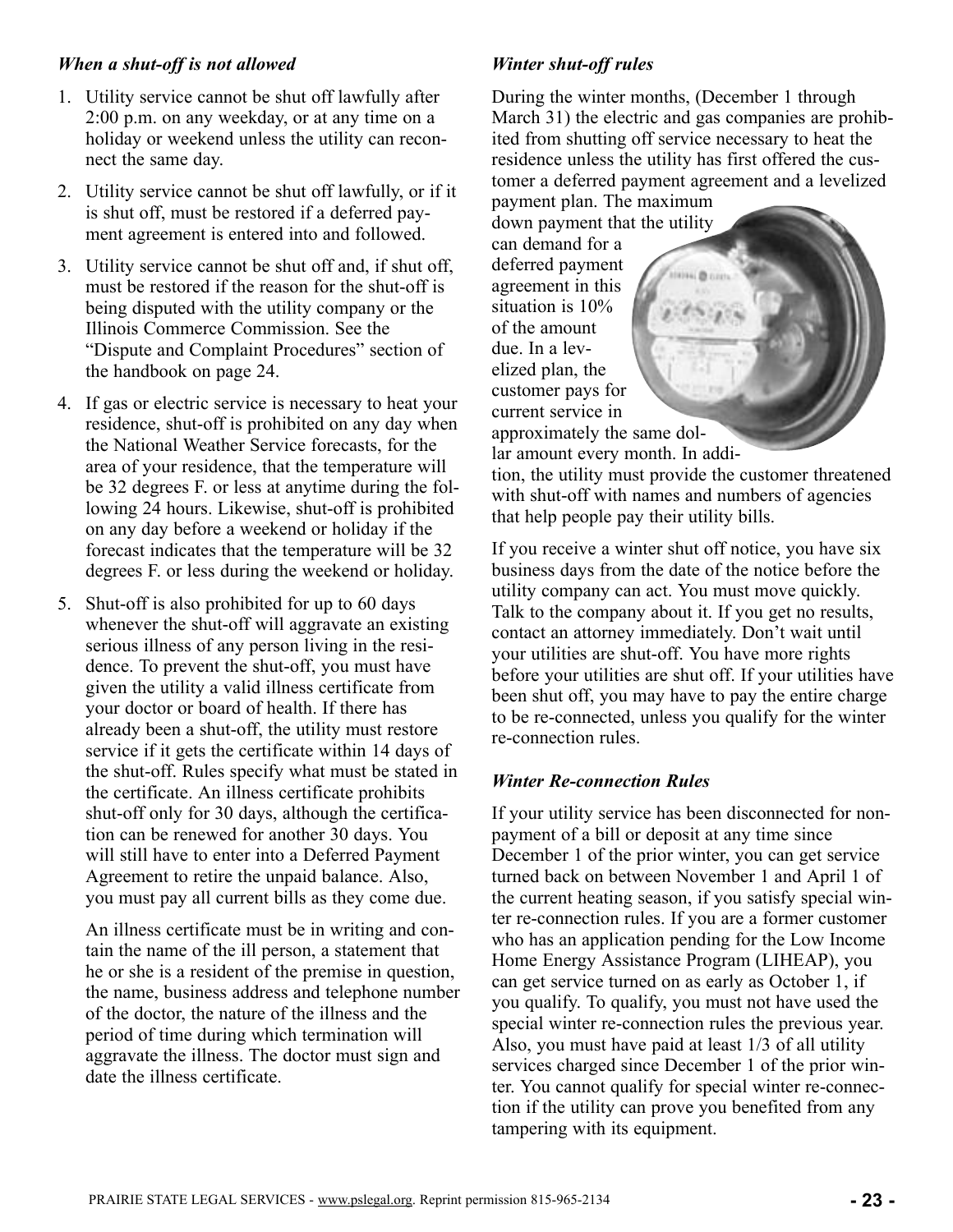<span id="page-23-0"></span>If you qualify in this way, then the utility company must re-connect your service as soon as possible, provided you enter into a deferred payment agreement with the utility company, pay 1/3 of the amount past due, and pay 1/3 of any required deposit. If you can show the utility company that you cannot afford to pay those amounts, you can get re-connected upon paying 20% of the amount past due and 20% of any required deposit. In these cases, the utility must give you at least four months to pay off the past-due balance and three months to pay the remainder of the deposit.

## **Dispute and Complaint Procedures**

If you question a bill or have a problem with your utility service that is not being resolved, you can call the utility company and ask for a staff person who handles disputes. If the dispute still cannot be resolved, you have the right to have the problem considered and acted on by a utility supervisor. If the dispute still cannot be resolved, you have the right to have the problem reviewed by the Illinois Commerce Commission (ICC), the state agency that regulates public utilities.

The ICC has both an informal and a formal complaint procedure. The first step is an informal complaint to the ICC Consumer Assistance Section. The utility will give you their phone number. That office will investigate the complaint and try to resolve it to the satisfaction of all the parties, but it cannot force an agreement. Municipal utilities are not subject to the ICC rules or their complaint procedures.

If the dispute still has not been resolved, then you can file a formal complaint with the ICC. If you do so, you must follow the ICC Rules of Practice and an

![](_page_23_Picture_5.jpeg)

attorney is recommended. There will be a hearing before a hearing examiner who has the power to resolve the dispute by order and whose orders can be reviewed in the courts.

When you do question a bill, a utility company cannot shut off your services for non-payment during the complaint process so long as you:

- 1. pay the undisputed portion of the bill;
- 2. pay all future monthly bills by the due date; and,
- 3. follow in good faith the dispute procedures of the utility company and the ICC.

## **Energy Saving Tips**

With today's prices, it is important that you take a good look at the expense of your utility bills. Heating and cooling your home/apartment is a large portion of energy costs. There are several ways you can reduce the load on your heating or cooling equipment and save money. The following are some heating energy savers:

- 1. Draft-proof windows and doors. First, test these areas for drafts. One method is to take a lighted candle and move it around the frames and sashes of the window. If the flame flickers, you need some type of weather stripping. For doors, slide a quarter under the door. If it fits and goes through, you need weather stripping to fill the gap. Try caulking or taping with heavy plastic tape where possible. You might also try weather stripping gaps with foam rubber. For windows, you might try putting plastic tightly over the windows with tacks to seal out drafts. If you have a gap at the bottom of the door, fill it in with some type of stripping such as foam rubber, a tube filled with bags, or a rolled up rug.
- 2. Do not turn the heat on until you have to. Use an extra blanket on cool nights.
- 3. Lower your thermostat to 65 or 67 degrees F. during the day and lower it to 60 or 62 degrees F. at night. You can save on your fuel costs.
- 4. Shut the vents in rooms you do not occupy regularly.
- 5. The best insulation for cool temperatures is simply to dress warmly.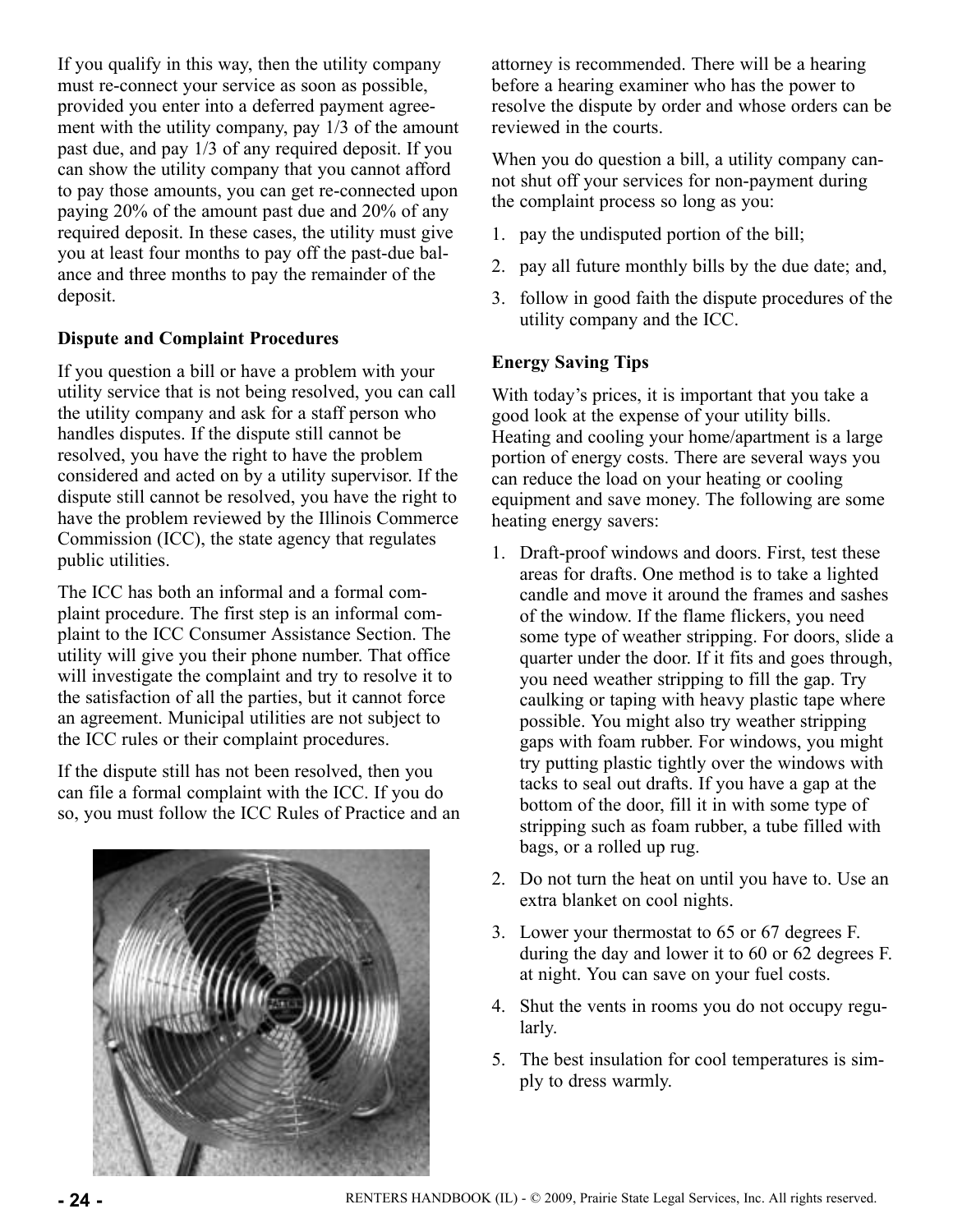## <span id="page-24-0"></span>**Cooling Energy Savers**

Overcooling is also a problem in the summer with overuse of air conditioning. Try not to use more than you need. The following are preventive tips:

- 1. Shut off room air conditioners or close vents of rooms you are not occupying.
- 2. When you use the air conditioning, set your thermostat at 78 degrees, an energy efficient indoor temperature.
- 3. Do not set your air conditioner at a colder temperature when you first turn it on. This will not cool the room any faster.
- 4. Set the fan on high except in hot, humid weather. When it's humid, set the fan on a lower speed; you get less cooling, but this will draw more moisture from the air.

## **The Low Income Home Energy Assistance Program (LIHEAP)**

LIHEAP is a federally funded program that helps eligible low-income households pay for winter energy costs. The program is administered by the Illinois Department of Commerce and Community Affairs (DCCA) and a network of community organizations known as Local Administering Agencies (LAAs). You apply for the benefits at your local LAA.

LIHEAP is not an entitlement program. The funds available are limited, and it is on a first come-first served basis. In any fiscal year, when the money runs out, so do the benefits. In Illinois, LIHEAP starts on November 1st of each year. There is a two-month priority period for seniors and people with disabilities, who can take advantage of the program starting on September 1st. The emergency assistance component of the program also starts on September 1st.

Eligibility guidelines and standards can vary each year. Recently, eligibility has been based on 150% of the federal poverty level. Some of the highlights of the program include:

• The Heating Assistance Component. This component provides a one-time payment. The amount of the payment varies depending on household size, type of fuel, income, and geographic location. If you are a utility customer, the payment goes directly to the utilities and is split between the utility providing the primary source of heat (which gets about 67% of the benefit) and the heat related secondary energy source (which gets

![](_page_24_Picture_11.jpeg)

about 33% of the benefit). If you pay rent but not the utilities, the LAA pays the one-time cash payment directly to you (but only if your rental expenses are greater than 30% of your income).

- The Emergency Services Component. The LAA can pay you emergency money after a disconnection from a heat related energy source or a cooling source, if a medical condition requires cooling. If you have a life-threatening medical condition, you can get these funds to prevent a disconnection. The amount of emergency money you can get is the minimal amount necessary to reconnect. These payments cannot be more than \$750 per year per household. To qualify for the emergency money, during the previous 90 day period, you must have made a payment to the primary heat utility of not less than 10% of your household's income or 20% of the total amount owed to both energy utilities. If you have not paid this much during that period, you must immediately pay it in order to qualify for the emergency money. Emergency money must be provided within 48 hours from the time you apply for it and within 18 hours if the energy crisis is life-threatening.
- The Emergency Furnace Repair Component. If you are an eligible homeowner or a landlord of an income-eligible person, you can get a special benefit if your heating system is not operating or if it is unsafe. A simple repair may be all that is needed. A replacement heating system may be necessary if the existing system is unsafe or the repairs are greater than 75% of the cost of a replacement unit.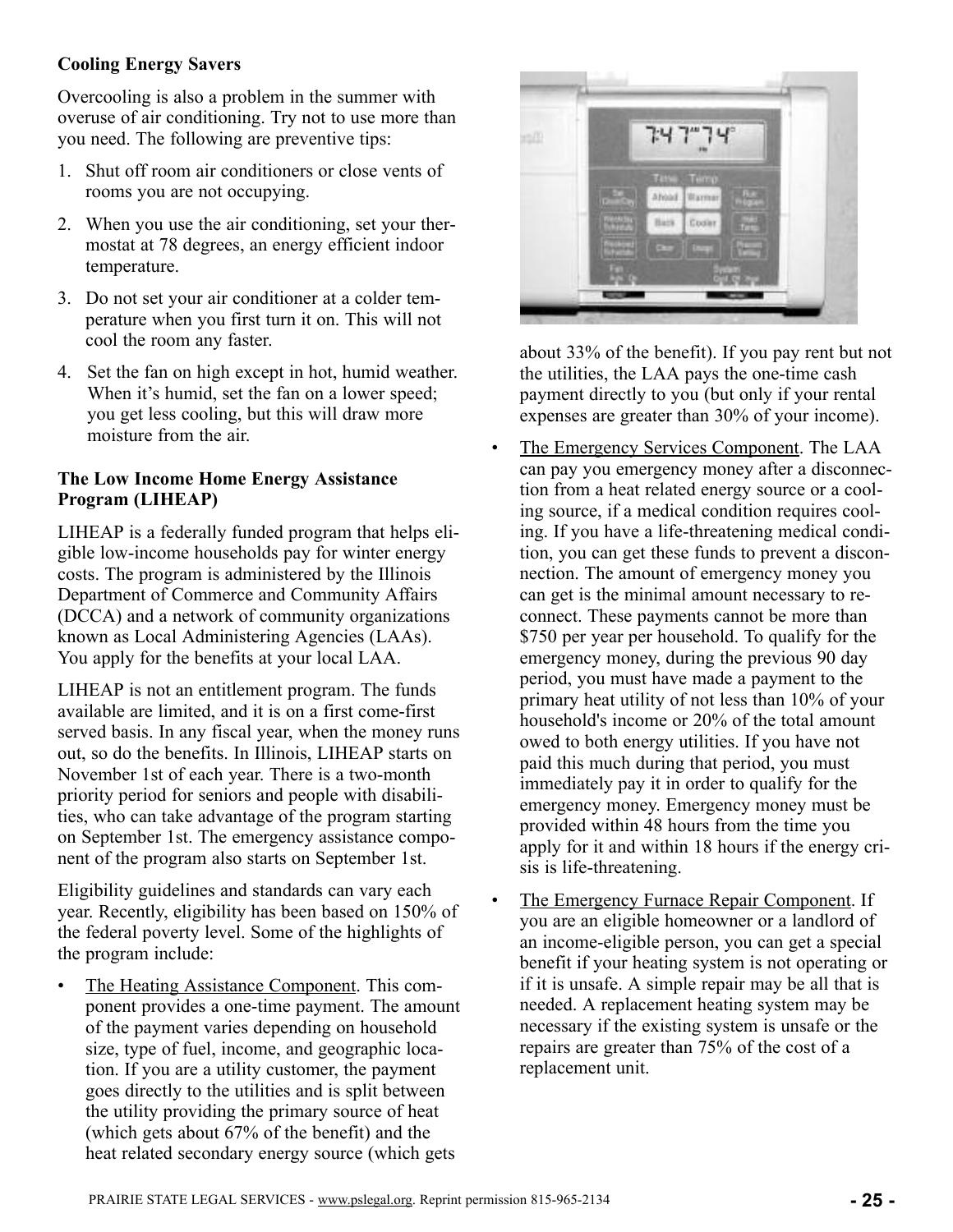<span id="page-25-0"></span>• The Weatherization Component. This component provides energy-related home repair work. It is designed to lower the amount of energy used by low income households. The work may involve insulating walls and attics, sealing doors and windows, or replacing broken glass. The LAA will give this assistance if the household is income eligible for LIHEAP, contains a member who receives SSI, or has a total income at or below 125% of the poverty level.

## *LIHEAP Appeals*

If your application for LIHEAP assistance is denied or not acted on promptly, you can appeal. The appeal process includes the following levels:

- The Informal Conference. The LAA designates a hearing officer to conduct the informal conference, which is designed to make sure that you understand the actions taken or any reason for delay. At the end of the conference, the hearing officer must give you a written decision.
- The State Review. If you are not satisfied with that decision, you can request a state review, which is conducted by a DCCA staff person. That person will review your file and must send you a decision in writing within 15 days of your request for review.
- The Formal Hearing. If you are not satisfied with the state review, you have 30 days to submit a letter to DCCA requesting a formal hearing, which is conducted by a state hearing officer. The hearing must take place within 30 days of

the date of your letter, and a written decision must be made within 10 days of the hearing. If you are not satisfied with the hearing decision, you have 35 days to bring a lawsuit to have that decision reviewed by a judge.

![](_page_25_Picture_7.jpeg)

# **Moving Out**

- 1. Cancel your utilities. This is explained in the "Utilities" section of this handbook on page 19.
- 2. Leave an address where you can be reached with the post office, utility companies, and your landlord.
- 3. Clean your apartment. Check the lease and/or additional rules to determine if you must shampoo the carpet, defrost the refrigerator, clean the stove, etc. Don't try to be nice and leave food in the refrigerator for the next tenant. Your landlord may charge you for cleaning up what you leave behind.
- 4. Arrange for a time for you and your landlord to check the conditions of the apartment together, if at all possible. Be sure to have the apartment's condition put in writing before you leave. Use the "Move- In/Move-Out Checklist" in this handbook on page 32. Have it signed and dated by the landlord or some witness, preferably someone uninterested; that is, not a relative or close friend. Take pictures or videotape the apartment if you are worried about getting your damage deposit back or afraid of being held liable for damages to the apartment that you did not cause. Do not sign anything related to cleaning, damages, or repairs needed unless you agree to be charged full price for the work. Be especially wary of landlords or their employees asking you to sign documents that do not say how much the cleaning or repairs will cost.

5. Return all keys to the doors, mailbox, and storage area. This will avoid having money subtracted from your deposit as well as protecting the security and safety of the next tenants who will move into your apartment.

## **Ending the Landlord Tenant Relationship**

## **How to Get Out of Your Lease**

By law, you must pay rent for the full term of the lease whether or not you continue to live in the apartment. Know how long your lease runs. It may be a six or 12-month lease even though you pay rent every 30 days. If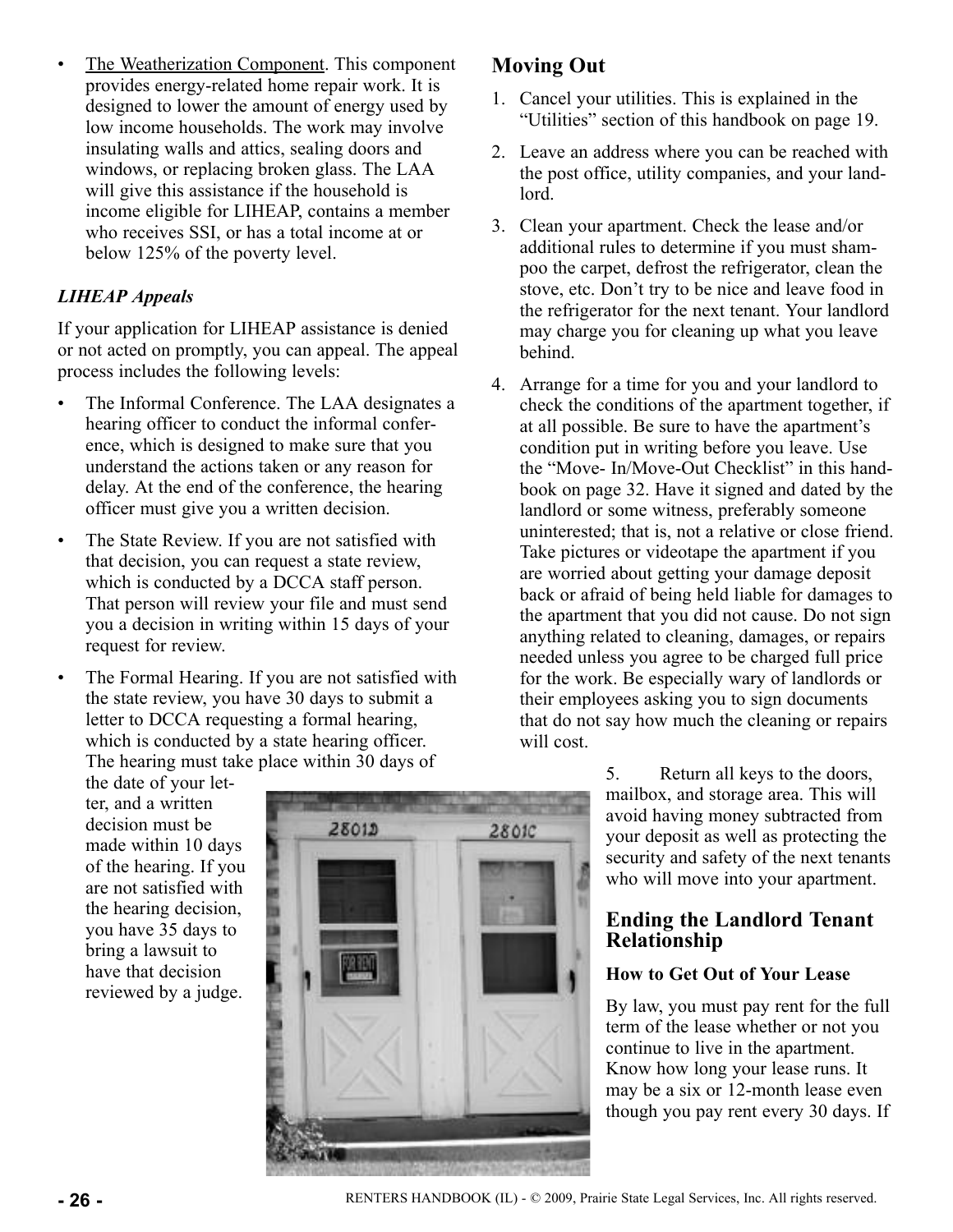<span id="page-26-0"></span>you do not pay rent as it comes due, then the landlord can sue you, collect the money owed her/him, and evict you.

Except for victims of domestic or sexual violence protected by the Illinois Safe Homes Act (see page 17), there are generally only two ways to break your lease and end your duty to pay rent. One way is to get the landlord to agree to let you out. The other way is to find someone else to take over your lease. When someone else takes over your lease, it is called subletting, assigning or transferring your lease.

## **Consent of the Landlord**

The easiest way for you to get out of your lease is if your landlord agrees. However, your landlord does not have to agree to let you out of your lease. If you do get your landlord to agree to let you out of your lease, get it in writing that he or she agrees to terminate your lease. Otherwise, you could be faced with a lawsuit for non-payment of rent even though he or she told you it was okay. When you rent your apartment, you may want to add a clause in the lease that allows for breaking of the lease upon mutually agreed upon terms.

The exact wording of an agreement by your landlord to let you out of your lease is important to make sure you are completely released from any and all claims against you that your landlord can make. Simply writing "void" on a lease or tearing up your copy isn't enough because your landlord could always produce a copy of the original, claiming that you ended the lease without her/his consent.

## **Sublet, Assign and Transfer**

If your landlord is reluctant to let you out of your lease, he or she may be more likely to do so if you can offer her/him another person to take over your lease and agree to pay the rent and do any other things the lease requires. This is called subleasing, assigning or transferring. Although there are confusing distinctions between subleasing, assigning, or transferring a lease, for most purposes, these are the rules:

1. You will need your landlord's permission. Many leases state you cannot sublet (which is just another way to say "subleasing"), assign or transfer your lease without written permission from the landlord. If this is the case, get it in writing. Your landlord does not have to agree to sublet, assign or transfer your lease.

- 2. Whether it is called a sublease, assignment or transfer, get it in writing. Make sure the agreement is signed and dated by your landlord, yourself, and the new tenant. Be sure you keep a copy of it.
- 3. You are probably still responsible for the rent. Even though another person has agreed to take over your lease, he may agree to pay less rent than you did. If this is the case, make sure you are aware of it and that you pay the difference between what you originally agreed to pay and what the new tenant is paying.

Even more important, you are probably still liable for the total rent during the term of your original lease if the new tenant does not pay. The landlord can sue either you or the new tenant, whomever the landlord chooses.

As a general rule, be cautious when you choose someone to take over your lease. Some basic tips are:

- 1. Check the lease to be sure you can sublet, assign or transfer your apartment and get permission, in writing, from your landlord if required. Remember, your landlord does not have to allow you to do this.
- 2. Try to get someone you know to take the apartment.
- 3. If you cannot find someone you know to take your apartment, ask your landlord if he or she knows of anyone who would be interested in taking the apartment.
- 4. If neither you nor your landlord knows of anyone, then put up notices around town in stores, laundromats, etc.
- 5. Put ads in local newspapers.

When you do sublet, assign or transfer your apartment, make sure to get the agreement in writing when you move out. Be sure to follow the check-out procedures in the "Move-In/Move-Out Checklist" page 32 and "Damage/Security Deposits" sections page 15 of this handbook to make sure you will only be charged for damages done while you were living there. The new tenants would be wise to follow the Move- In/Move-Out procedures for themselves as well.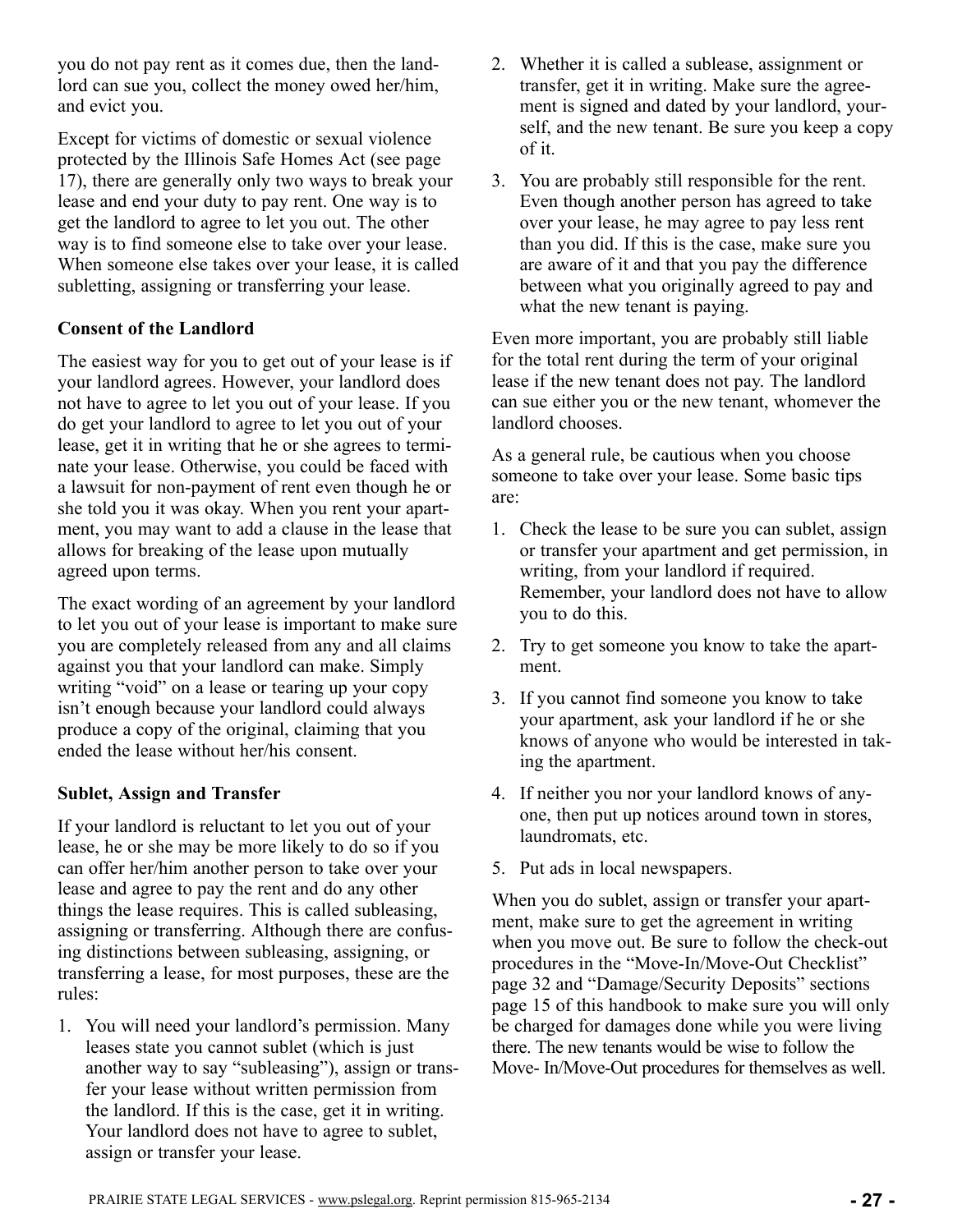## <span id="page-27-0"></span>**Other Possibilities**

There are certain times in which you may be able to break your lease without your landlord's consent. If the apartment does not meet with the state and local building codes, housing codes, health requirements, zoning ordinances, etc., a health or safety hazard may exist. In some such cases, the landlord may not legally rent the apartment. If such a situation exists, you should notify the appropriate officials; i.e., health department, code enforcement, etc. Do not move out because of hazardous conditions without first seeing an attorney. Just because there may be a housing code violation is not in itself grounds for breaking a lease. Inspectors are very overworked and do not appreciate being called in to inspect your apartment when your only motive is breaking the lease rather than health and safety.

You may also have a case for moving out if you have tried to sublet, assign or transfer your apartment several times and the landlord has refused to rent to these new tenants for no apparent reason. In such a case, you should be sure to get the names, addresses and phone numbers of every person who was turned down. Again, see an attorney before you move.

## **Eviction**

Eviction is the way a landlord removes a tenant from the premises after the lease (oral or written) has been properly ended. The violation of any clause in a lease by a tenant may give a landlord a reason to evict a tenant. Examples are: if a tenant fails to pay rent within five days after it is due; if a tenant keeps a pet and there is a no-pet clause or agreement; if a tenant makes too much noise and there is a no-noise clause.

## **Notice and Proceedings**

The following are the steps a landlord must take in order to legally evict you. YOU CAN ONLY BE EVICTED BY LEGAL MEANS as described directly below. If the landlord does not follow this procedure, the eviction is illegal. If you are the victim of an illegal eviction, call an attorney. If the immediate safety of yourself or your property is threatened, call the police.

1. Your landlord must serve you with a written notice stating that he or she wants you out. The notice must state a definite date that you have to leave. It must be dated and it must be signed by the landlord. The notice does not have to be notarized or delivered by a sheriff. However, someone must deliver it in person. Generally, posting the notice on the door or leaving it inside the premises is not proper. There are three different types of notices, depending on the reason for ending the lease:

- a. For non-payment of rent the landlord must give the tenant at least five days' notice. The notice cannot be served until the day after rent is due. The tenant must pay the rent due within five days after the day he or she receives the notice. If you do not pay within those five days, the lease is ended.
- b. For any other breach of the lease except specific drug and criminal activity, the landlord must give the tenant at least 10 days' notice, stating why he wants you out.
- c. Oral lease only no reason if you have an oral lease, the landlord may end the lease for no reason with at least one rental period notice. The notice must be given to the tenant on the last day or the first day of the rental period. For example, if you pay your rent monthly and rent is due on the first, your landlord may end your lease at any time by serving you with one month's notice on the day before rent is due or the first of the month. If you pay rent by the week, the landlord need only give you one week's notice.
- 2. In the case of a five-day notice for non-payment of rent, if you pay all of the rent within the five days, your landlord can take no further action against you and you can stay. If you do not pay the rent within the five days, but offer it to your landlord after the five days, your landlord can take the money and evict you or refuse the money and evict you. If you are being evicted for some other breach of the lease, the landlord does not have to accept any promise or solution; he can evict you unless you have a good defense to the claim that you breached your lease. If you have not left the premises by the time stated in the notice, the landlord must then take you to court. YOU DO NOT HAVE TO LEAVE THE PREMISES UNTIL YOU HAVE BEEN IN COURT AND A JUDGE TELLS YOU TO LEAVE.
- 3. Your landlord now must file suit against you and you will be served with summons. The sheriff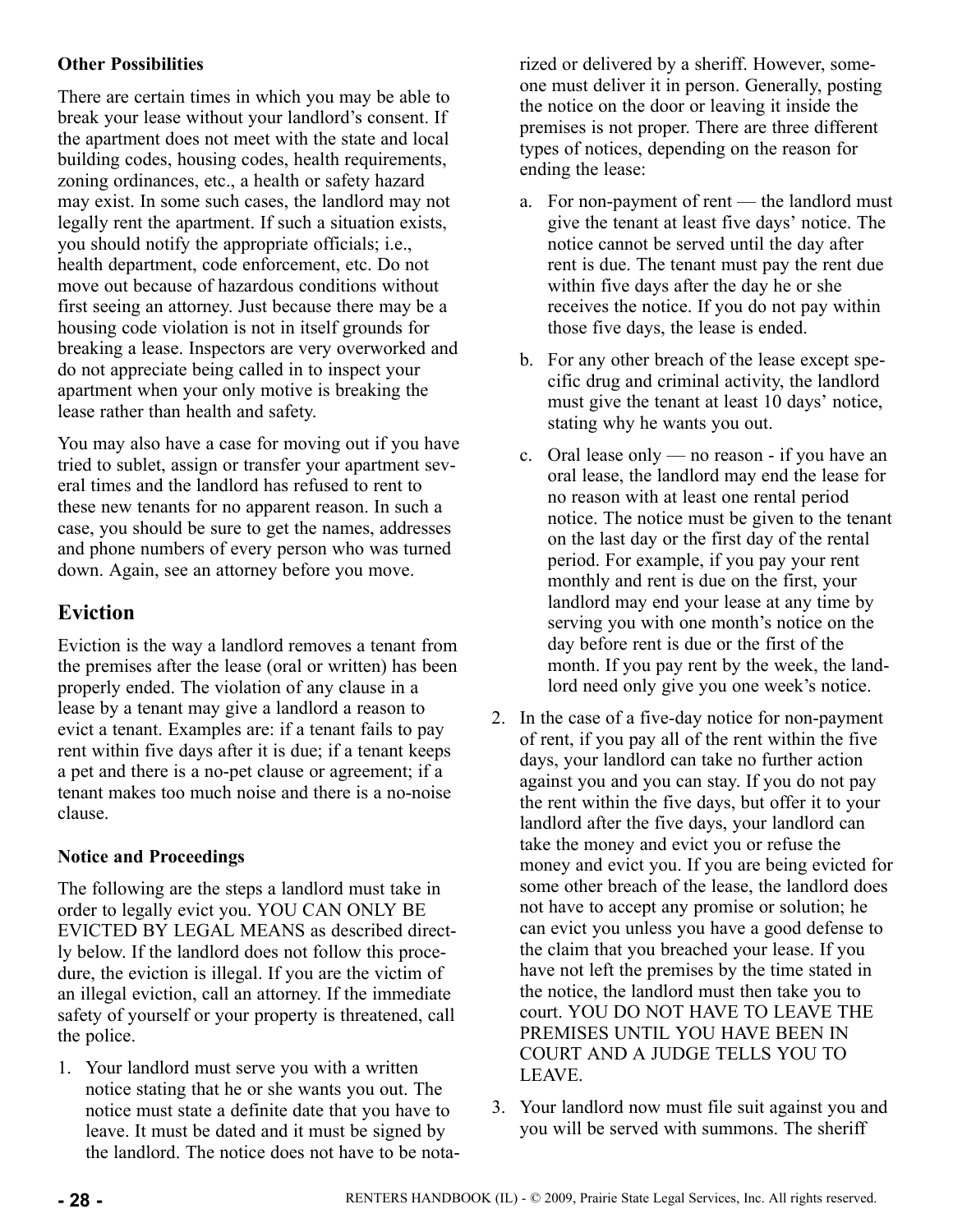<span id="page-28-0"></span>will give you a summons, which will state the time and date that you will have to go to court for a hearing. By all means go to court. Failure to appear in court will likely result in a default judgment, which means that you will be evicted and owe whatever money the landlord is claiming. If you have moved out by the time of the court hearing, you should go to make sure the amount of money the landlord tells the judge you owe is correct. If you are still in the unit, you can ask for more time to move out. The judge does not have to give you more time, but he or she may give you anywhere from a few days to a week or two to move out.

4. At the court hearing, you will have an opportunity to tell your story. You may show up with or without an attorney. The judge will then decide whether you must vacate the premises. If the

![](_page_28_Picture_2.jpeg)

judge decides in favor of the landlord, he or she can order you to be out that same day. This is rare, but legal. UNDER ILLINOIS LAW, IT DOES NOT MATTER IF YOU HAVE CHIL-DREN, IF YOU ARE PREGNANT, IF YOU ARE SICK, IF IT IS WINTER, OR IF YOU HAVE NO PLACE TO GO. (The judge can order you to move the same day you go to court, although this is rare.) If you fail to leave the premises, the sheriff can, and will, move you and your property out on the front lawn.

It is also possible the judge will allow you to stay on the premises if you can convince him that you did not break the lease. Be prepared to have any receipts, documents or witnesses with you to help convince the judge. This will not help you if you have an oral

lease and you received one rental period notice because the landlord can evict you for no reason at all.

#### **Lock-outs and Changing Locks**

Lock-outs, changing locks, utility shut-offs and using force to remove you from the premises are always illegal. Your landlord must give you notice and take you to court in order to evict you. If he or she attempts some type of force to get you to leave, call an attorney or the police.

#### **Liability for Rent**

Just because the landlord is trying to evict you does not mean you do not have to pay rent. You are liable for rent for every day you are in the premises. Even after you move out you may be liable for your rental period until a new tenant moves in.

#### **Seizure of Property**

In general, your landlord cannot take any of your personal belongings as a means to get you to move out of the premises. However, if you owe your landlord rent, he can seize your property provided that he or she immediately files suit against you, listing all the property he or she has taken. In most cases, the landlord who seizes a tenant's property fails to file suit against the tenant. In this case, the seizure is illegal and the landlord may be liable to the tenant for damages. If you experience this problem, contact an attorney. Likewise, a landlord who seizes property exempt by law, which includes \$4,000 in value in property and other specifically listed exempt property, may be liable for twice the value of the property taken.

#### **Retaliatory Eviction**

Your landlord cannot evict you for contacting the housing or building officials or for your demands that the premises meet the housing codes. If you receive an eviction notice, seek legal help to be sure of your rights.

## **Small Claims**

Small Claims Court is a courtroom at the county courthouse where the court hears claims for money in amounts less than \$10,000. The purpose of Small Claims Court is to give people an opportunity to sue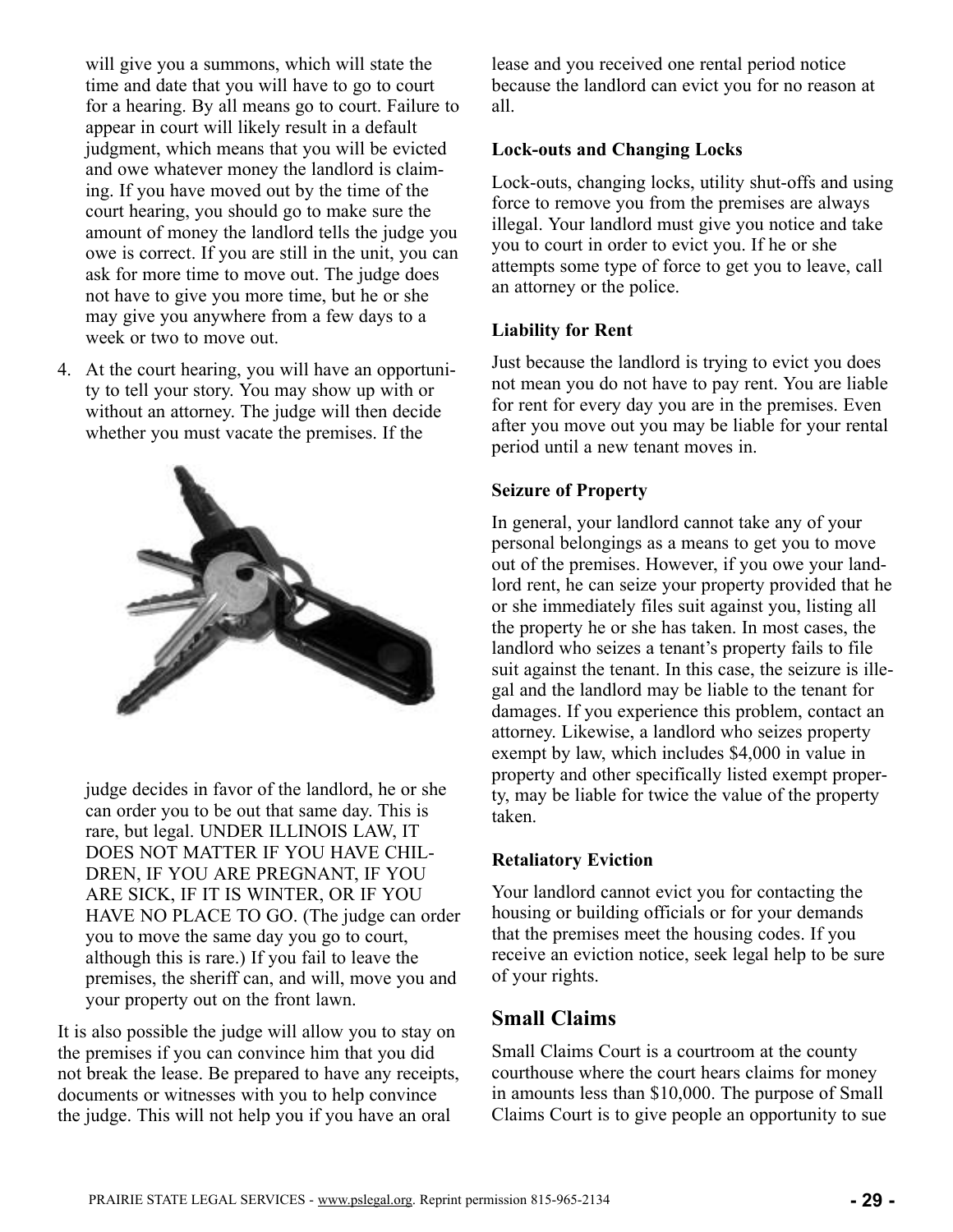<span id="page-29-0"></span>someone or defend themselves without having to be represented by an attorney. Although you may use an attorney in Small Claims Court, you do not have to have one.

Although a broad range of cases can be heard in small claims, some very common ones are suits brought by landlords against tenants for back rent and suits by tenants against landlords for seizing the tenant's property or failing to return a deposit.

It is very easy for anyone, whether a tenant or a landlord, to bring a suit in small claims. The person bringing the suit is the Plaintiff. The person being sued is the Defendant. To file a suit, the Plaintiff must go to the small claims office at the courthouse and ask for a complaint form.

There are filing fees required to bring a small claims suit. If you have limited income and cannot afford to pay the filing fee, ask the Clerk of the Court to give you a Petition to Proceed As A Poor Person. You need to supply financial information on this petition. A Judge will then review it and enter an order that will either allow or reject your petition to file the case without paying filing fees.

On the complaint form, the Plaintiff must put her/his name and address, the name and address of the Defendant, how much money he or she is suing for or the approximate value of any items he or she wants returned, and a brief description of why the Plaintiff is suing. The Plaintiff must then pay a filing fee (depends on how much the Plaintiff is suing for) and a service fee (to have the sheriff give copies of the complaint to the Defendant). The people at the Circuit Clerk's office then set a date and time for the judge to hear the case and send copies of the complaint to the sheriff. The sheriff then gives copies of the complaint to the Defendant along with a summons, telling the Defendant when he or she has to go to court.

At the date and time to appear in court, both the Plaintiff and the Defendant should show up at the Small Claims Courtroom. If the Defendant shows up but the Plaintiff does not, the case is dismissed and the Defendant does not have to pay anything. If the Plaintiff shows up but the Defendant does not, then the Defendant loses (by default — failure to show up) and probably will have to pay whatever the Plaintiff claims the Defendant owes. If neither the Plaintiff nor the Defendant show up, the case is dismissed and the Defendant does not have to pay anything.

If both the Plaintiff and Defendant show up, the Plaintiff must explain to the judge why he or she is suing the Defendant. She/He must state exactly how much money is due her/him and must bring any documents or witnesses he or she has to support her/his story. After the Plaintiff (or any other witness for Plaintiff) has testified, the Defendant can "crossexamine" the Plaintiff or other witness.

The Defendant then must explain to the judge why he or she does not owe the Plaintiff what the Plaintiff claims. The Defendant must bring any documents or witnesses he or she has to support her/his story. After the Defendant (or any other witness for Defendant) has testified, the Plaintiff can "cross-examine" the Defendant or other witness.

After this, the judge then decides who wins and gives his or her decision. Usually, if the judge finds the Defendant must pay, the Defendant does not have to pay that day. In fact, if the Defendant refuses to pay, the Plaintiff must take her/him to court again at another time to get the Defendant to pay.

There are a variety of ways to legally collect a judgment, but you should consult an attorney if you are having trouble collecting on a judgment in your favor against the landlord. Some methods to collect a judgment include locating and freezing bank accounts, garnishing wages, and obtaining liens against property. Be aware that if your landlord obtains a judgment against you in Small Claims Court, these and other methods of collection can be used by the landlord to collect from you.

If you have questions about Small Claims Court, contact the small claims office in your county courthouse. If the case is complicated or if you are unsure, see an attorney.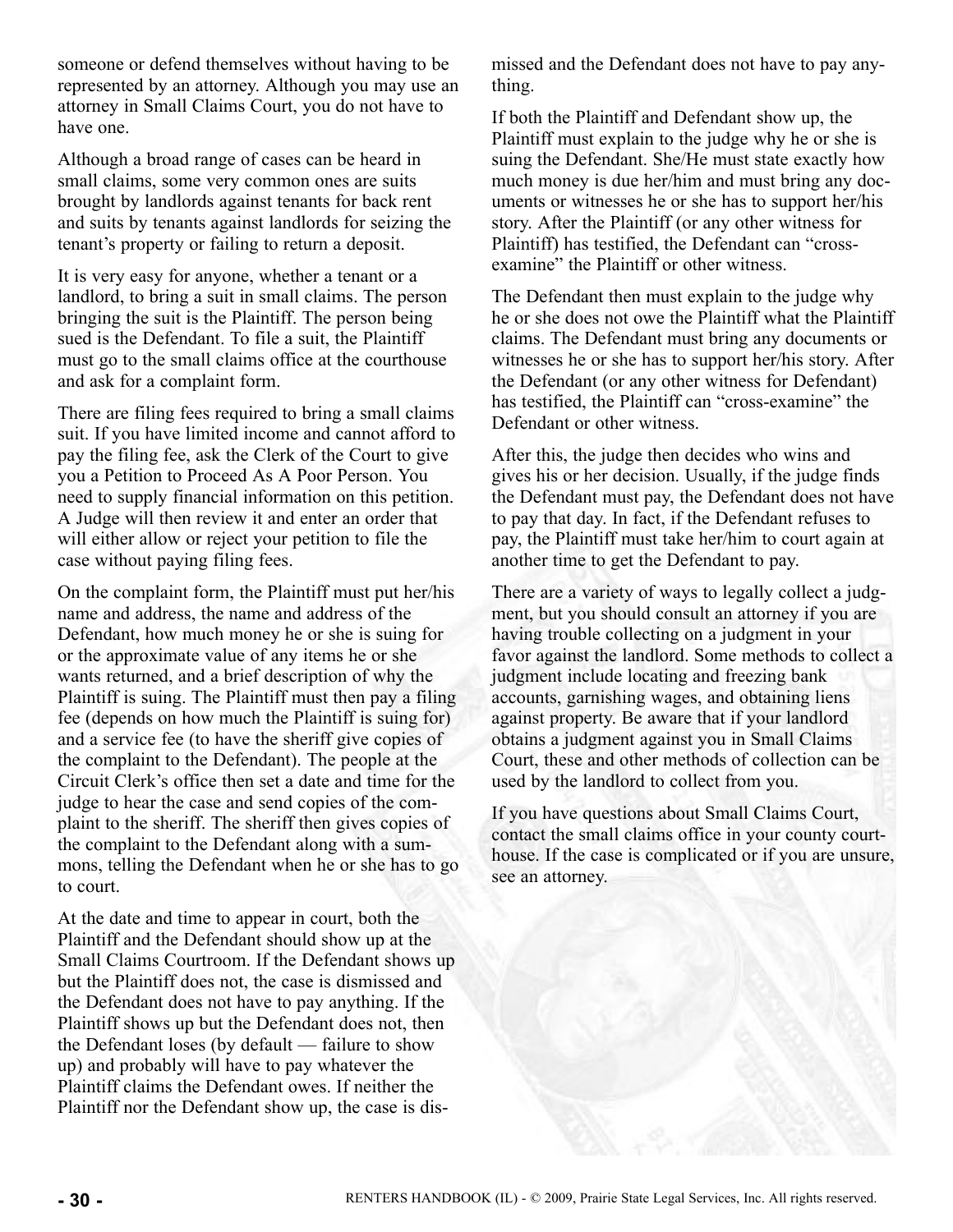## **Where to Get Help**

#### **Important Numbers**

Illinois State Bar Association Lawyer Referral Program - 217-525-5297

#### *Filing a Discrimination Complaint*

If you feel that you have been the victim of illegal discrimination, you may file a complaint with either or both the federal or state government. These agencies only deal with illegal discrimination as discussed in the handbook under "Discrimination and Housing" on page 4. At both the federal and state level, you may file your discrimination complaint or charge online or by calling the telephone numbers listed below.

Department of Housing and Urban Development 800-424-8590 www.hud.gov/offices/fheo/index.cfm

Illinois Department of Human Rights 800-662-3942 or 312-814-4409 www.state.il.us/dhr/index.htm

There may be a local Human Rights Department or Fair Housing Commission in your city. Check your local phone book.

#### **Need an Attorney and Can't Afford One?**

Prairie State Legal Services, Inc. provides free legal help for people and groups who cannot afford legal fees.

PSLS charges no fees except for court filing costs and litigation costs that are not waived by the court.

PSLS does not handle all types of cases. Below is a list of some of the types of cases that we may handle. Contact your local office for more information.

Landlord-Tenant Welfare problems Emergency assistance Health benefits Domestic violence Social Security and SSI Food Stamps Public Housing Unemployment Compensation **Utilities** 

Medicaid Medicare Nursing home problems Hospital bills Racial discrimination Utility terminations

#### *- PSLS Cannot Handle Criminal Cases-*

To be eligible for free legal help from Prairie State Legal Services, you must:

-meet certain income standards which are based on family size OR be eligible through our Senior Citizens Project or other special program; and,

-live in one of the following counties:

| Boone         | Kankakee   | Ogle            |
|---------------|------------|-----------------|
| <b>Bureau</b> | Kendall    | Peoria          |
| Carroll       | Knox       | Putnam          |
| DeKalb        | Lake       | Rock Island     |
| DuPage        | LaSalle    | <b>Stark</b>    |
| Fulton        | Lee        | Stephenson      |
| Grundy        | Livingston | <b>Tazewell</b> |
| Henderson     | McDonough  | Warren          |
| Henry         | McHenry    | Whiteside       |
|               |            |                 |

#### **How to Reach Prairie State Legal Services**

If you want to speak to an attorney about a legal problem or question, call our Telephone Counseling Service at 800-531-7057. Your call will be answered by a Prairie State Staff Attorney. If you want to write to your local office of Prairie State Legal Services, adress information is located inside the back cover of this publication.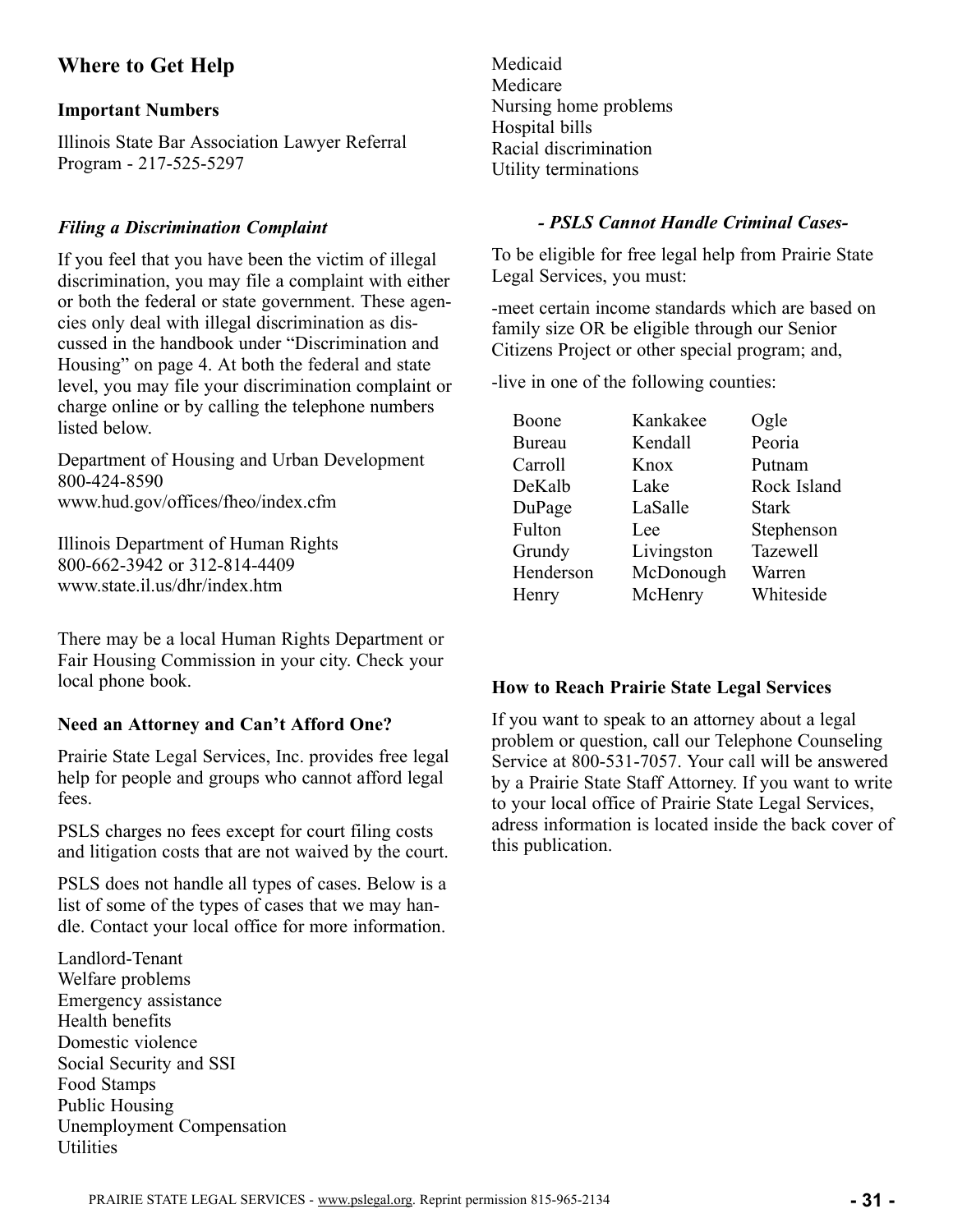# **Move- In/Move-Out Checklist**

 $\mathcal{L}_\text{max}$ 

 $\mathcal{L}_\text{max}$ 

*Address*

*Landlord*

Date Moved In \_\_\_\_\_\_\_\_\_\_\_ Date Moved Out \_\_\_\_\_\_\_\_\_\_\_

*Condition Condition at move-in at move-out*

#### *ENTRY DOORS*

|        | Locks               |
|--------|---------------------|
|        | Storm doors/screens |
|        | Other               |
| NOTES: |                     |

| Sink                  |
|-----------------------|
| Faucets               |
| Drain                 |
| Counter               |
| Cabinets              |
| Drawers               |
| Doors                 |
| Floor                 |
| Tile/carpeting        |
| Walls/ceiling         |
| Windows/screens/sills |
| Curtain rods          |
| Curtains              |
| Hood and fan          |
| Light fixtures        |
| Switches              |
| Other                 |
|                       |

#### *LIVING ROOM*

|        | Walls/ceiling         |
|--------|-----------------------|
|        | Windows/screens/sills |
|        | Floor                 |
|        | Tile/carpeting        |
|        | Light fixtures        |
|        | Switches              |
|        | Woodwork              |
|        | Curtain rods          |
|        | Curtains              |
|        | Closets               |
|        | Closet doors          |
|        | Patio/balcony/deck    |
|        | Door                  |
|        | Railing               |
|        | Other                 |
|        | Other                 |
| NOTES: |                       |

*HALL/STAIRS*

|        | Carpet/tile   |
|--------|---------------|
|        | Walls/ceiling |
|        | Closet        |
|        | Light fixture |
|        | Switches      |
|        | Other         |
| NOTES: |               |

## *BATHROOM*

|                                                                                             | Patio/balcony/deck | Walls/ceiling         |
|---------------------------------------------------------------------------------------------|--------------------|-----------------------|
|                                                                                             | Door               | Floor                 |
|                                                                                             | Railing            | Faucets               |
|                                                                                             | Other              | Carpeting/tile        |
|                                                                                             | Other              | Sink                  |
| NOTES:                                                                                      |                    | Faucets               |
|                                                                                             |                    | Drain                 |
|                                                                                             |                    | Counter               |
| <b>KITCHEN</b>                                                                              |                    | Cabinet               |
|                                                                                             |                    | Mirror                |
|                                                                                             | Refrigerator       | Tub                   |
| <b>Shelves</b><br>Drawers<br><b>Stove</b><br>Oven<br>Racks<br><b>Broiler</b><br>Broiler pan | Ice trays          | Shower                |
|                                                                                             |                    | Faucets               |
|                                                                                             |                    | Drain                 |
|                                                                                             |                    | Porcelain tiles       |
|                                                                                             |                    | Toilet                |
|                                                                                             |                    | Flush                 |
|                                                                                             |                    | Windows/screens/sills |
|                                                                                             |                    | Fan                   |
|                                                                                             | Garbage disposal   | Towel holders         |
|                                                                                             |                    |                       |

**- 32 -** RENTERS HANDBOOK (IL) - © 2009, Prairie State Legal Services, Inc. All rights reserved.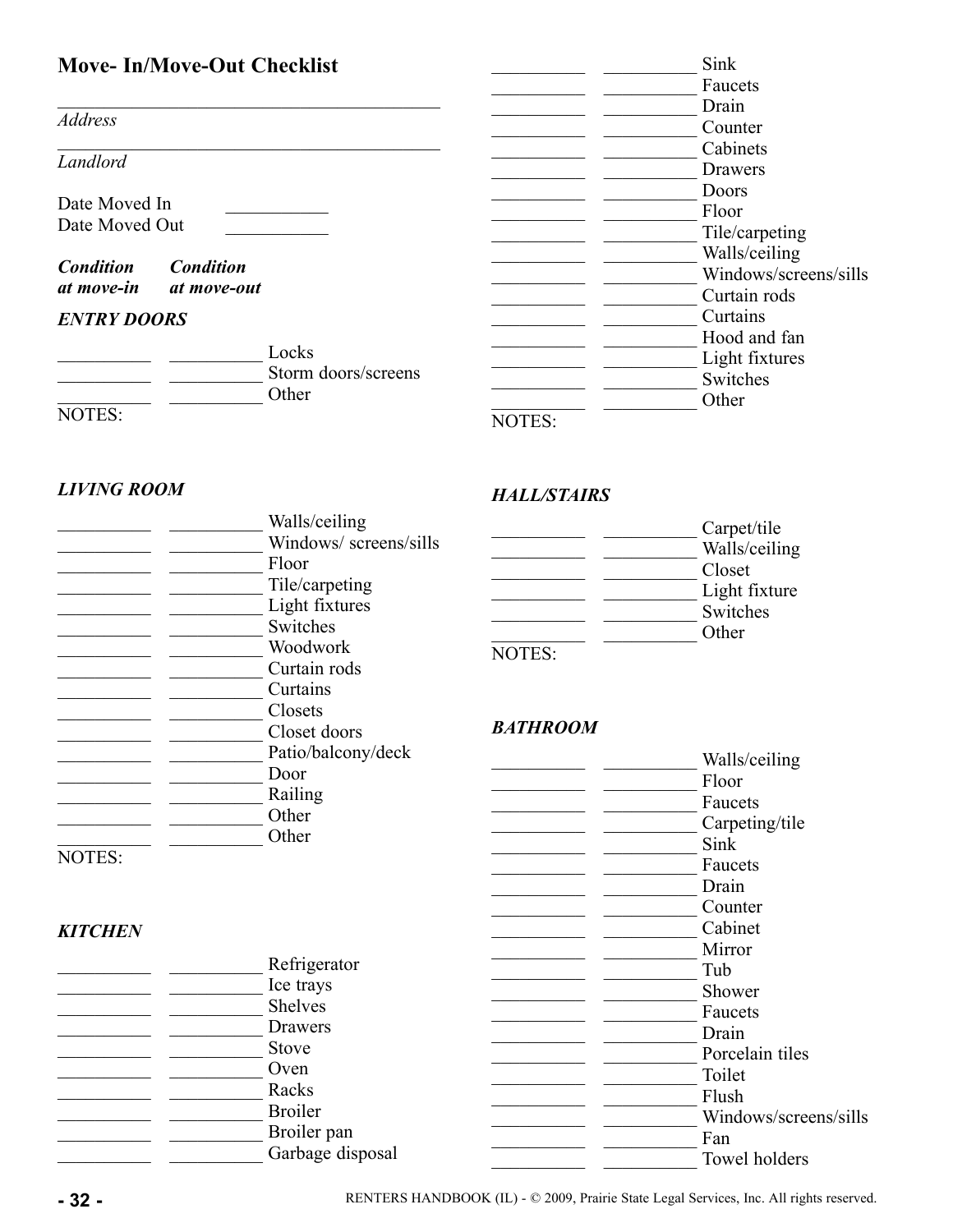Tissue holder \_\_\_\_\_\_\_\_\_\_ \_\_\_\_\_\_\_\_\_\_ Other \_\_\_\_\_\_\_\_\_\_ \_\_\_\_\_\_\_\_\_\_ Other NOTES:

#### *BEDROOM #1*

|               | Walls/ceiling       |
|---------------|---------------------|
|               | Floor               |
|               | Tile/carpeting      |
|               | Window/screen/sills |
|               | Closet              |
|               | Light fixture       |
|               | Switch              |
|               | Curtain rod         |
|               | Curtains            |
|               | Other               |
|               | Other               |
| <b>NOTES:</b> |                     |

## *ELECTRICAL OUTLETS*

#### *FURNACE*

\_\_\_\_\_\_\_\_\_\_ \_\_\_\_\_\_\_\_\_\_ thermostat

## *AIR CONDITIONING*

 $\overline{\phantom{a}}$  ,  $\overline{\phantom{a}}$  ,  $\overline{\phantom{a}}$  ,  $\overline{\phantom{a}}$ 

\_\_\_\_\_\_\_\_\_\_ \_\_\_\_\_\_\_\_\_\_ thermostat

#### *HOT WATER HEATER*  $\overline{\phantom{a}}$  , and the set of  $\overline{\phantom{a}}$

\_\_\_\_\_\_\_\_\_\_ \_\_\_\_\_\_\_\_\_\_

\_\_\_\_\_\_\_\_\_\_ \_\_\_\_\_\_\_\_\_\_

#### *OTHER*

## *OTHER*

#### *FURNITURE* \_\_\_\_\_\_\_\_\_\_ \_\_\_\_\_\_\_\_\_\_

#### NOTES:

#### *BEDROOM #2*

| Walls/ceiling       |
|---------------------|
| Floor               |
| Tile/carpeting      |
| Window/screen/sills |
| Closet              |
| Light fixture       |
| Switch              |
| Curtain rod         |
| Curtains            |
| Other               |
| Other               |
|                     |

NOTES:

## *BEDROOM #3*

\_\_\_\_\_\_\_\_\_\_ \_\_\_\_\_\_\_\_\_\_ Walls/ceiling The Floor<br>Tile/carpeting  $\overline{\phantom{a}}$  , and the set of the set of the set of the set of the set of the set of the set of the set of the set of the set of the set of the set of the set of the set of the set of the set of the set of the set of the s \_\_\_\_\_\_\_\_\_\_ \_\_\_\_\_\_\_\_\_\_ Window/screen/sills \_\_\_\_\_\_\_\_\_\_ \_\_\_\_\_\_\_\_\_\_ Closet Light fixture \_\_\_\_\_\_\_\_\_\_ \_\_\_\_\_\_\_\_\_\_ Switch \_\_\_\_\_\_\_\_\_\_ \_\_\_\_\_\_\_\_\_\_ Curtain rod \_\_\_\_\_\_\_\_\_\_ \_\_\_\_\_\_\_\_\_\_ Curtains \_\_\_\_\_\_\_\_\_\_ \_\_\_\_\_\_\_\_\_\_ Other \_\_\_\_\_\_\_\_\_\_ \_\_\_\_\_\_\_\_\_\_ Other NOTES:

#### **Move-in:**

| Renter    | Date |
|-----------|------|
| Landlord  | Date |
| Witness   | Date |
| Move-out: |      |
| Renter    | Date |
| Landlord  | Date |
| Witness   | Date |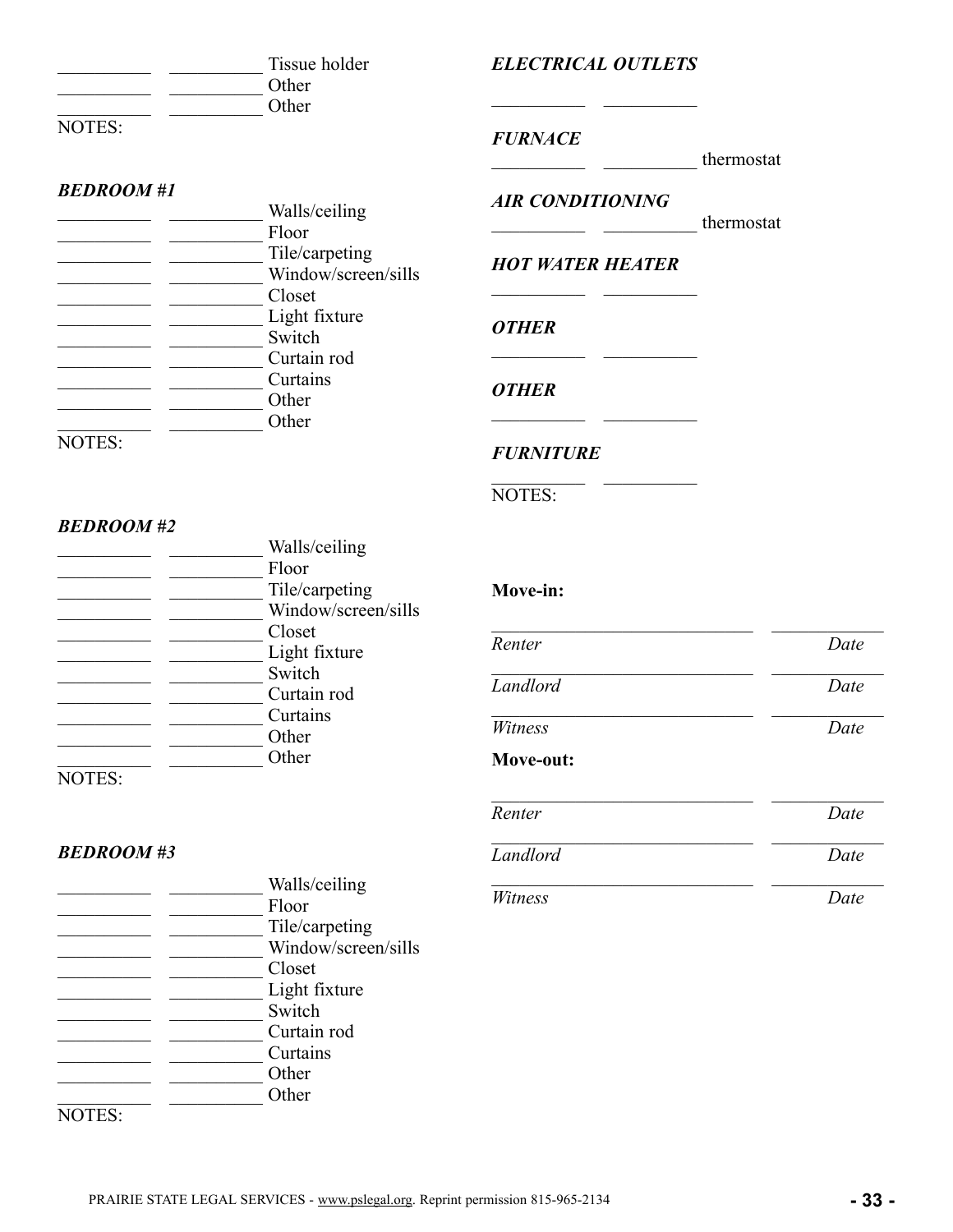# **Local Offices of Prairie State Legal Services**

## **BATAVIA**

201 Houston Street, #200 Phone: 630/232-9415 Toll Free: 800/942-4612 TDD: 630/232-9414 Serving DeKalb, Kane & Kendall Counties

#### **BLOOMINGTON**

316 W. Washington Phone: 309/827-5021 Toll Free: 800/874-2536 TDD: 309/828-3986 Serving McLean, Livingston & eastern Woodford Counties

## **CAROL STREAM**

350 South Schmale Road, #150 Phone: 630/690-2130 Toll Free: 800/690-2130 TDD: 630/690-2308 Serving DuPage County

## **GALESBURG**

1614 East Knox Street Phone: 309/343-2141 Toll Free: 800/331-0617 Serving Knox, Warren, Henderson, McDonough & Fulton Counties

**JOLIET** (Will County Legal Assistance Program)

5 West Jefferson Street, Lower Level Phone: 815/727-5123 TDD: 815/723-1718 Serving Will County in cooperation with Will County Legal Assistance Program

## **KANKAKEE**

191 South Chicago Street Phone: 815/935-2750 Toll Free: 800/346-2864 TDD: 815/935-2764 Serving Kankakee & Iroquois Counties

#### **OTTAWA**

1021 Clinton Street Phone: 815/434-5903 Toll Free: 800/892-7888 Serving Bureau, Grundy, La Salle, Lee & Putnam **Counties** 

#### **PEORIA**

331 Fulton Street, #600 Phone: 309/674-9831 Toll Free: 800/322-2280 TDD: 309/674-3811 Serving Marshall, Peoria, Tazewell, Stark, & western Woodford Counties

#### **ROCK ISLAND**

208 - 18th Street, #202 Phone: 309/794-1328 Toll Free: 800/322-9804 TDD: 309/794-1302 Serving Rock Island, Henry, Mercer & Whiteside **Counties** 

## **ROCKFORD**

975 North Main Street Phone: 815/965-2902 Toll Free: 800/892-2985 TDD: 815/965-5114 Serving Winnebago, Stephenson, Boone, Ogle, Carroll & JoDaviess Counties

#### **WAUKEGAN/WOODSTOCK**

325 West Washington Street, #100 (Waukegan) 400 Russel Court (Woodstock) Phone: 847/662-6925 (Waukegan) Phone: 815/206-5828 (Woodstock) Toll Free: 800/942-3940 TDD: 847/662-4441 Serving Lake and McHenry Counties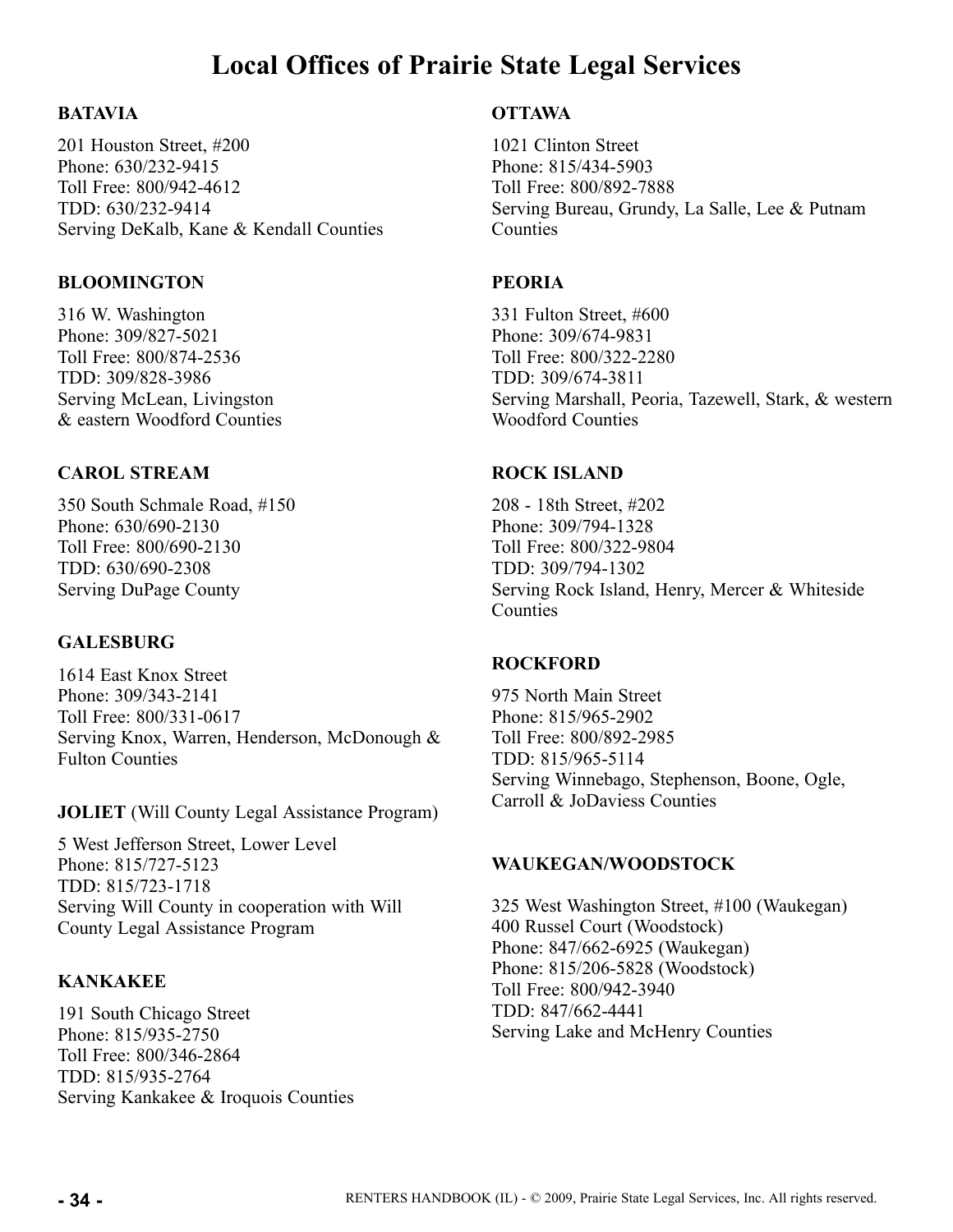© Prairie State Legal Services, Inc. All rights reserved. February 2009

The information contained in this booklet is accurate at the time of publication. This information is not meant to be legal advice or to replace the advice you should receive from an attorney. There are times when it would be wise to consult a lawyer and other times when it is essential to do so. Always remember, each individual case is unique. If you have additional questions or want legal advice, contact an attorney.

Printing of this publication was supported in part through a grant from the United States Department of Housing and Urban Development. Prairie State Legal Services, Inc. is solely responsible for the contents of this publication. The publication does not necessarily reflect the views of the Federal Government.

## **www.pslegal.org**